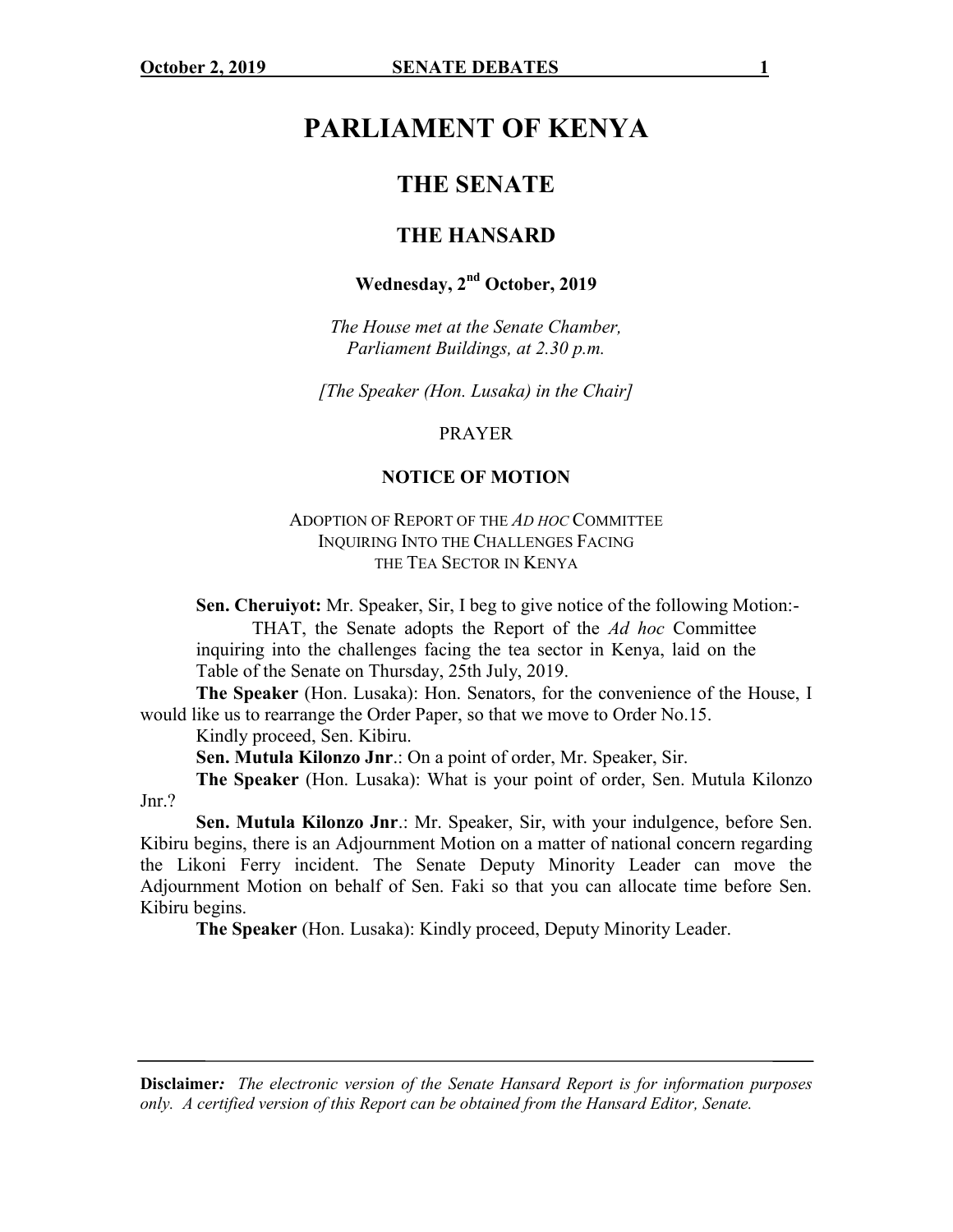#### **NOTICE OF MOTION FOR ADJOURNMENT UNDER STANDING ORDER NO. 34**

THE LIKONI FERRY TRAGEDY IN MOMBASA COUNTY

**Sen. Malalah:** Mr. Speaker, Sir, on behalf of the Senator for Mombasa County, Sen. Faki, I beg to give Notice of the following Motion for Adjournment, and request Members who support to stand up when I finish:

THAT, pursuant to Standing Order 34, the Senate do now adjourn to discuss a matter of definite urgent national importance; namely, the Likoni Ferry tragedy which occurred on Sunday, 29<sup>th</sup> September, 2019 and the status of the ferry operating at the Likoni channel. I thank you

*(Several Senators stood up in their places)*

**The Speaker** (Hon. Lusaka): Hon. Members, we have the requisite numbers. We will do that today, at 5.00 p.m.

Next Order.

#### **BILL**

#### *Second Reading*

## THE STREET VENDORS (PROTECTION OF LIVELIHOOD) BILL (SENATE BILLS NO. 10 OF 2019)

**Sen. Kibiru**: Mr. Speaker, Sir, pursuant to Standing Order 141(1), I beg to move that the Street Vendors (Protection of Livelihood) Bill (Senate Bills No. 10 of 2019) be now read a Second Time.

This Bill was previously referred to as the 'Hawkers Bill' that had been proposed by Gov. Mwangi wa Iria, a man who had defied the Senate at one point in time. However, given the importance of the Bill, my Committee has been working on it. It has culminated in us getting the change of title to read 'Street Vendors (Protection of Livelihood) Bill (Senate Bills No. 10 of 2019).'

Mr. Speaker, Sir, the objectives of this Bill are clear. They are as follows-

(i) to recognise the right of the informal traders;

(ii) regulate informal trading;

- (iii)designate the areas where they will operate from;
- (iv) have effective organization on the areas that they will be operating on; and,
- (v) have public participation.

Mr. Speaker, Sir, at the advent of Independence in this country, the founding fathers of this nation, some great Kenyans including the former President Mwai Kibaki, the late Tom Mboya, the late Dr. Kiano and others, sat down and in their brilliance and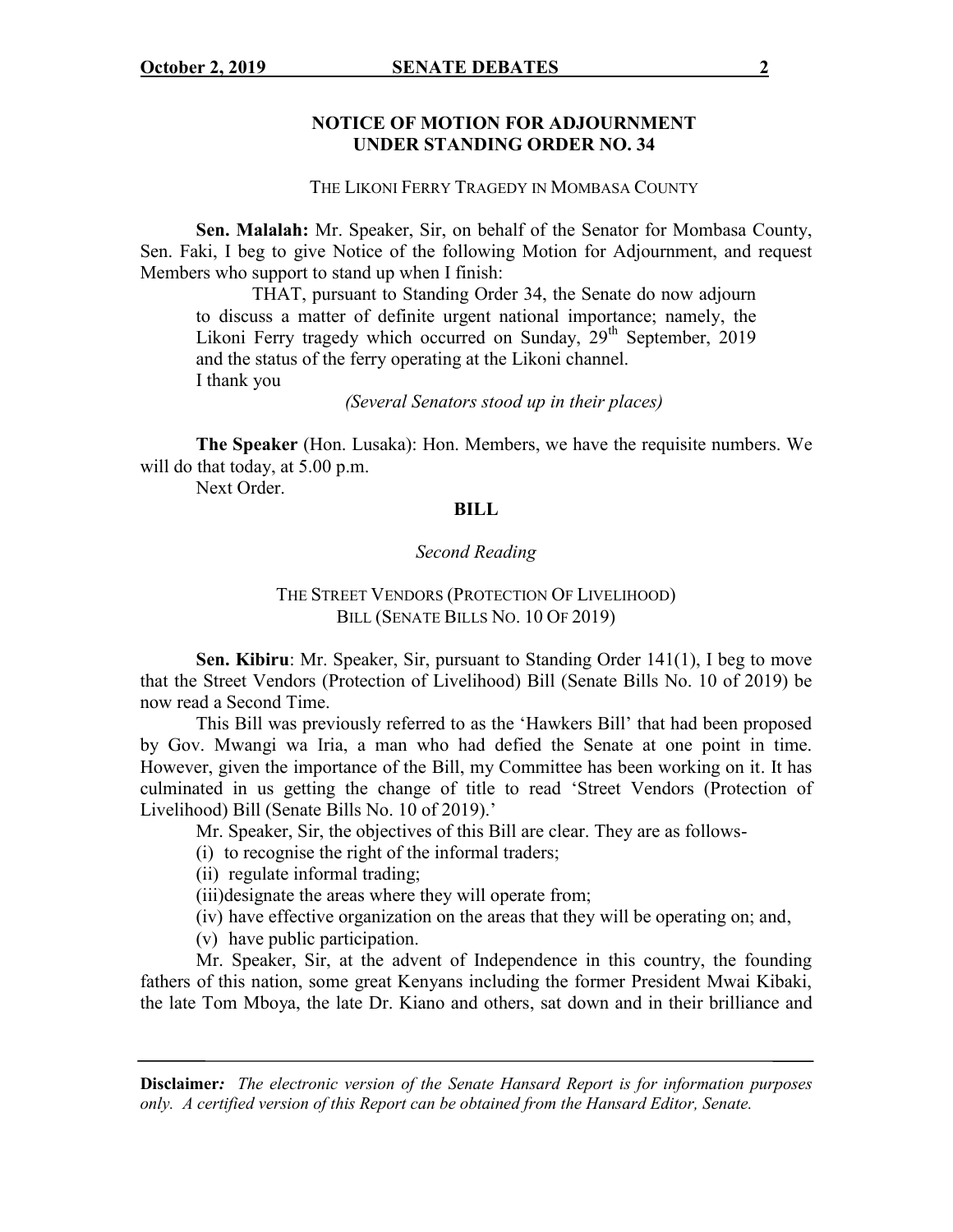intellectual capacities tried to see how we could do what one would call the African commerce.

That was the time when we had just gotten Independence and most of us, Africans, did not have the international exposure to do business. That is the time when Sessional Paper No. 10 of 1965 was produced. It is one of the best sessional papers that have ever been produced in this country. I believe even the architects of Vision 2030 did borrow a lot from that Sessional Paper.

Mr. Speaker, Sir, we all realize and recognize how African commerce was developed. We had institutions that would guide us in the ways of doing business. Over a period---

**The Speaker** (Hon. Lusaka): What is your point of intervention, Sen. Farhiya?

**Sen. Farhiya:** Mr. Speaker, Sir, I want to disagree and say that Sessional Paper No.10 of 1965 was the worst thing that happened to this country because it created marginalization in this country. I do not know whether Sen. Kibiru will withdraw that statement because that is the worst thing that happened in this country. That is why the people who are not agriculturalists in the North Eastern region are marginalized up to now; 50 years after this country attained Independence.

**The Speaker** (Hon. Lusaka): Sen. Farhiya, what is your point of order?

**Sen. Farhiya:** Mr. Speaker, Sir, my point of order is that he said that it is the best Sessional Paper that happened to this country.

**The Speaker** (Hon. Lusaka): Sen. Mutula Kilonzo Jnr., what is your point of order? Take your seat Sen. Kibiru.

**Sen. Mutula Kilonzo Jnr.**: Mr. Speaker, Sir, the statement by Sen. Kibiru is very dangerous. The Advisory Opinion No.2 of 2013, in the name of the Speaker of the Senate, was very clear that the marginalization of this country started the day that Paper was tabled. Although it was tabled by a very brilliant man, it does not mean that the late Tom Mboya---The Paper itself created marginalization and that is why devolution has taken so long to address marginalization. Unless Sen. Kibiru qualifies that statement, it should not go into the records of the Senate.

Thank you, Mr. Speaker, Sir.

**The Speaker** (Hon. Lusaka): Sen. Kinyua, what is your point of order?

**Sen. Kinyua:** Mr. Speaker, Sir, when the Senator for Kirinyaga County said that it is the best thing that happened, it is within him to say that. I do not understand why the other Members would rise and say it is not the best. Sen. Kibiru was not allowed to finish his statement because he was interrupted midway.

I would recommend that he be allowed to finish and qualify his statement. It is not fair for Members to say that it is not the best, and yet, Sen. Kibiru was still making his contribution.

**The Speaker** (Hon. Lusaka): Sen. (Eng.) Maina, what is your point of order?

**Sen. (Eng.) Maina:** Mr. Speaker, Sir, I think anybody doubting the effectiveness of the policies that were set in this country--- Sen. Kibiru quoted the late Tom Mboya, who actually set the economic basis of this country. From what we have seen, I do not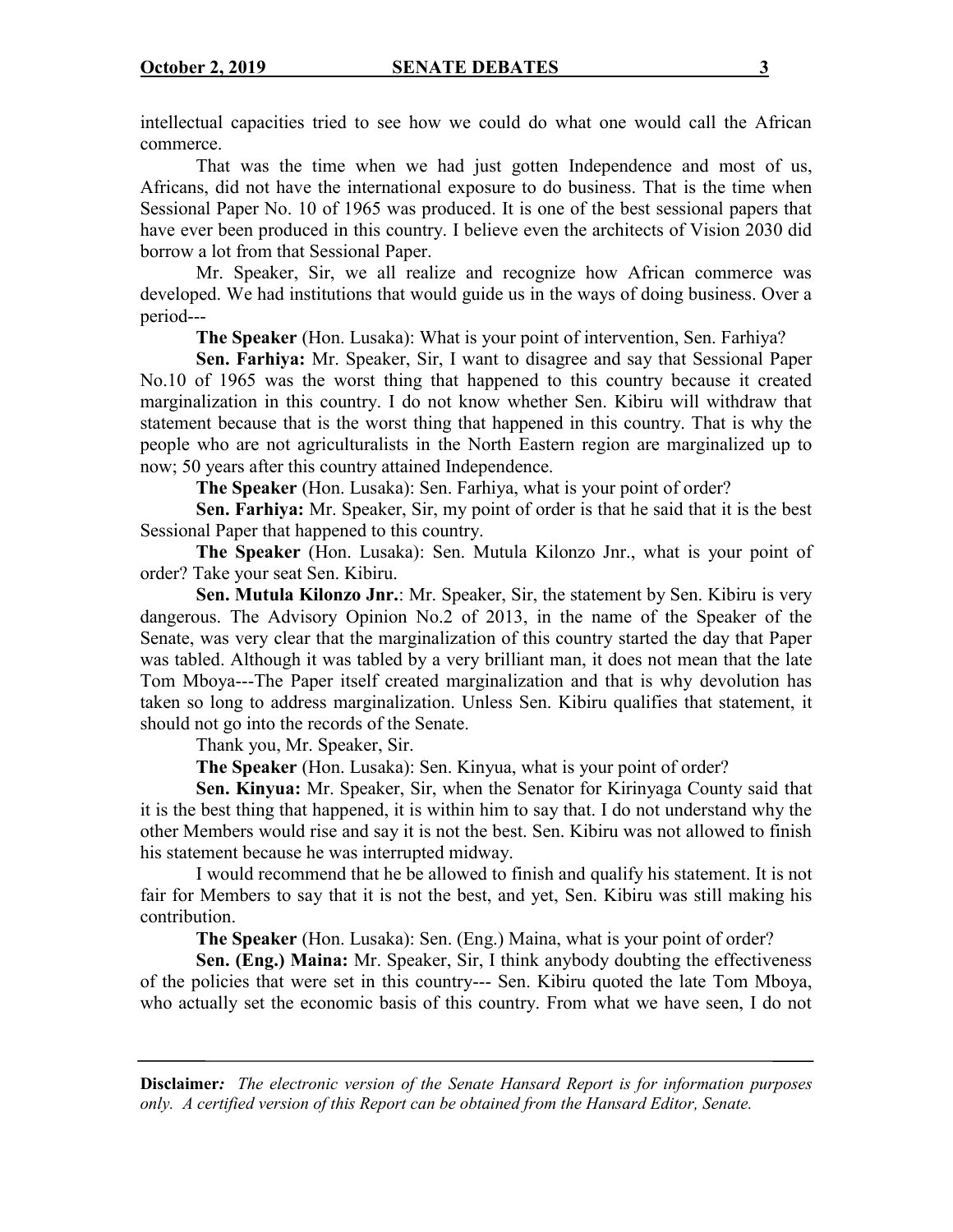think it is a fair comment. Sen. Kibiru should be allowed to proceed and expound on the policies he is talking about.

**The Speaker** (Hon. Lusaka): Sen. Kibiru, proceed. I think that is his opinion. People can have various opinions on how they understood Sessional Paper No.10 of 1965.

**Sen. Kibiru:** Thank you, Mr. Speaker, Sir. For avoidance of doubt, I will restrict myself specifically to issues of African commerce. We need not engage ourselves in that direction.

Mr. Speaker, Sir, I just wanted to lay that background, so that we can understand that sometimes we have very good policies. Sometimes we set very good standards of going about our business. It was not until the infamous Structural Adjustment Programmes in the 1990s, when some of these policies, especially trade issues, were disrupted.

Why the background? This country has undergone several transformations, from a protected or open market to a liberalised market. Of late, we have opened ourselves to the global market and are among the so-called emerging markets.

Mr. Speaker, Sir, the Street Vendors (Protection of Livelihood) Bill, literally tries to say that we have a chain of distribution or trade that has been neglected. The other day I saw Sen. Kihika up in arms, saying that street hawkers in Naivasha were being harassed. It is a paradox that we are talking about unemployment and investments. It appears like we only look at investments in terms of people who invest billions.

I have in mind school leavers in the rural village, who decide that they want to farm fruits. Since they want to add value to their economic activity, they will sell the fruits to retailers or people who pass by. The same people are being harassed, arrested and treated as criminals. This Bill seeks to formalize and recognize the street hawkers.

Mr. Speaker, Sir, we used to have the manufacturers, wholesalers, and retailers in the distribution chain. This is the line that we are talking about; the line of the retailers. It is said that billions of Kenya Shillings and the contribution to the GDP comes from the people who do that kind of retailing. The Bill seeks to force or ensure that both the national Government and the county governments, do recognize the street vendors. They should be registered, given badges and specific designated areas where they can trade, as a way of recognizing them.

Mr. Speaker, Sir, if you go to Turkey or even Oxford Street, there are some specific areas that are designated for people to vend their wares, especially clothes. We can offer employment and make our people have gainful income if we formalize and recognize the vendors who move around trying to sell their wares.

Mr. Speaker, Sir, the Bill also seeks the participation of the vendors, so that we do not designate them to areas where they will not get customers. For instance, in Nairobi, we have seen that every time there are issues, we kick out our vendors for one reason or another. What we are saying is that let us have designated days and streets. Let us even be able to separate those who hawk food and wares, so that we can also uphold hygiene.

Mr. Speaker, Sir, in the Bill, it is also recommended that people who do various businesses need to conform to certain rules and regulations. For instance, those who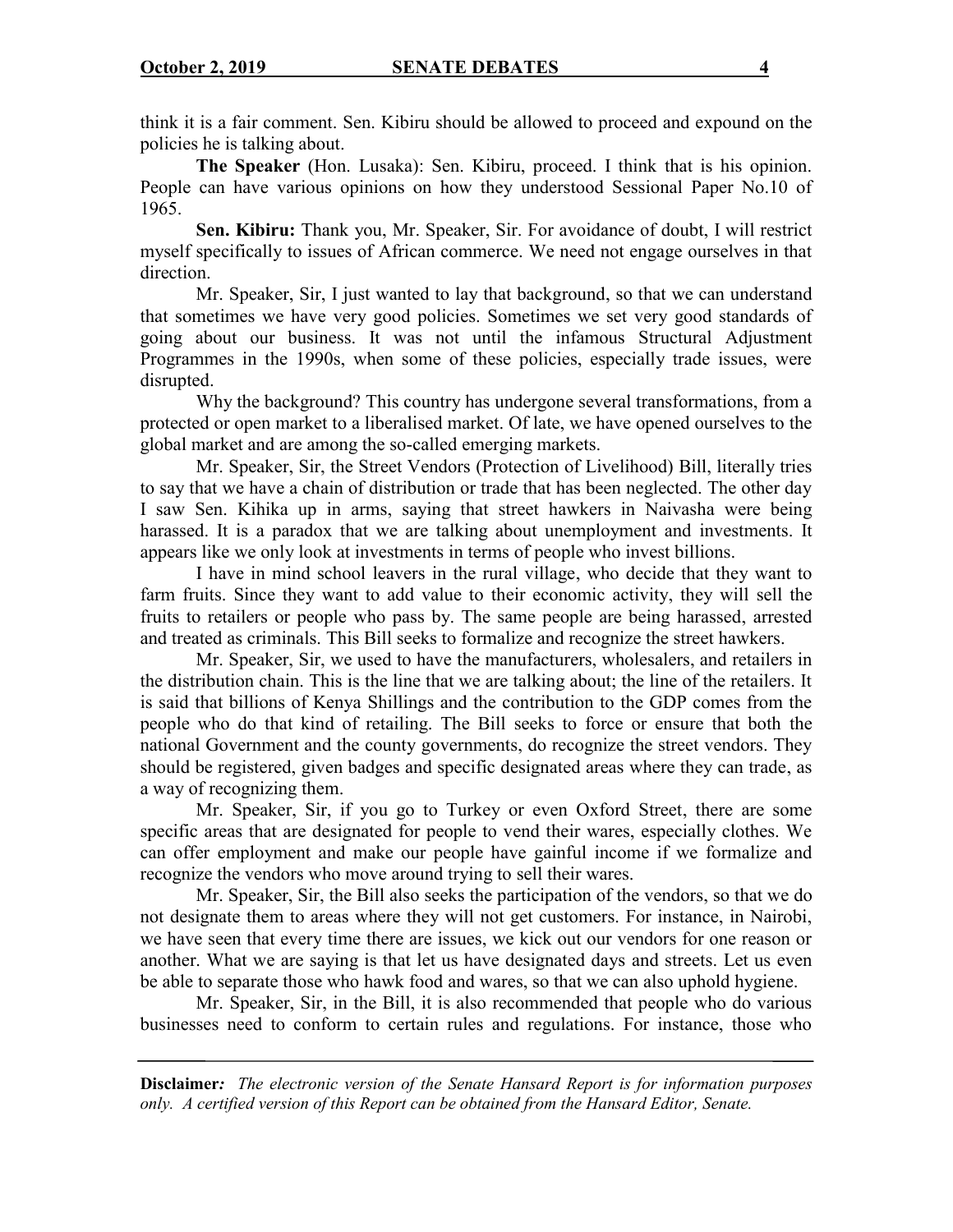hawk food must have health certificates, so that they do not contaminate the food or spread diseases like cholera and other related diseases. It is in that light that the Bill says that the hawkers or street vendors must belong to a certain area and should be registered.

Mr. Speaker, Sir, nowadays, we are doing a lot of construction and building of infrastructure. During road construction, you will find that some of the areas where these people do that kind of vending become affected.

For example, when the Thika Superhighway was being constructed, there are people who were doing that kind of--- I think they were architects or designers of the roads. Whereas it is good and we are enjoying as we drive around, it affected the livelihoods of a number of people. It is also happening on Ngong Road.

Mr. Speaker, Sir, we must be able to marry the two. We can do that by designating specific areas and providing facilities, including sanitary facilities for the people who are vending in those areas. We want counties and the national Government to take the issue of vending as one of the areas where they can also generate income.

Mr. Speaker, Sir, there are counties that are unable to meet their internally generated revenue targets. We also have the Kenya Revenue Authority (KRA), which instead of doing horizontal expansion of getting taxes, is always doing vertical expansion and just taxing people up there. If these people are well organized, the tax bracket will increase. Therefore, we should formalize and allow the people who can earn an income to do so.

We can target, reorganize, take statistics and, in the process, increase employment. With so many jobless people, if we allowed them to do their craft and make their wares, continue with their cottage industries, go and display and sell them in an organized manner, we will be solving a number of issues. By doing so, we will resolve the issue of insecurity, unemployment and improve the economy.

Mr. Speaker, Sir, I believe that the people who make policies in all levels should be able to agree with the Senate, that this is the right time for us to recognize the vendors and allow them to do their business in a sustainable manner.

Mr. Speaker, Sir, since I want as many Senators as possible to contribute to this Bill, I now ask my colleague, Sen. Dullo, to second the Bill.

*Asante.*

**Sen. Dullo**: Thank you, Mr. Speaker, Sir. I wish to take this opportunity to second the Bill.

Mr. Speaker, Sir, street vendors, business people, the communities or the people on the ground are the ones whose rights are always violated. It is, therefore, high time that we take care of their interests. Yes, at the end of the day, there are small business people but, unfortunately, it seems like people look down upon them. They do not take them seriously because they are bringing in very little money. However, I believe that the vendors are the ones who bring in a lot of money, especially considering that banks like Equity rely so much on these small traders. That is why Equity Bank is replicated almost everywhere in the country. This clearly means that they contribute a lot to our Gross Domestic Product (GDP).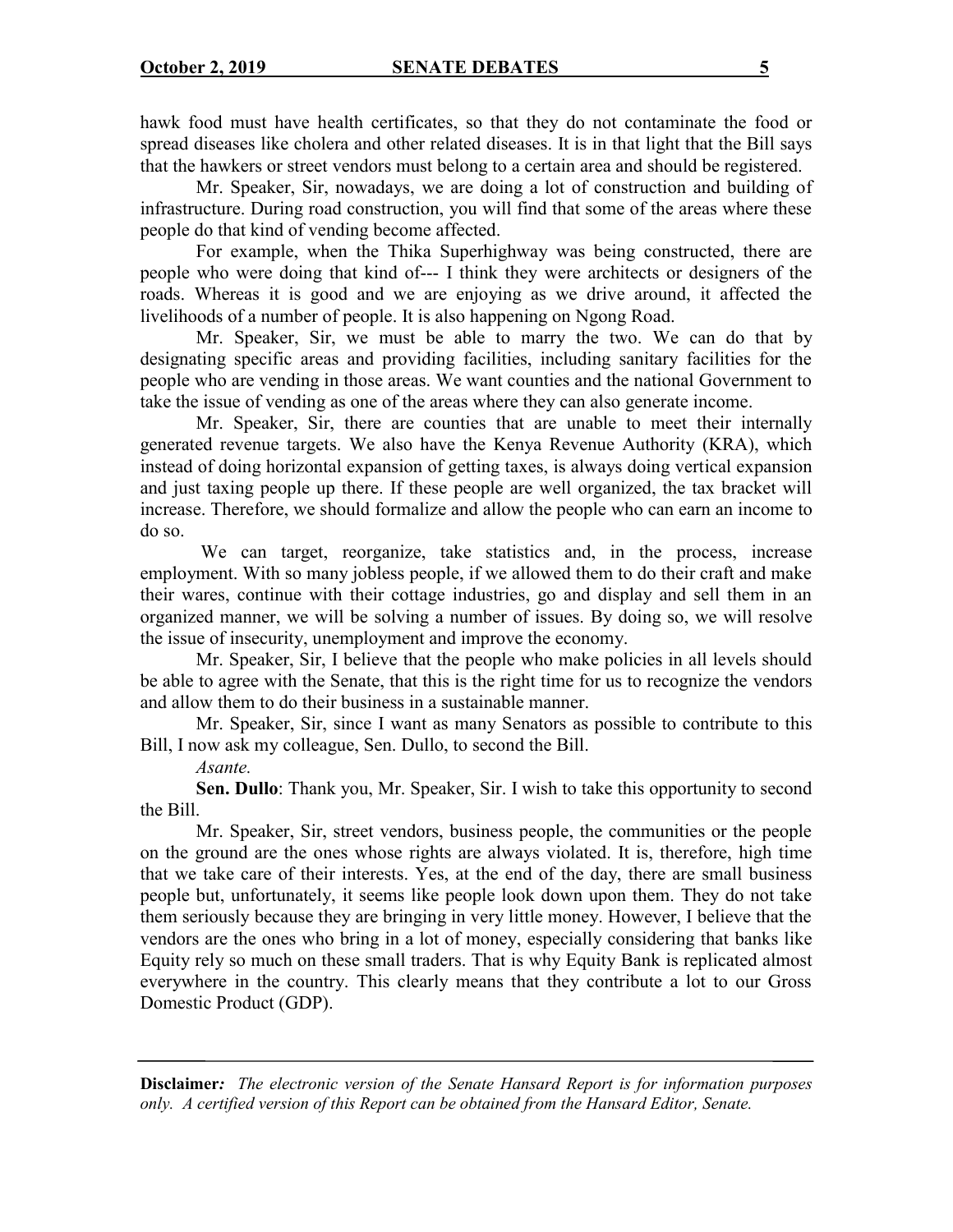Mr. Speaker, Sir, this Bill will regulate how counties are supposed to manage the small business community in our counties, especially where they carry out their businesses in areas that are really pathetic. Some of them are even on the streets, where they are chased left, right and centre. Nobody accords them respect in terms of ensuring that they have a decent place to carry out their business. However, once we have this Bill, we can support this small business community, so that they can carry out their business effectively.

In addition, Mr. Speaker, Sir, you will find that even in terms of loans and other benefits that accrue to these people, simply because they do not have a decent place where they can be traced, they might not access business loans and such other benefits. In fact, at one time I went to Isiolo County, where I found some of them in a place where there was no toilet, yet they were running business. You will find that garbage is thrown all over the market and it is not collected.

With this particular legislation, we can protect their rights, so that the county governments or the security enforcers do not violate their rights and harass them. You will find these vendors being chased left, right and centre on a daily basis.

More importantly, you will find that the people running these kinds of businesses are mothers, single women and widows. I believe that these are the members of the community that we need to protect, to ensure that they earn their livelihoods. They also need access to utilities like clean running water, clean toilets and electricity to be connected to their premises, so that they can run their businesses even at night. You will find that in some of the markets or places where they are running their businesses, there is no electricity. Therefore, they are unable to run their business on a 24 hours basis, or maybe, goods that require refrigeration are not provided for.

Mr. Speaker, Sir, county governments do not have proper legislation in place in terms of governing the businesses of these vendors. With this particular legislation, we can control or maybe ensure that county governments manage these people. This will allow them to be able to run their businesses smoothly without being harassed.

With those few remarks, Mr. Speaker, Sir, I beg to second.

# *(Question proposed)*

**Sen. Wetangula**: Thank you, Mr. Speaker, Sir. I can hear some cynical laughter next to you, which may amount to a private nuisance.

I rise to support this Bill because it is supposed to bring order to an otherwise informal sector that is subjected to constant harassment and disruption by those who are commonly called *kanjo* or the council *askaris*.

Mr. Speaker, Sir, vending, or in other words, hawking, is an age-long trading system. People, who otherwise cannot afford the brick and motor of shops, can walk around with their wares or position themselves in areas where potential buyers can come and buy their goods. I have seen some innovative ways of vending, where you see, in the evening as you drive home, some very hardworking ladies in a Toyota Probox, full of trays of eggs parked by the roads. People stop to buy and go away with them. In this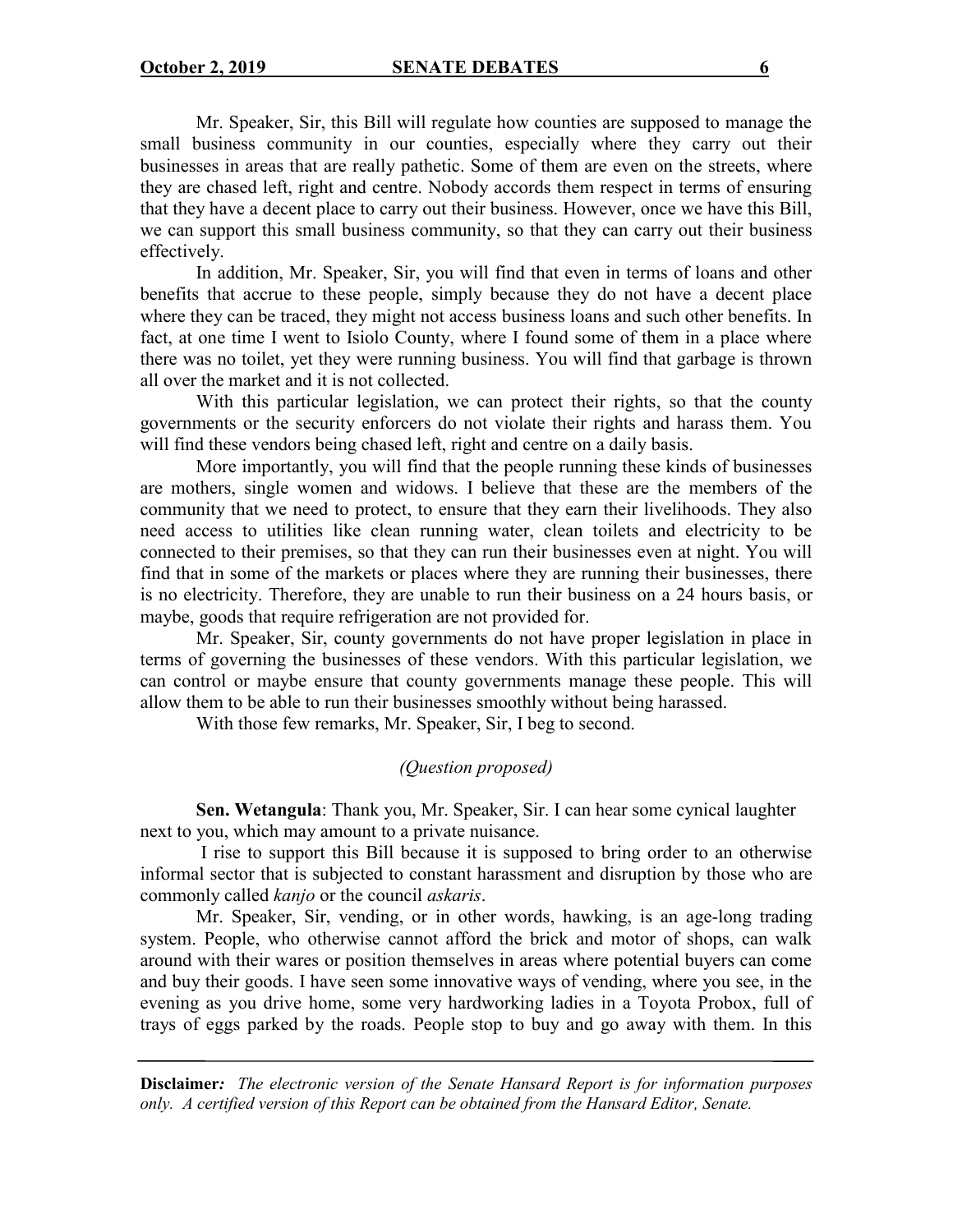process, they avoid being terrorized and harassed by *askaris* employed by county governments, former municipalities or county authority.

Mr. Speaker, Sir, I believe that the originator of this Bill is the Governor of Murang'a County. He is the one who started to talk about a Bill of this nature. It has now found its way to the Committee, and I am happy that the Senator for Kirinyaga has ably moved it. However, we must be careful in trying to support vending or hawking, not to surrender authority of the counties to the national Government.

I see clearly that in Clause 4 there is an unacceptable provision that is surrendering the authority of counties to the Cabinet Secretary (CS) for Trade. Petty trading is 100 per cent devolved; it has nothing to do with a CS responsible for Trade and Cooperatives or National Treasury. Licensing of vendors and hawkers is an exclusive preserve of county governments. Designation of where to vend or hawk is an exclusive preserve of the county governments. Levying of fees, licensing and so on is, again, an exclusive preserve of the county governments.

On what basis does my good friend, the Senator for Kirinyaga, provide in Clause 4 (1); that the CS shall, by notice in the gazette, designate a section or department within the Ministry responsible for matters relating to street vending, a street vendors unit for purposes of this Act? Why would the Ministry in the national Government keep a unit of something they have nothing to do with? I do not understand this.

It goes on to say in Clause 4(2) (a) that the functions of this unit is to maintain, in collaboration with county governments, a national registry and street vendors in Kenya. For which purpose do we want to have a national registry of vendors? It does not make any sense at all. Hawkers and vendors are localized. If they are within the jurisdiction of Nairobi, it is matters for Nairobi County. If they are within the jurisdiction of Laikipia, it is a matter for Laikipia, and Nairobi has nothing to do with it. Why would anybody sit in Nairobi and keep a registry of a hawker in Tana River or Mandera? This is a misguided Clause. At the Committee stage, the Committee that the distinguished Senator chairs should relook at this.

Mr. Speaker, Sir, they go on to say, in Clause 4(2) (b), that this unit will prescribe, in consultation with county governments and relevant stakeholders, minimum standards for the conduct of street vending and regulation of street vendor in Kenya. Not all counties have vending and hawking needs. If you go to small towns like Webuye, Kiminini, Kapenguria and Vihiga, they do not have problems with congestion and traffic. However, when you come to Nairobi, the problem is a contest between vehicle traffic, human traffic and hawking.

Mr. Speaker, Sir, I do not see how we will balance the interests of formal and informal traders. In many situations, you will find that somebody who has been licensed to open a shop on Kenyatta Avenue pays licence fees to sell many wares including handkerchiefs, pens *et cetera*. However, another person who is unlicensed displays his goods right outside the shop making it practically impossible for anybody to enter the shop. This is the regulation that we want, so that we give space to both the informal and formal traders, so that they can coexist.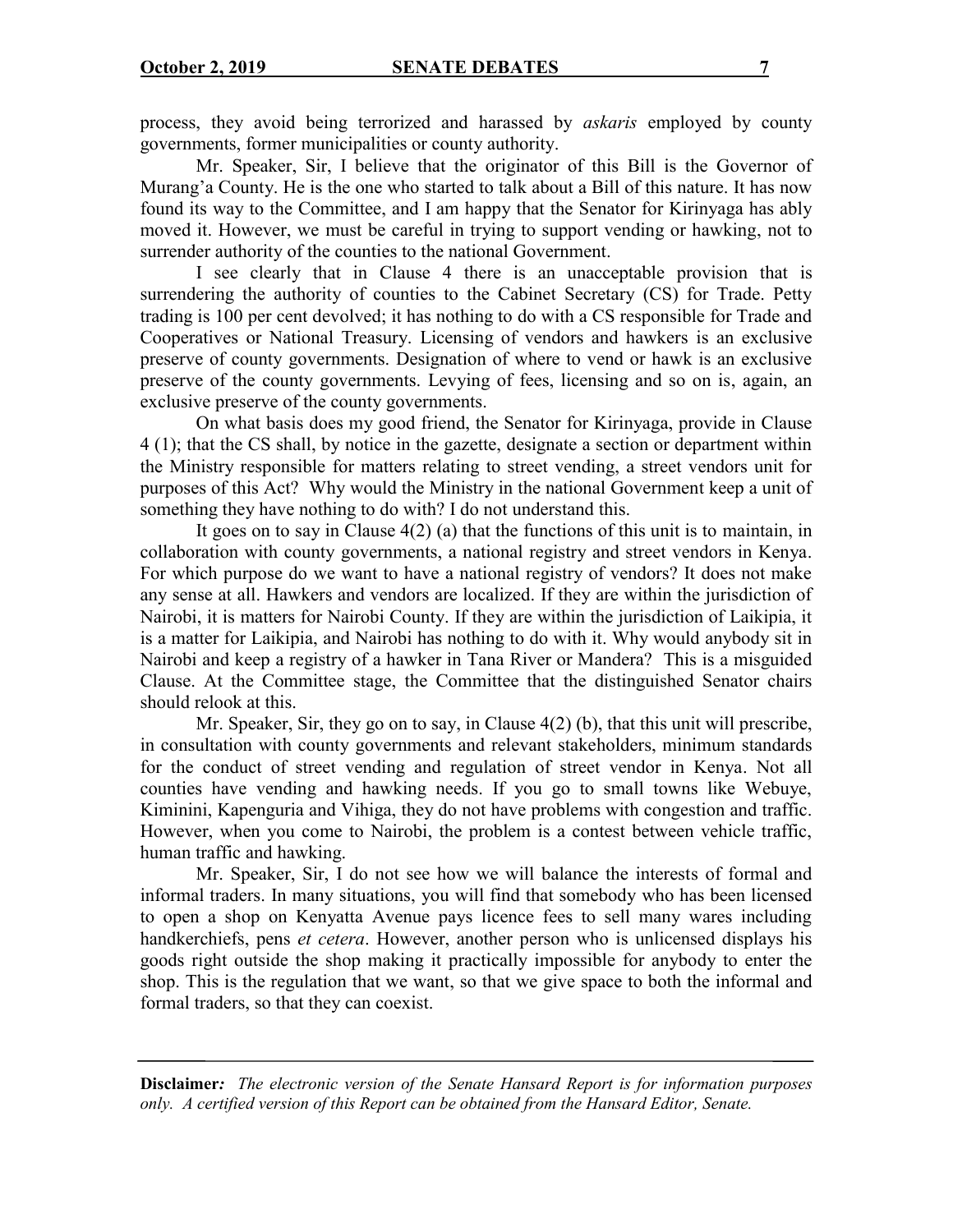Mr. Speaker, Sir, the City of London has a routine where every weekend certain streets are closed down completely for vending. If you go to the famous Petticoat Lane Market on Saturday, there is no other trade than vendors who lay their wares, and people know about it. The same applies to Shepherd Bush Market. Every city must have this kind of thing. However, it is ridiculous to herd hawkers from places where they can sell things to people and take them, for example, to City Park or Marikiti, which is a wholesale food market. So, we need to balance these interests.

There is a lady who calls me all the time from Gikomba, whom I have saved on my phone as 'small trader.' She was on the front line of battling Chinese hawkers in Nairobi. I want Sen. Kibiru to take note of what the former first Minister for Trade, hon. (Dr.) Gikonyo Kiano, did, although he did the right thing in a wicked and wrong manner.

At that time, when they were privatizing and Africanizing trade, they said that streets like Commercial Street, Biashara Street and River Road in Nairobi were to be Africanized and be rested from the hands of the then dominant non-African traders. What the Minister did at that time was not to Africanize trade, but tribalize it. All he did was to take away business from non-African traders and hand them over to one ethnic community. That is where the marginalization of communities in Kenya started.

**Sen. (Eng.) Maina:** On a point of order, Mr. Speaker, Sir.

**The Speaker** (Hon. Lusaka): Sen. (Eng.) Maina, what is your point of order?

**Sen. (Eng.) Maina:** Mr. Speaker, Sir, I wish that my friend, Sen. Wetangula, could either withdraw or place evidence to show that the late hon. (Dr.) Kiano gave businesses to a certain community for purposes of marginalizing anybody.

These kinds of remarks are unfortunate. Hawkers and business people are trying to live and help this country to raise taxes and create employment. It is not right for Sen. Wetangula to say that the late hon. (Dr.) Kiano, who was one of the pioneers of this country, gave business to a certain community, without placing any evidence. That shows dishonesty and non-patriotism.

**The Speaker** (Hon. Lusaka): What is your point of order, Sen. (Eng.) Maina?

**Sen. (Eng.) Maina:** Mr. Speaker, Sir, he should place evidence or withdraw the Statement.

**The Speaker** (Hon. Lusaka): Sen. Wetangula, you can expound on that.

**Sen. Wetangula:** Mr. Speaker, Sir, the distinguished tycoon from Nyeri, who is my good friend, is simply arguing. He has not raised a point of order. I will repeat what I said for avoidance of doubt. I said that there was a noble patriotic policy at Independence to wrestle trade in Nairobi from non-Africans, particularly on Commercial Street, Biashara Street, Grogan Road and many other places, and hand these businesses to Africans.

Unfortunately, instead of Africanizing trade at that time, the Minister tribalized it. That is what I said. The blinkers of tribalism in this country have not gone away up to today. People sit in their offices to serve their tribes instead of Kenyans. We must condemn this. The distinguished Senator of Nyeri County, who is a very good friend of mine and has repeatedly walked to me publicly and privately to denounce tribalism, should join me in doing so.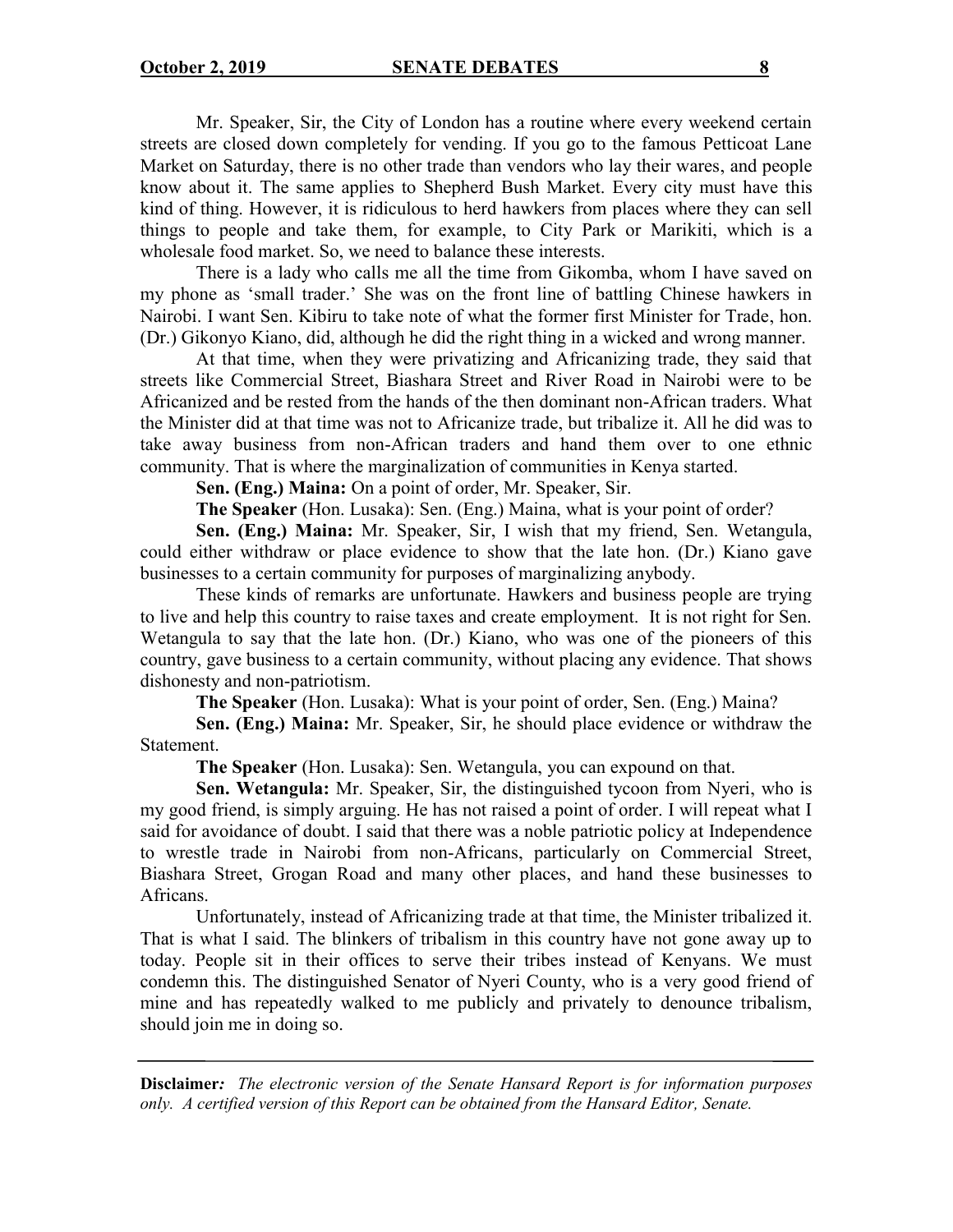Mr. Speaker, Sir, let me go to the next point. My good friend is smiling with total satisfaction.

**Sen. (Eng.) Maina:** On a point of order, Mr. Speaker, Sir. It is not right for the Senator to stand here and say that he has confused anybody. He has not shown us how the late Hon. (Dr.) Kiano's grand idea was diverted into serving a tribe. If that is so, can he place on this Table some evidence of the names of the tribe he is referring to? The truth is that businesses were handed over to Africans. His was a noble idea.

Mr. Speaker, Sir, I do not think you should allow these reckless kind of diversions and very dangerous sentiments, which can bring very serious situations in this country. When one stands here and talks of tribalism recklessly, what is he telling this country? Kenya has been run on a non-tribal basis from the days of Hon. (Dr.) Kiano to today. If anybody has anything to the contrary, he should place the evidence on this Table.

**Sen. Wetangula:** Mr. Speaker, Sir, I agree with my friend that Hon. (Dr.) Kiano handed over business to Africans. Unfortunately, those Africans were from one tribe. That is the point I am making. I have not named any tribe. My friend is belabouring under the good old saying that 'when bones are mentioned, old people feel very uncomfortable.'

**Sen. Mwangi:** On a point of order, Mr. Speaker, Sir.

**The Speaker** (Hon. Lusaka): Sen. Mwangi, what is your point of intervention? **Sen. Mwangi:** Mr. Speaker, Sir, Sen. Wetangula is a very good friend of mine. **Sen. Wetangula:** Indeed!

**Sen. Mwangi:** Mr. Speaker, Sir, I do not think it is in order for Sen. Wetangula to continue tribalizing debates in this House, knowing so well that those who were suppressed the most in this country are the people of the tribe of Hon (Dr.) Kiano, so to say, the Kikiyus. Now, he wants to insinuate that businesses were handed over to them. It is not proper or in order for him to tribalize debates in this House.

**Sen. Malalah:** On a point of order, Mr. Speaker, Sir.

**The Speaker** (Hon. Lusaka): Sen. Malalah, what is your point of intervention?

**Sen. Malalah:** Mr. Speaker, Sir, we are setting a very bad precedence in this country; that when certain tribes are mentioned, it is tribalism. However, when other tribes are mentioned, it is cultural. When you mention the Maasai or Luo, it is cultural, but when you mention a Kikuyu, it is tribal. Let us stop putting on tribal clothes and insinuating that some tribes are more special than others.

**The Speaker** (Hon. Lusaka): I think we are now taking a dangerous route in this House. I can see very many interventions. Let us have a bit of debate, then we move on.

**Sen. Pareno:** Mr. Speaker, Sir, I wonder whether Sen. Mwangi has not added insult to injury by mentioning tribes when, initially, Sen. Wetangula did not mention any tribe. I think he should withdraw and apologise. We are proud of our diversity and should not insinuate at any moment that there is a tribe that is suppressed. He should withdraw that statement.

**Sen. Wetangula:** Mr. Speaker, Sir, in fact, if you listen to me--- **Sen. Kinyua:** On a point of order, Mr. Speaker, Sir.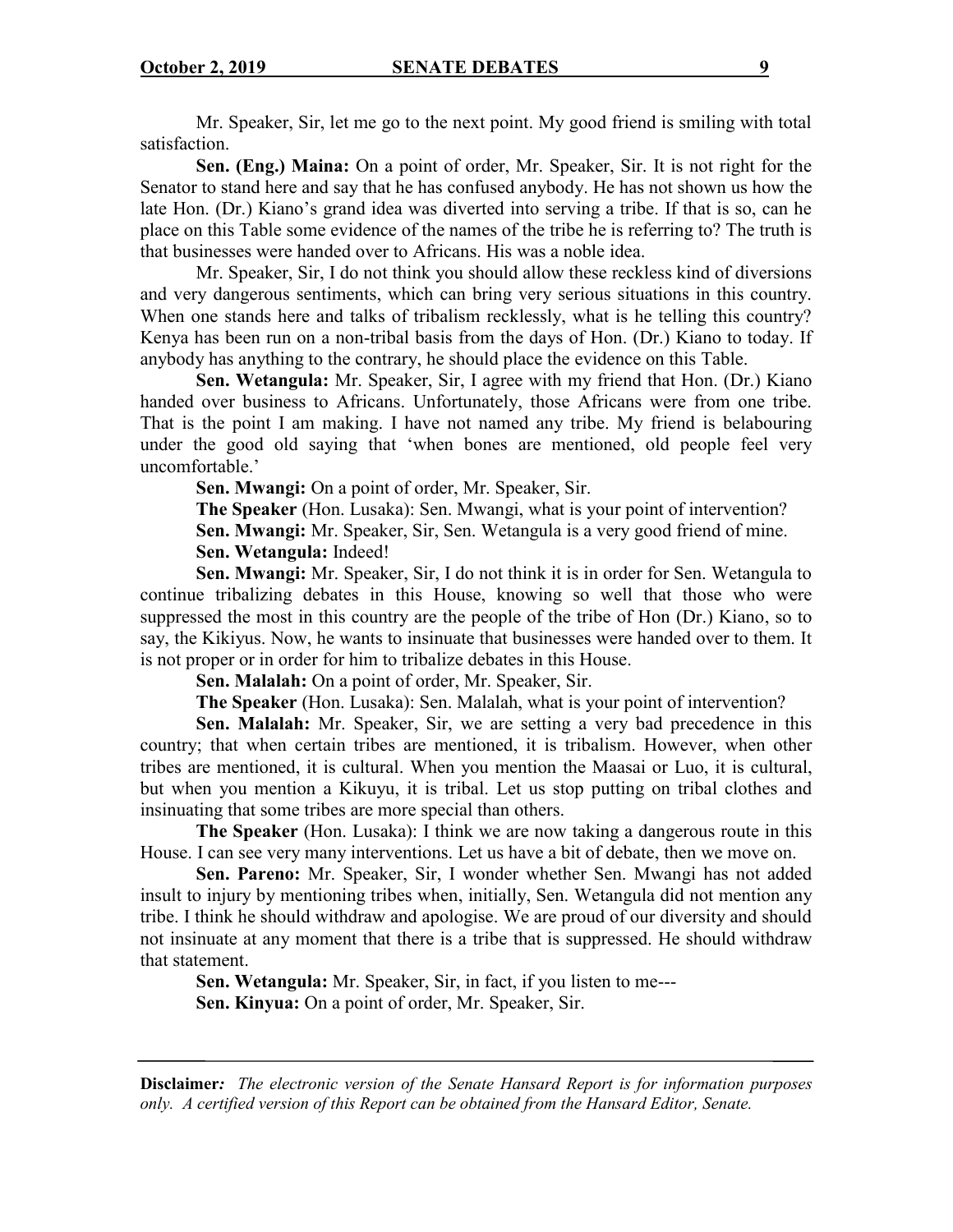**The Speaker** (Hon. Lusaka): Sen. Kinyua, what is your point of order? We must make progress.

**Sen. Kinyua:** Mr. Speaker, Sir, when the Senator for Bungoma County mentioned a tribe, in my guess, he mentioned some towns. He mentioned Kiminini and Vihiga towns. By extension, I thought he was mentioning tribes that reside in those towns. Therefore, it is not true for my good friend, the Senator for Nyandarua, to insinuate that Sen. Wetangula was talking about Kikuyus.

The Senator for Kakamega rose and insinuated in this House that a certain tribe is special. There is no special tribe. The only fact I know is that the tribe of those who are oppressed is the majority in this country.

**The Speaker** (Hon. Lusaka): Sen. Wetangula, maybe you will need to stick to the Bill.

**Sen. Wetangula:** Mr. Speaker, Sir, I will stick to the Bill, but the record must be very clear. You have been listening to me as well, and I did not mention a tribe. I said that we Africanized trade and the Minister then handed businesses to Africans. Unfortunately, those Africans were from one community.

I do not know if some Senators here know where the parliamentary library is. If you go to the library and read the history of trade in this country, at one time the founding President of this country spoke publicly against what he saw was going on in Nairobi. It is in the records of the history of the country. He spoke against it and I laud him for that. We want this country to belong to everybody. It must belong to everybody.

My next point is that as we regulate vending and hawking in this Bill, it should not be an avenue for county governments to now squeeze every ounce of money out of informal traders. The charges that are levied against informal traders must be reasonable and be able to make them earn their living and improve their lives.

Equally important, Sen. Kibiru, is that you should provide for penalties with criminal consequences for *askaris* who battle, injure and destroy the wares of hawkers. Everywhere, you will find that most of these *askaris* are very well built; I think it must be one of the criteria for selecting them. They show up wielding truncheons and you will see *mamas* with their children on the back literally running in fright. These well-built fellows destroy the wares, throw away the food and carry away some for themselves, and in a flash of a minute, a family's livelihood is ruined. Such fellows must face criminal consequences, whether it is in Dagoretti, where my good sister was the Member of Parliament (MP)--- We all shop at Dagoretti Corner and other places. Those people must be protected. This protection must be in this law, if we are going to regulate.

Mr. Speaker, Sir, my good friend from Kirinyaga, who moved the Bill, knows that devolution was meant to empower people. Empowering people is not just to allow them to hawk belts, socks, padlocks and batteries, but also to create a fund that hawkers can draw from. Counties must have revolving funds, where traders with as little as an ambition to hawk goods worth Kshs2,000 or kshs5,000, can access this money, use it and pay back. That would be really helpful to people who hawk.

The Bill must seek to harmonize and bring order to a sector that is fairly lacking in order. If you want to know the value of such business to the economy, before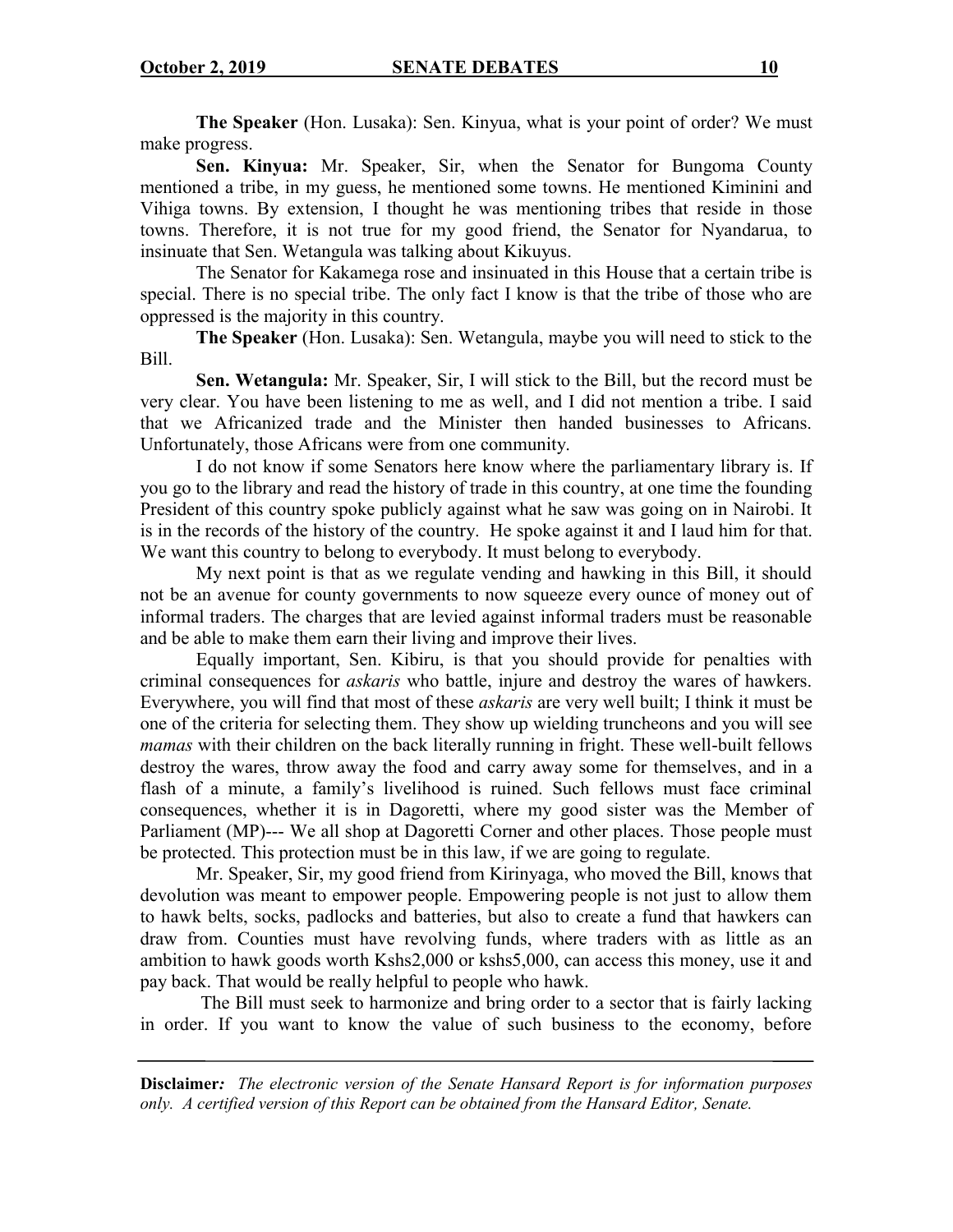devolution, Nigeria was chaotic and running its economy rather haphazardly. It was the third largest economy in the Continent of Africa.

The point we have been making to the Jubilee Government is that devolution is not about decentralizing the public payslip. We have devolved the paymaster general to the counties, but do not give them enough money to grow the Gross Domestic Product (GDP) of this country.

The Constitution of Nigeria provides that 52 per cent of their annual budget should go to devolved units, which are the states. In exactly 10 years, Nigeria overtook South Africa and Egypt, and is now the largest economy in the Continent of Africa, thanks to devolution.

Mr. Speaker, Sir, I do not see hope in our economy growing out of devolution, the way it is currently structured, because we send to the counties money that can barely keep them afloat. There is no county that gets enough money to build a factory and there is no money that can build a huge industrial setup to grow the economy. Most of the monies go to salaries, some are stolen, while others come back to Nairobi to buy property because of poor governance issues and so on, and so forth.

This is a good Bill and I support it fully. I encourage my brother from Nyeri that history is history. You can never erase the footprints of history in our lives. We live with it and must learn from it, so as not to repeat it. However, we should not run away from it.

*(Interruption of debate on the Bill)*

## **COMMUNICATION FROM THE CHAIR**

## VISITING DELEGATION FROM MOI PRIMARY SCHOOL, MURANG'A COUNTY

**The Speaker** (Hon. Lusaka): Hon. Members, I have a Communication to make.

I would like to acknowledge the presence, in the Public Gallery this afternoon, of visiting students and teachers from Moi Primary School, Murang'a County. In our usual tradition of receiving and welcoming visitors to Parliament, I extend a warm welcome to them. On behalf of the Senate and my own behalf, I wish them a fruitful visit.

I thank you.

*(Applause)*

## *(Resumption of debate on the Bill)*

**Sen. Cheruiyot:** Mr. Speaker, Sir, I rise to support this Bill, but before I do it, on behalf of the Senate Deputy Majority Whip, Sen. Kang'ata who represents Murang'a County, I welcome the students from his home county. I wish them well in their study. I hope they will enjoy the debate and learn as much as they can during their stay.

Mr. Speaker, Sir, this is a very interesting Bill. It is something that we should have done a long time ago. However, for one reason or the other, it is shocking that after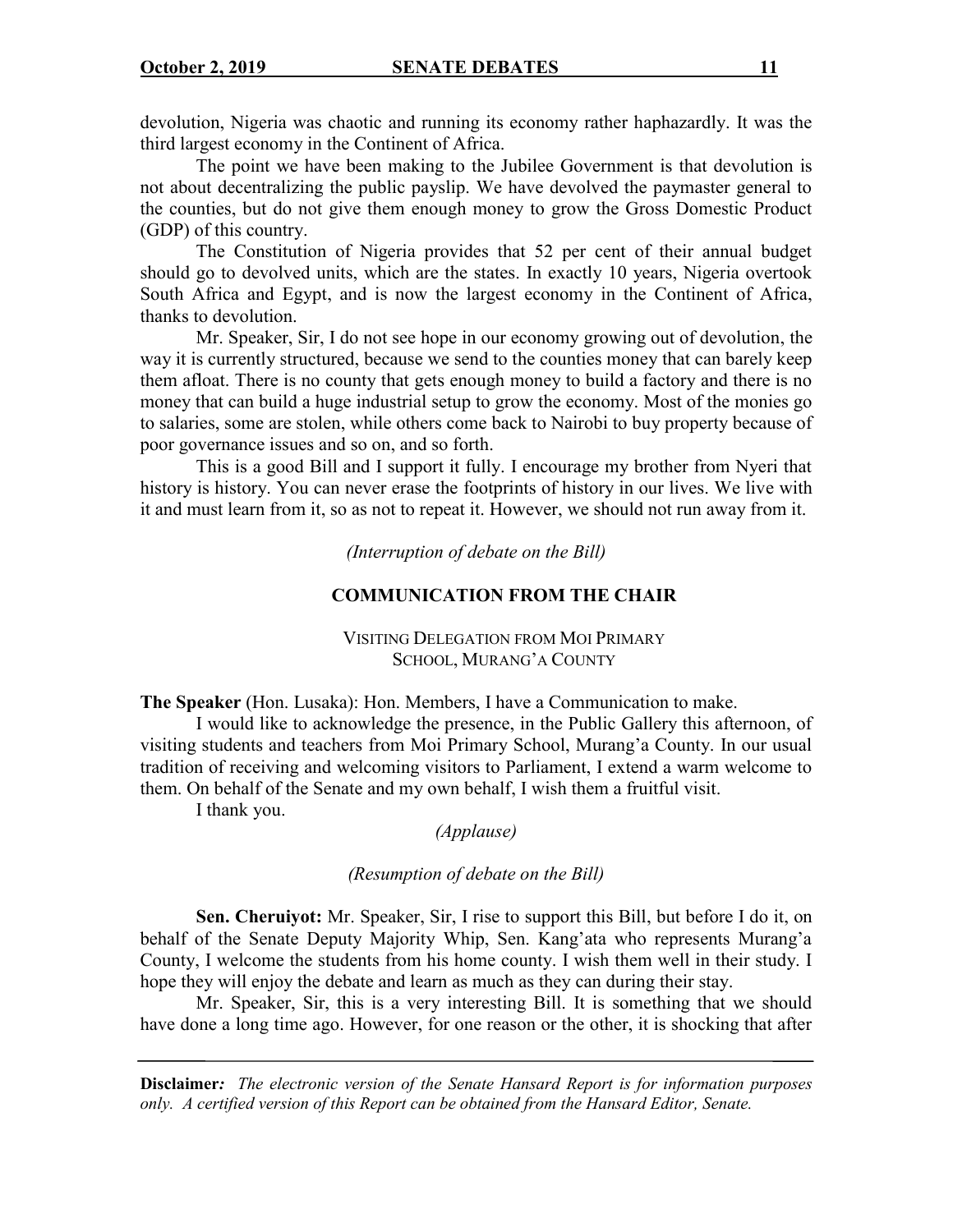many years of the existence of Parliament, it is at this point that we are thinking about the real movers and shakers of our economy. I cannot think of a more industrious group of Kenyans than hawkers and street vendors. These are the people who ensure that we access goods and wares at very affordable prices, if we need to purchase something urgently without walking to a particular shop or a formally built-up rental space.

Sen. Kibiru thought it wise to bring to this House a Bill that will regulate how counties should take care of the supposed to be celebrated, yet a vilified group of Kenyans. That is commendable. After the passage of this Bill, I look forward that in our various home counties, including Nairobi City County, which is one of the most affected by this particular issue, there will be set out spaces for many entrepreneurs to carry out their trade without harassment.

I like how the Bill has defined what harassment is. Even just living constantly under fear and threat is equivalent to harassment; the fact that you cannot wake up, leave your house and report to a particular place of work.

Not everybody has the ability to rent an office or public space to carry out their business. Therefore, we should not criminalise.

It should not be criminal for any Kenyan who wants to put up a *kibanda* or have a place to sell their goods and wares. It should not be such that up to the time that they have licenses from our county governments is when they will be comfortable.

We should provide legislation. We should have local-based or indigenous-driven solutions to our problems. We have people who can afford Kshs100 or Kshs200 worth of space because there is nothing they take away. They should be allowed to utilise particular spaces in order to carry out their trade. It should not cost a lot of money.

Unfortunately, as I speak, the harassment continues. We do not need to belabour this point. All you need to do is to take a walk to Moi Avenue, which is not very far from here, at 4.00 p.m. You will see the constant nature of panic and restlessness with which that group of people carry out their business. Some of them are young mothers who are just trying to fend for their children, but are always on the constant lookout. Instead of looking out for customers, they look out for council *askaris* who show up any moment.

There is even evidence that has been documented by brilliant journalists of this country on the kind of humiliation and tribulation that, that particular group of people undergo in the hands of council *askaris*. Some are even stabbed and killed, while others are beaten up and their goods taken away as they try to eke out a living from something that by all means is legal because the alternative is worse.

If we do not allow that kind of entrepreneurial spirit by our people, then we have got to content with the emergence of gangs amongst our communities. This is because if you close the legal channels for making money and make it difficult for an individual to genuinely earn their living, then the consequences are far worse than that. Therefore, one needs to be prepared.

It is important that we expedite this particular Bill. We should ensure that our colleagues in the National Assembly concur with us or add anything that is of value, to ensure that the provisions that have been made in this particular Bill are brought to life and domesticated in each of the 47 counties in this Republic.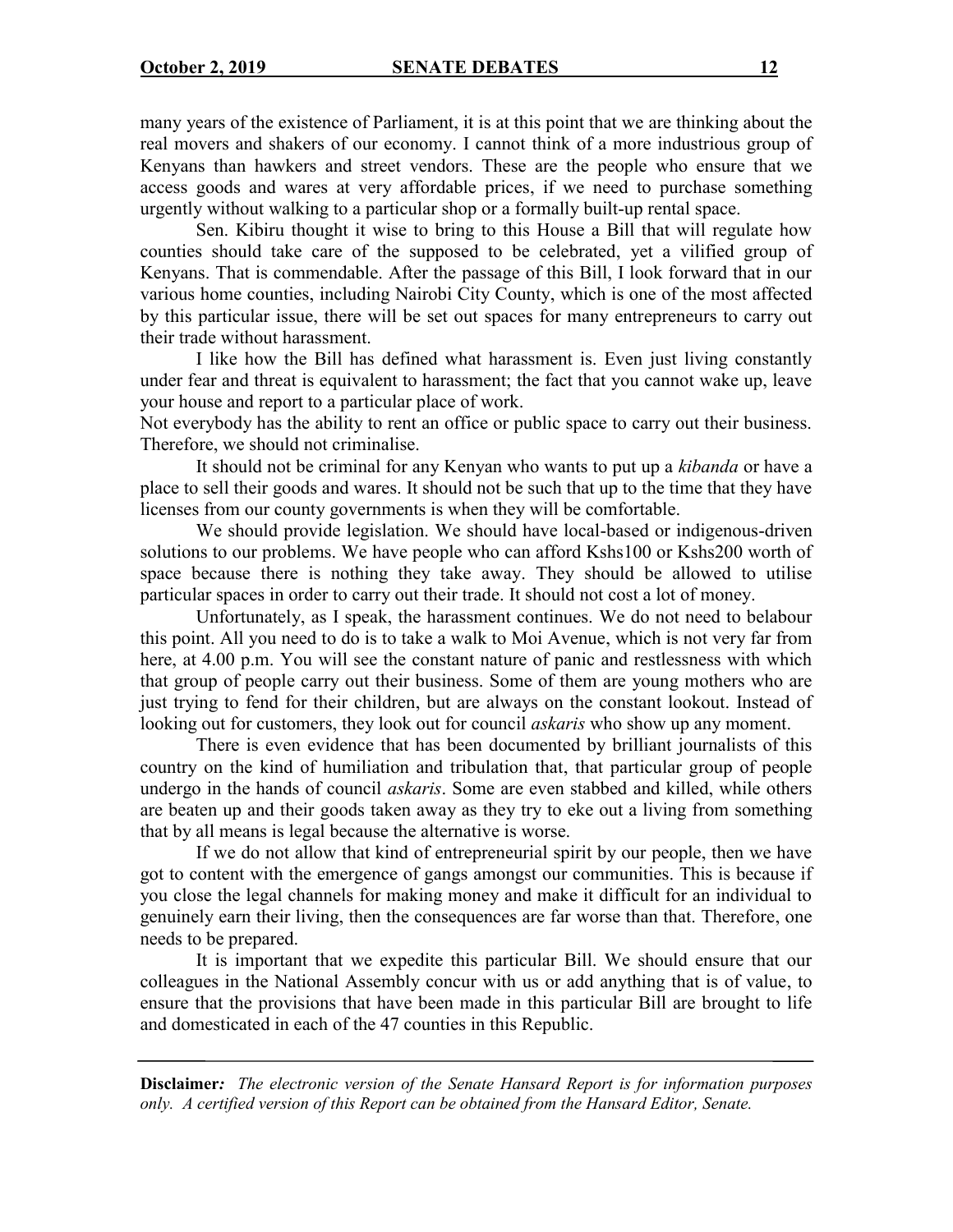Clause 3 of this Bill is about the objects and purpose of this Act. It recognises the need to regulate informal trading, including the conduct of such trade and licensing by counties. Up to now, these businesses are not recognised. It is not considered legit or genuine business to be a hawker in any particular part of this country. Those that are allowed are simply allowed courtesy of grace or the good courtesies of the powers that be.

With the passage of this Bill, it will no longer be a favour. It will be a right for a woman, man or elderly person, who wants to put up such kind of business. They will, by right, be allowed and designated spaces will be provided. That is what civilised societies do.

If you go to some of the well-known trade-based countries such as Istanbul and visit Taksim Square, on certain days of the week, you can buy fresh vegetables or access certain goods, which otherwise you would have had to look for in places that are far and difficult to access. Therefore, it is extremely important that we set up regulations, so that we make good progress.

Mr. Speaker, Sir, Clause 8 speaks about vending zones and places that shall be publicly designated. One of the things that we also devolved is the ability for local communities to govern themselves. It is possible for a local community to sit, decide and agree that a particular public space can be used as a market. Nobody should question them because it is their public space, and they can do as they feel.

It is proper that we are now legislating and giving counties the ability to domesticate this via their county assemblies and declare certain public spaces to be vending zones, which people can access after being charged the agreed amount of money.

Clause 11 is crucial. It states that county governments shall provide essential facilities. It is not enough to just say that hawkers in this town can go and sell their goods in a particular space. This law ensures that they are provided with essential facilities, for it to be considered a proper market. You cannot just point at a particular public space and say that is a market. You must provide access to clean water, clean toilet and a place where people can go about their private businesses. There needs to be a solid waste disposal mechanism. You need to provide good lighting and footpaths, so that their customers can access the market without difficulty.

Mr. Speaker, Sir, sometimes half-hearted solutions are worse than even no solution. It is better that when you decide to solve a particular problem, you solve it wholeheartedly. That is the spirit of this Bill. County governments are being challenged that when they set up a vending zone, they should also provide all the essential facilities that will ensure that the businesses of these people thrive. They should not treat it like a nuisance. In essence, I guess that is what this Bill is telling us.

Do not treat these people as if they are a bother and, therefore, you are just secluding them to a particular place, so that people cannot access them. You must provide proper footpaths and ensure that their customers can access clean public toilets in case of a call of nature. If somebody needs to wash their hands, they must be provided with water. If people need to shop at night, there must be good lighting and proper security, so that after purchase of goods, they are assured that they can return home. This is one of the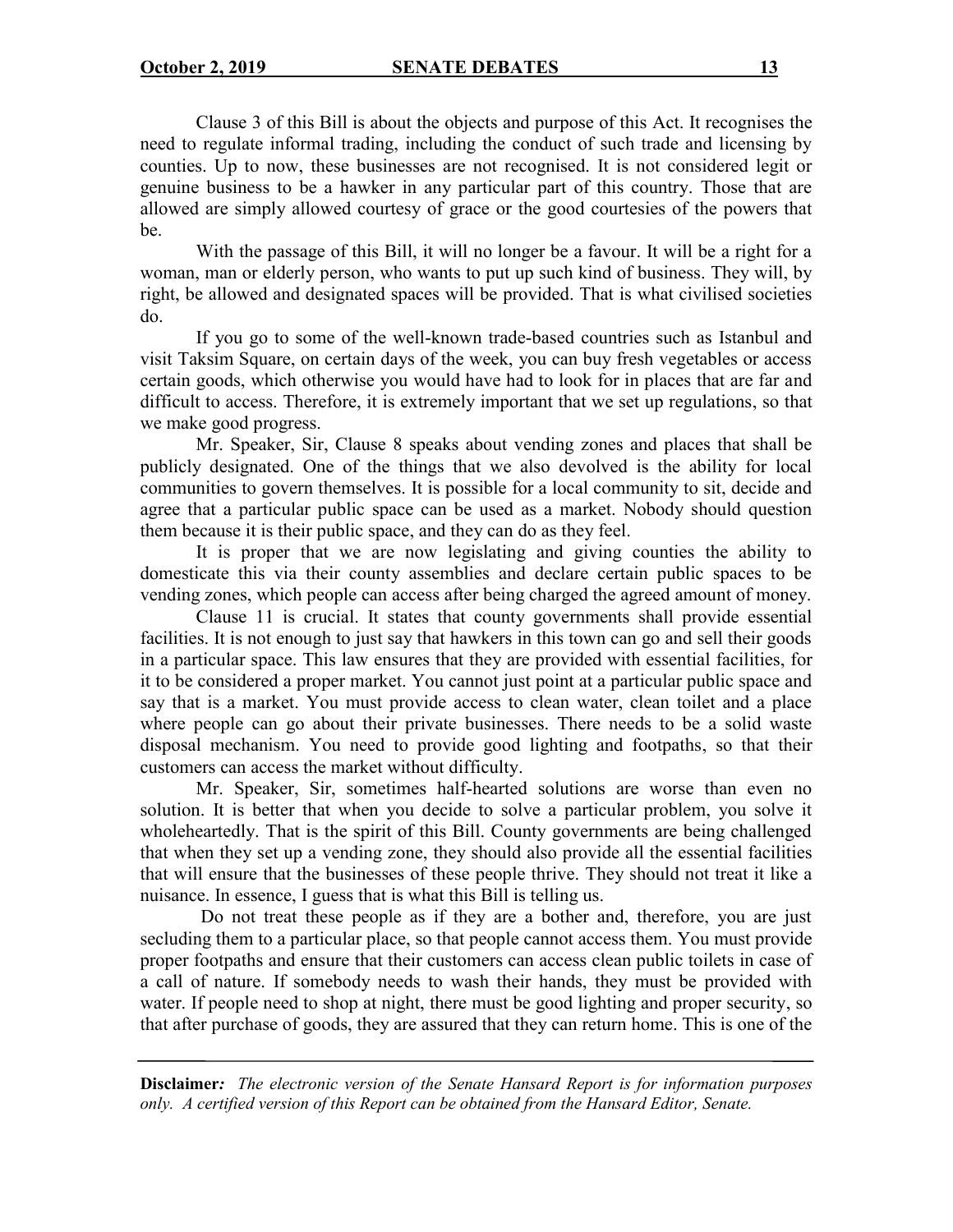most important aspects of this Bill that has been included that I find to be extremely brilliant.

Of course, the issue of cost comes up. This is not a free licence to counties to extort as much as they can out of this group of Kenyans. It will not be a shocker if you hear that certain counties want to charge this group of Kenyans, as much as they charge the main business people for a vending licence. It should be a minimal amount because these are people who, after all, are not taking much public space. They do not have much ability to pay the amount of goodwill that is required to be paid for one to put up a front shop in the main street of a county.

Therefore, the fee that will be charged, much as we cannot specify the amount, should be left to each county assembly, as they do their annual finance Bills. It is the assumption - I hope our county assemblies are able to do this - that the fees that will be charged to this group of Kenyans will be barely enough for county governments to operate without inhibiting business and growth.

The kind of attitude that we have towards our business people tells so much why, as a country, we cannot thrive. Regarding these multinational businesses that have set up camp in Kenya, sometimes we even have to send high powered delegations led even by our President, to try and convince them to set up business in Kenya. Some small-scale vendors who were given a conducive environment, encouraged to trade and given Government subsidies, today, are huge corporations and brands across the globe. Every huge success story that you read out there started from somewhere.

Some of the biggest companies that we read about today began in garages and small places. But with legislation such as this, those who had the forthrightness to think through and remember, know that if you encourage businesses to thrive, they can employ as many people and be able to pay you back in amounts that you can never think about.

Mr. Speaker, Sir, if you think about the effects of a company like Huawei to the Chinese Government, it can never be gainsaid. You can never wish them away. Judging from the kind of trade disputes that they are involved in today, it tells you their impact is being felt across the globe. The truth of the matter is that the founders had a simple dream, just like the dream of these venders that we are trying to provide a conducive environment for.

Let us not treat this Bill with casualness. Let us not consider these small and medium enterprise business people as if they are a nuisance to us, as a society. They may not have the ability to pay as much as firms like Safaricom pay in terms of taxes, but surely, with a dream and a passion, given the right and conducive business environment, they are able to change the destiny of this country. Therefore, let us give them the kind of support that they need.

With those many remarks, I support.

**Sen. Malalah**: Thank you, Mr. Speaker, Sir. I stand to oppose this Bill for the following reasons: One, the Fourth Schedule of our Constitution is very clear as to what functions are devolved and what functions are centralized.

I think the function of urban planning is purely devolved. Therefore, as the Senate, we cannot micromanage the counties. I think this Bill is best placed in the county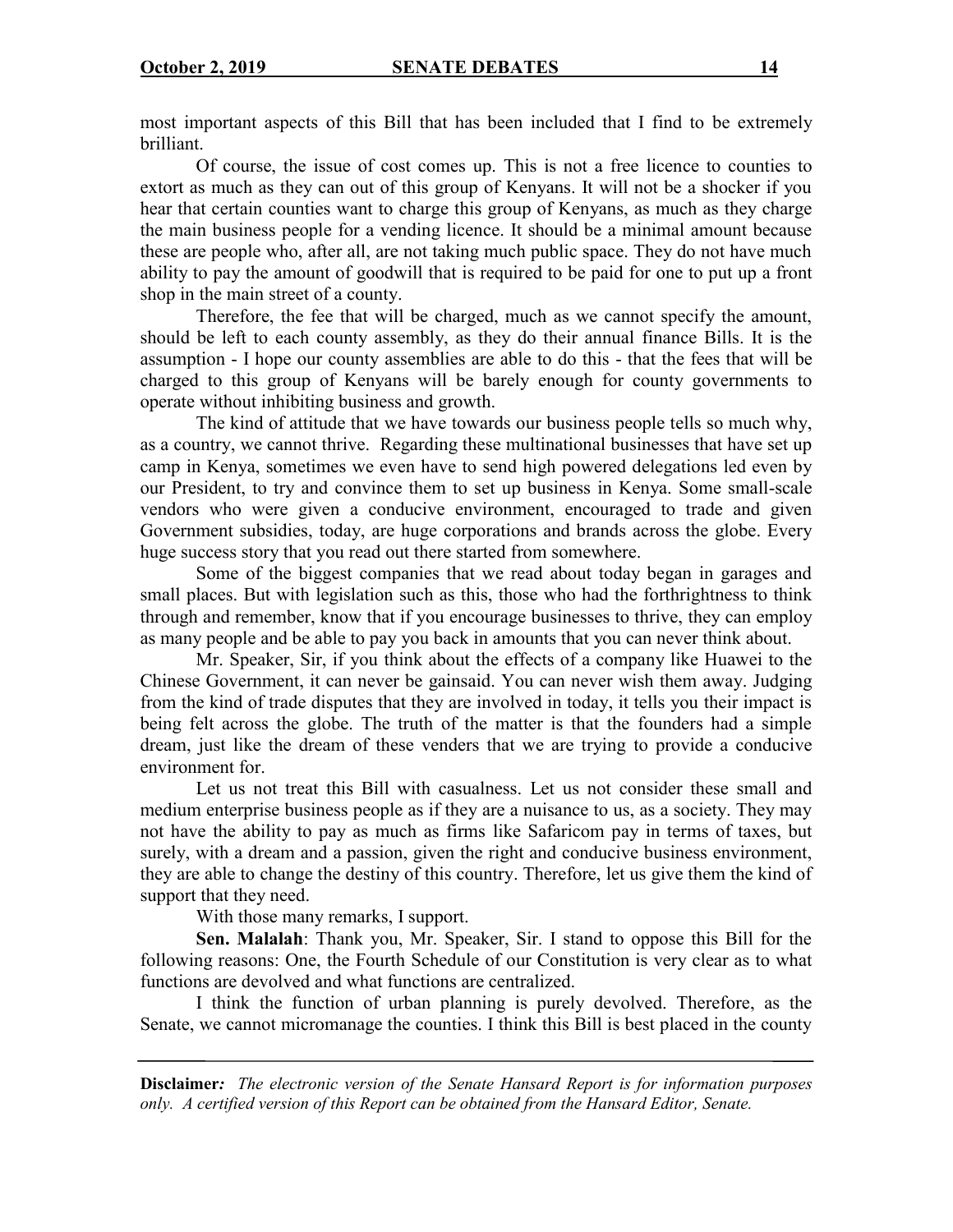assemblies. We already have the Urban Areas and Cities Act, which provides for the planning of urban areas and towns. I believe that county assemblies are the ones mandated to legislate on the nitty-gritties of the planning of various towns.

What makes me oppose this Bill is that in as much as we are celebrating devolution, we are still glorifying the central power by forming a street vending unit, which will be based in Nairobi City County. I want to state here categorically that the street venders of Kakamega have got no business reporting to Nairobi City County. I think this is a matter that is supposed to be within the boundaries of Kakamega County. You cannot form a unit in Nairobi City County and say that after every three months, we shall be reporting to that unit. I want to say here that Kakamega County will not be part of the people who will be carrying files to come and report in Nairobi City County. That is why I oppose this Bill.

Mr. Speaker, Sir, it is high time we give Members of County Assemblies (MCAs) the powers of legislation. This is because different towns have different and unique concerns. The town planning of Nairobi City County is completely different from the one of Kakamega County. Therefore, it calls for a unique legislation in Kakamega County, as opposed to this blanket legislation.

I have looked at this Bill and want to believe that it wants to legitimize and entrench the so called Nairobi business community into law. We cannot have a centralized unit that all---

**The Speaker** (Hon. Lusaka): What is your point of order, Sen. Sakaja?

**Sen. Sakaja**: On a point of order, Mr. Speaker, Sir. I have gone through this Bill, and hope that Sen. Malalah has also gone through it. Can he kindly substantiate what this Nairobi business community he is talking about is and how it is being entrenched? I have not seen any reference to that in the Bill.

The only one I know is the Nairobi Central Business District Association (NCBDA) that is a registered entity. This Nairobi business community being entrenched is not in the Bill. In any case, the demonizing of Nairobi City County should also stop. Sen. Malalah should desist from demonizing Nairobi City County, where he lives and enjoys many good things.

Thank you, Mr. Speaker, Sir.

**Sen. Malalah**: Thank you, Mr. Speaker, Sir. It has been reported in both the print and broadcast media that there is an unlawful group called Nairobi business community. This Bill, if passed in its form, will provide a platform of legitimizing such unlawful groups.

I am alive to the fact that it exists---

#### *(Loud consultations)*

**The Speaker** (Hon. Lusaka): Order, hon. Members! Maybe you need to substantiate on which section will legitimize that.

**Sen. Malalah:** Mr. Speaker, Sir, the issue of centralizing that all street vendors will be reporting to one particular person in Nairobi will give autonomy to certain people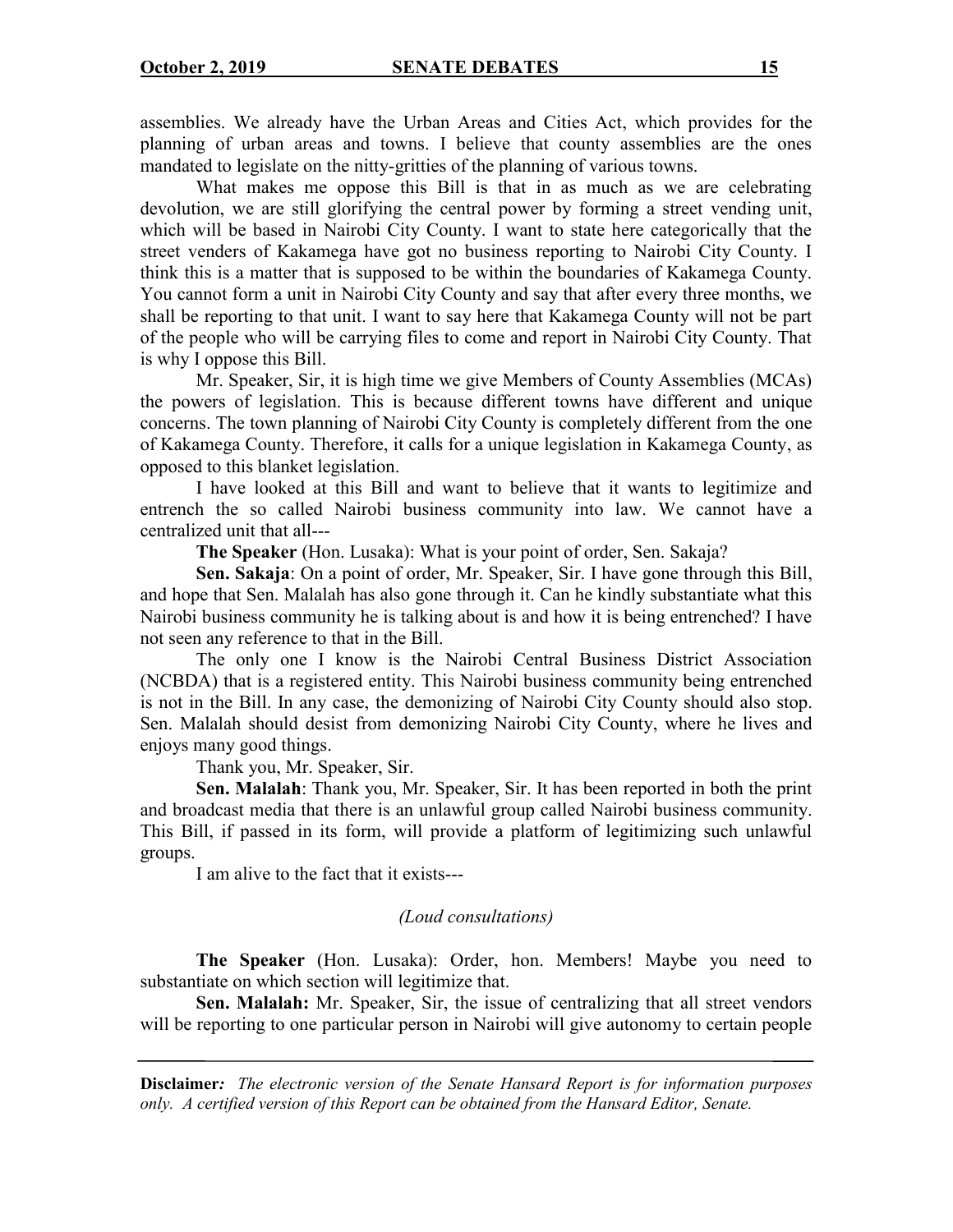in Nairobi to exercise their powers the way the Nairobi Business Community is doing. I do not want to delve much into that point.

Mr. Speaker, Sir, the Urban Areas and Cities Act is very clear as to the role of a town Manager---

**The Speaker** (Hon. Lusaka): Sen. Sakaja, what is your point of intervention?

**Sen. Sakaja:** On a point of order, Mr. Speaker, Sir. There are things which are said casually in this House that have very different nuances. Whether that provision – about a centralized operation of the Ministry is good or not – can be debated. However, saying that if people report to Nairobi, they will be reporting to the Nairobi Business Community – a group he has already said is illegal – he himself reports to Nairobi. Is he, therefore, a Member of the Nairobi Business Community? All of us here in Nairobi are from different counties.

Therefore, Mr. Speaker, Sir, if he cannot substantiate, the rules are that he withdraws. This is because we are not part of any illegal formations just because we are in Nairobi. There are many entities in this country that are actually centrally managed, but they are not connected to any illegal sect or political movement. Those statements should not be taken casually from a serious Senator, the Deputy Leader of Minority from a county that is serious, as well and as a former MCA. I know that he wants the Bill to go back to MCAs, but can he reduce that, kindly?

**The Speaker** (Hon. Lusaka): Sen. Malalah, be careful. You may be wading in very dangerous areas in an attempt to impress your Kakamega people. Therefore, be a bit careful.

#### *(Laughter)*

**Sen. Malalah:** Thank you, Mr. Speaker, Sir. I stand guided.

#### *(Laughter)*

Mr. Speaker, Sir, the Urban Areas and Cities Act is very clear as to the role of a town manager. This Bill gives powers to the Committee Executive Member and the cabinet at the county level to rearrange towns and to determine where the vending zones will be, who should be relocated and licensed. This is purely and vividly described in the Urban Areas and Cities Act.

Mr. Speaker, Sir, this Bill has got no direct benefit to the street vendors of Kakamega, because I have mentored the Kakamega County Assembly to come up with a Bill that regulates the planning of Kakamega town. Therefore, we shall not be part of such a Bill that wants to deal with the street vendors of this country in a collective manner.

Nevertheless, Mr. Speaker, Sir, I want to speak for the street vendors of Kakamega. It is very important, as the Senate, because Article 96 of the Constitution clearly gives us the mandate to represent our counties and the people who voted for us. Therefore, when it comes to taxation of these street vendors, this is an issue that we need to look into in a more microscopic manner. I want to give an example of a street vendor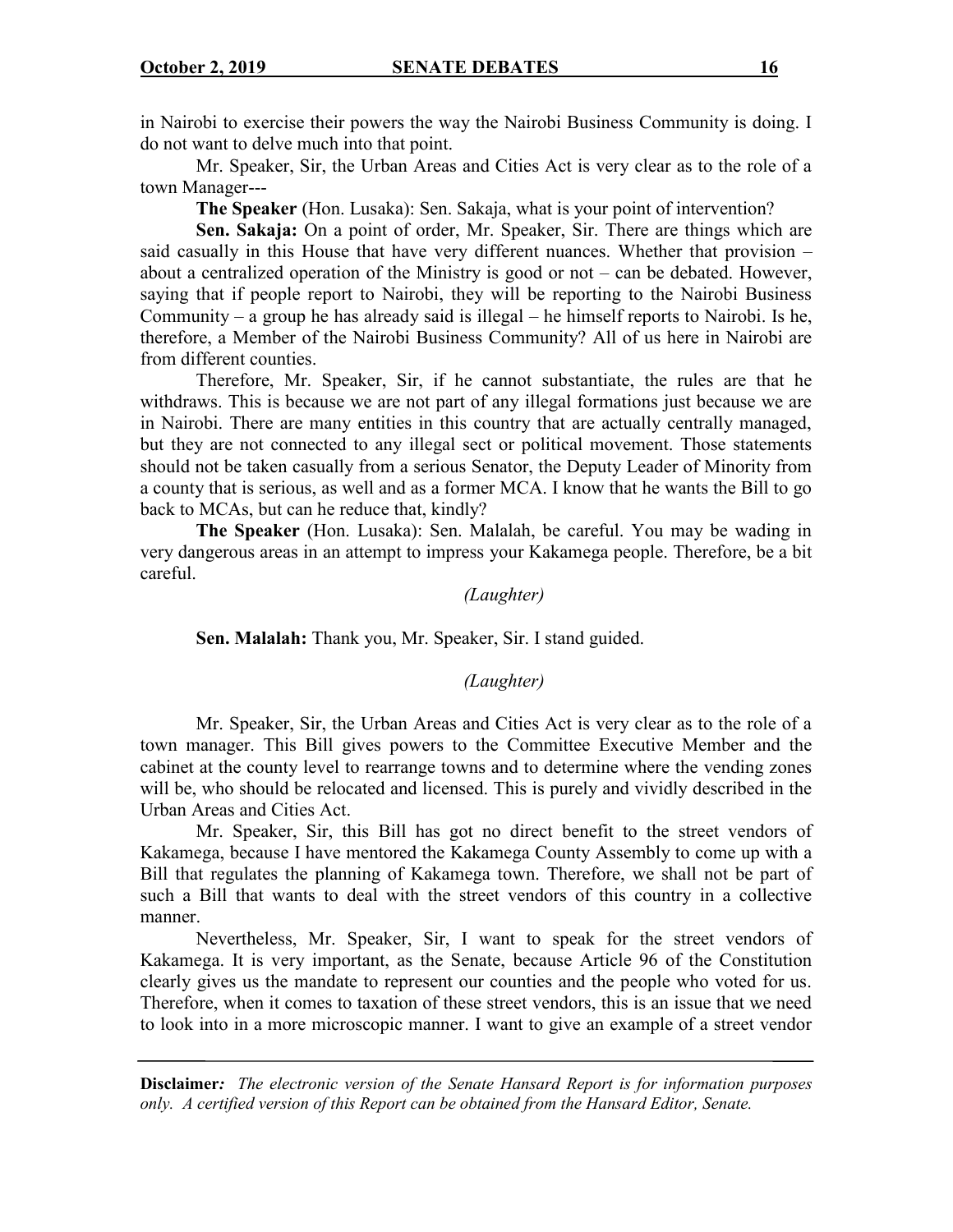in Kakamega who pays Kshs50 in a day. Therefore, in 30 days, that street vendor pays Kshs1,500; and for a year, he pays close to Kshs18,000 as taxes. In comparison, a shop owner or a salon owner in Kakamega pays only Kshs4,500. I think we are over taxing that mama mboga seated in Kakamega or Khayega market. It is unfair for that mama mboga seated at Shianda Market in Kakamega County. Therefore, we need to relook at the taxation of this special group.

Mr. Speaker, Sir, we also need to cushion these vendors from unnecessary competition. It is absurd that in Kakamega, Tuskys Supermarket has also resorted to selling omena, *nduma* and *tsimboga*. We, therefore, need to cushion these vendors from unnecessary competition. Let us not allow these chain stores to start selling *githeri* on their shelves. Let them concentrate on electronics, sofa sets and those other flamboyant gadgets. We cannot allow Tuskys Supermarket, a multibillion shilling company, to compete with Wafula of Kakamega Town. Therefore, it is important that as we look at this Bill, we look at the interest of the street vendors down in the villages.

Mr. Speaker, Sir, I want to repeat that I oppose this Bill because it has not specifically factored for the interest of devolution. Devolution is meant to give county governments the power to manage and govern themselves. It is not meant to have a centralized system whereby, once again, even on matters of street vending, we still comeback to Nairobi to be governed by the so-called Nairobi Business Community.

Thank you, Mr. Speaker, Sir.

*(Applause)*

**The Senate Majority Leader** (Sen. Murkomen): Thank you, Mr. Speaker, Sir. I rise to support the Street Vendors (Protection of Livelihood) Bill, 2019. This is a very important Bill because if there is a sub sector in the business sector that has been ignored for many years, it is the one for street vendors. That is so, yet the Government gets taxes from these business people and they go through terrible harassments.

Mr. Speaker, Sir, I would really want to persuade my colleagues, like Sen. Malalah – although he has been very committed to becoming the next Governor of Kakamega County – to think beyond Kakamega. This is because this is about the dignity of a business community that has always been abused. If you watched the news a week ago, you must have seen some street vendors in Kitengela, Kajiado County, being beaten mercilessly by county *askaris.* This happened because there is no designated street vendors' area, and there is no clear business plan for how they will carry out their business. In fact, it is because street vending is generally considered a bad behavior across the country. It is also considered to be illegal. Therefore, this law is very important, in the first place, because it is recognizing that sector. It recognizes this sector as one that is worth being protected because they are contributing to the economy of this country. It also recognizes that that their struggle is because they do not have the money to officially hire a business premise to run their businesses.

Mr. Speaker, Sir, if you go to many towns in the world, for example, to Netherlands, you will find that on Friday, Saturday and Sunday, certain streets are blocked by the city governments – either in Amsterdam or in Denhaag – to allow street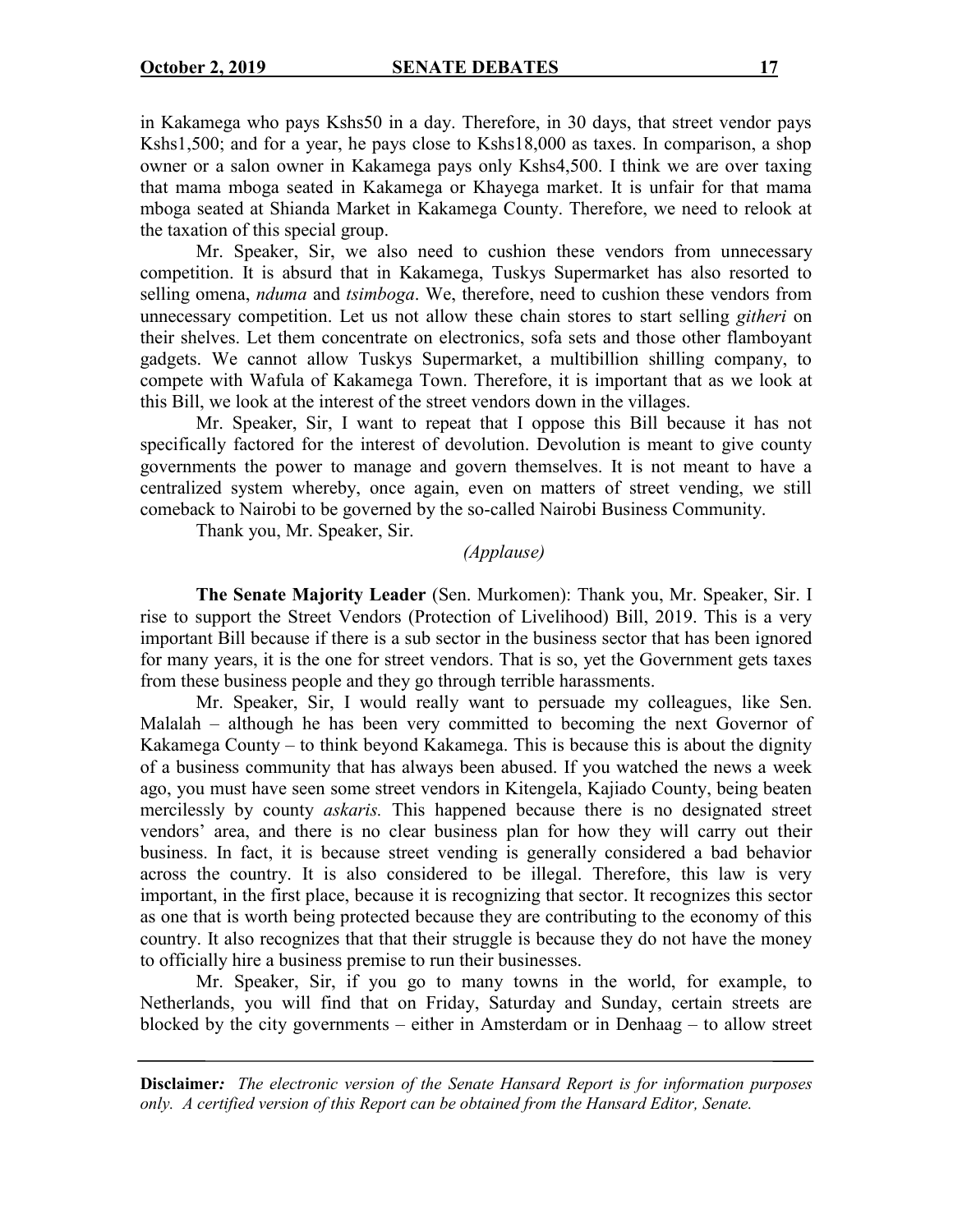vendors to run their businesses along the streets. If you go to Cairo, in the evenings almost every day, there are certain streets that are blocked. It is recognized by the Government of Egypt and the City of Cairo that when people are leaving work, they will pass through certain streets to buy certain goods, whether it is clothes or food.

Therefore, Mr. Speaker, Sir, first of all, the recognition of street vendors – those people we usually call 'hawkers' – and putting them in the map of Kenya, is the most important thing in this law. If we have certain misgivings about certain provisions of this law, there is nothing that stops this House, at the Committee stage, to improve the law. However, this is the beginning of ensuring that this law recognizes street vendors.

Mr. Speaker, Sir, the other thing that we must appreciate, as a Senate, is that we are the only House, as Parliament, that legislates to provide for standards and mechanisms that cuts across counties. If we argue here that we should not bring such laws to this House, and that we should leave it to the county assemblies of different counties to figure out whether they would recognize street vendors or not, we will have a problem. This is because the Constitution says that it is our responsibility to legislate on standards that apply across the counties.

Therefore, it is our role here to provide for the standards. If one reads this Bill carefully, it leaves the administrative responsibilities and even the legislation of county that will be an enabling law to make sure that this legislation operates. I totally support it.

Thirdly, I support this Bill because it provides for an institutional framework that allows street vendors to put in place trade unions. It allows them to have an organised leadership of street vendors across the country. This is so that they have a leadership across the nation and the possibility of exchanging ideas. If they had their trade union to speak against the brutalisation of street vendors in Kajiado, Nairobi, Nakuru or Mombasa and other places, probably they would be doing their businesses without being harassed. These people mainly operate in our big towns such as Kakamega, Kisumu, Eldoret, Nairobi or Mombasa. This institutional framework provided here will enhance security and protection to street vendors as they do their business.

Mr. Speaker, Sir, I know we have provided here for the role of the Cabinet Secretary (CS) and the role of the national Government in regulating vendors. At the Committee Stage, I urge the Committee to relook at it and make it a coordinating entity that will not be giving any directions to counties on how they will regulate their businesses. This Bill gives directions on how county governments will treat street vendors, provide them premises and mechanisms for them to be recognized.

Mr. Speaker, Sir, street vendors, squatters and all 'hustlers' - those who are now referred to as hustlers - deserve a place on the table in this great Republic. Whether they are in Kibera, Elgeyo-Marakwet or Siaya, it is important for them to be recognized just like the other businesses that have been recognized. As Sen. Cheruiyot said, they have been incubated. Some of those big businesses started small. If you meet some of the real estate owners in this country and ask them how they started selling big houses, you will be shocked. Most of them will tell you that they used to sell groundnuts in the streets and saved the money. Some sold chicken in the streets and now they own hotels in Nairobi and Mombasa and they hold high offices in this country.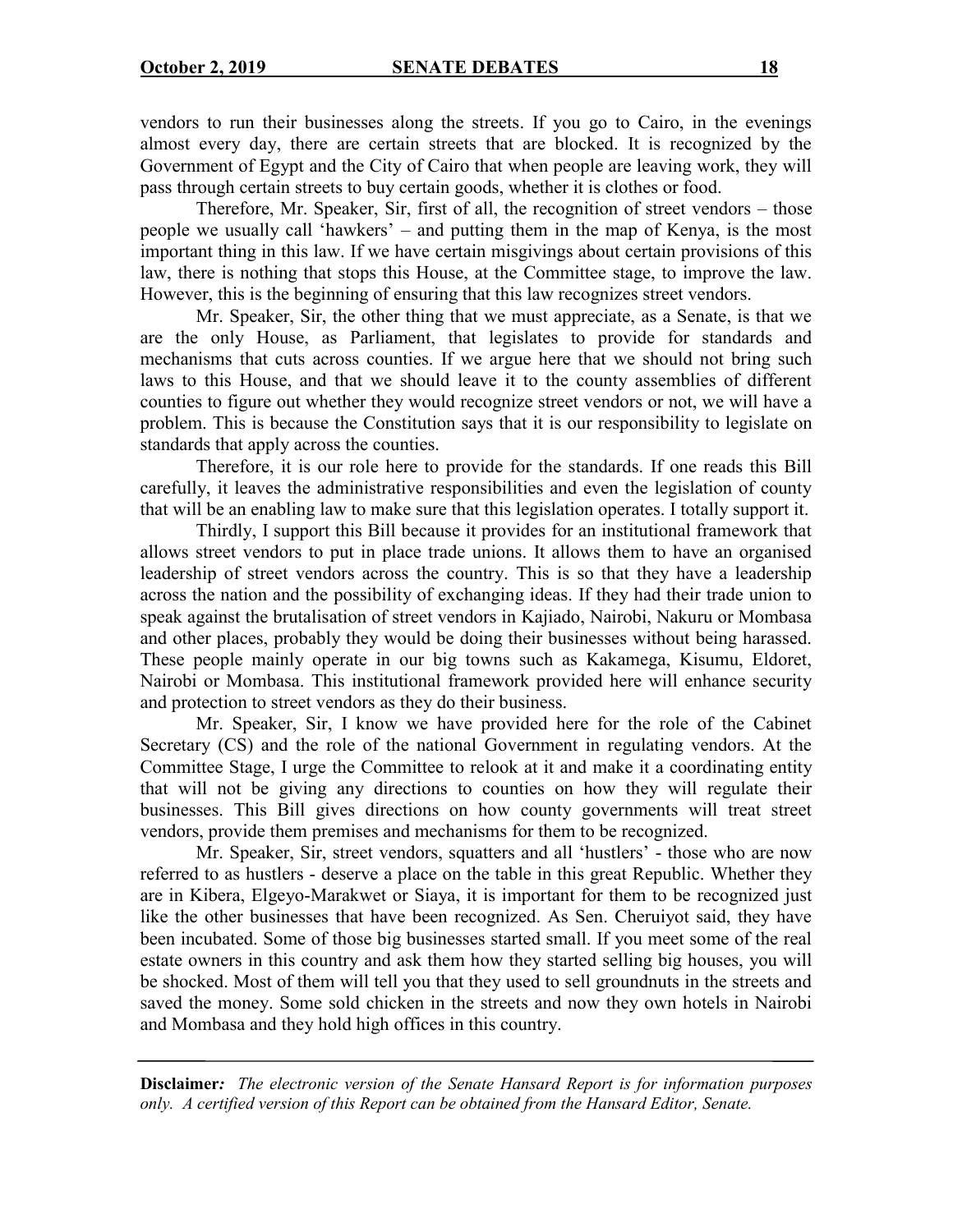We must not be the ones who will kill these chicken-sellers. If you read the autobiography of the late Hon. Njenga Karume, you will realise he started by selling charcoal. He was hawking charcoal from one corner to another until he became a distributor of alcoholic drinks and many other things. He became a huge businessman. He is a man we now remember because of where he started. It is important that such 'hustlers' are given an opportunity.

The other thing I like about this Bill is separating street vending when it comes to food. Food is very important. One of the things we do not do in this country is that we do not take public health seriously. We must be concerned about the persons who are selling food in our streets. It is important for us to know their health and whether they have been certified as persons who can handle food. I like Clause 20 because it separates the vending for purpose of selling clothes, these other things and also food.

Mr. Speaker, Sir, this is an area that we must think seriously. We must think about our public health. We spend so much money in treating diseases which we should have prevented. This is because some places where the food is grown is deplorable. The food that is grown along Nairobi River or Athi River is the same; it is deplorable. It is not just in Nairobi, but if you go to Machakos, Mombasa and other towns, we have the same problem of growing food along sewerage lines. It is terrible to imagine.

You will get an exposé in a media house talking about this story. We get enraged and we have Kenyans on Tweeter tweeting and trending. After two days, we go back to buying the same food. Nobody asks where it came from. These are the things that we must think about. I have even wondered whether this House – and Sen. Sakaja, you need to think about this- cannot think through a legislation that will establish Nairobi River Commission as an independent entity that will make sure we deal with the problems of Nairobi River. It is not just in Nairobi alone, but in adjacent counties of Kajiado or the sources that come from Kiambu towards Machakos.

River Thames had reached a stage of pollution that Nairobi River has, but they managed to rehabilitate it. Today, it is one of the major tourist attraction, source of transport and beautifies London because they took an initiative. Let us stop this business of saying we cannot do certain things because it will affect Nairobi City County or that Nairobi City County has the sole responsibility to do it. Nairobi City County alone cannot solve Nairobi River problems because this is a pollution of over 40 years.

Mr. Speaker, Sir, I am just digressing a little bit in relation to food. We need to form Nairobi River Commission so that we deal with this problem of pollution and food. I have someone saying even for Mau Forest we should form a special commission. I do not think we need a special commission for Mau Forest. What the Ministry is doing is already enough. They just need to apply proper standards of human rights when they are dealing with conservation of the forest just like they have to do it in Mt. Kenya or where I come from in Embobut and other parts of the country.

On this issue of pollution of destruction of human life and the provision of law on handling food, I hope we will get technical support to tighten this Clause 20. As far as vending of food is concerned, we need to apply proper health standards. We know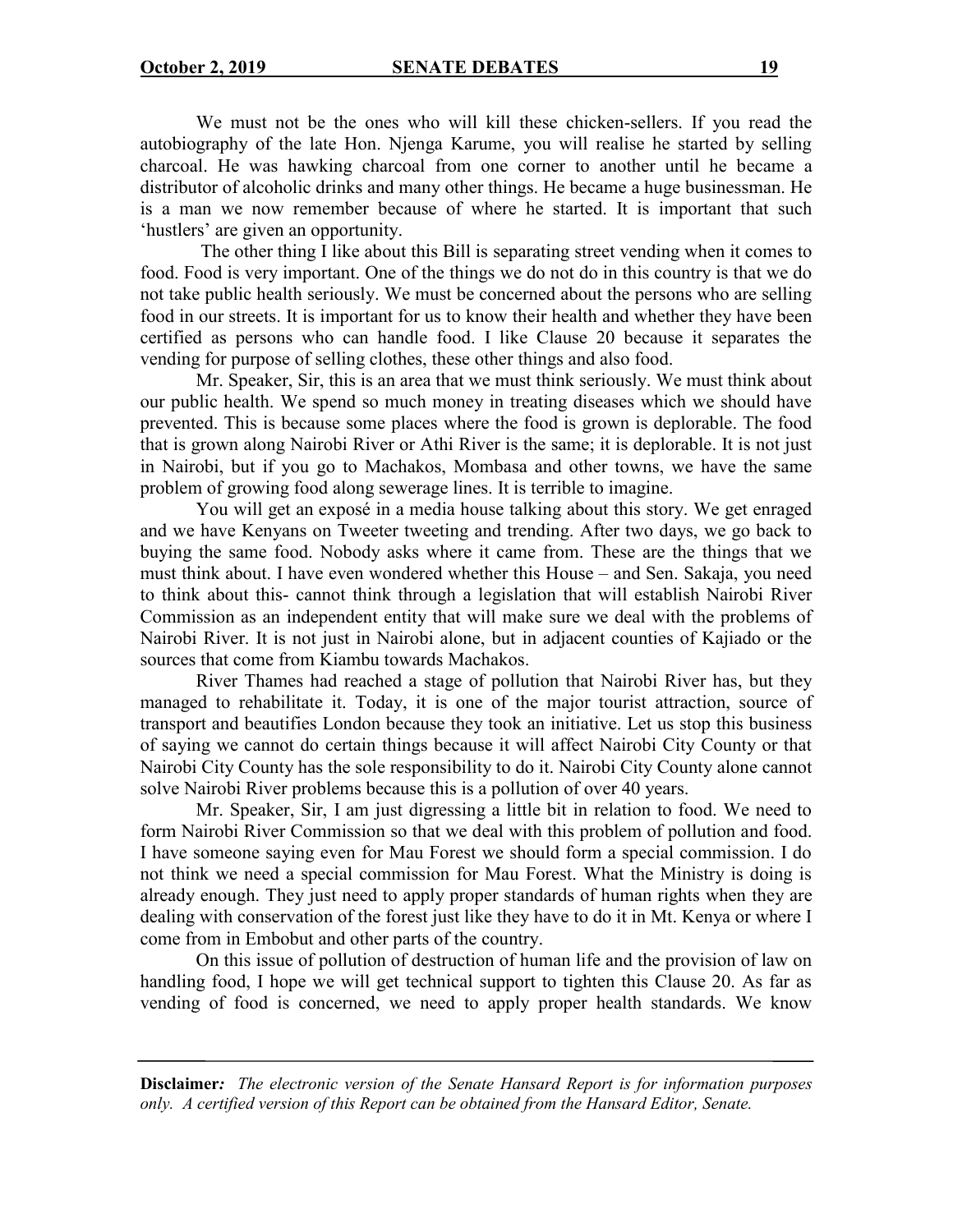situations here in Nairobi where people are sold food laced with chemicals and they are dying. It is important to separate the two because of the kind of peculiarity that we have.

Mr. Speaker, Sir, finally, we must also deal with the question of selling medicine and certain chemicals. I do not know what happened to the law that was dealing with selling dangerous equipment. I see someone going around selling knives, *panga*s, machetes and spears in the streets. We need to think about that whether they are the right weapons that people should be carrying in the manner in which they are doing and handling in the streets.

## *(Sen. Pareno spoke off record)*

I will come to that. When it comes exactly to the question of weapons, it is terrible.

There is also *dawa ya mende* and some other things being hawked in our streets. The most famous chemical sold around is "*Dawa ya mende, dawa ya mend*e," along the streets of Nairobi. You wonder whether it is fair for those chemicals to be sold in that manner because it is poison.

**Sen. Sakaja:** On a point of information, Mr. Speaker, Sir.

**The Speaker** (Hon. Lusaka): What is it, Sen. Sakaja?

**Sen. Sakaja:** Mr. Speaker, Sir, is the Senate Majority Leader aware that *dawa ya mende* and handkerchiefs are the fastest moving commodities in Nairobi and its environs. Speaking like this might jeopardise income for so many people. *Dawa ya mende* and handkerchiefs are sold by the same person. If one sells handkerchief, he must also sell *dawa ya mende* and vice versa. I do not know why, but, please, let him be careful because he might jeopardise our economy a bit.

**The Senate Majority leader** (Sen. Murkomen): Mr. Speaker, Sir, I must confess that in my earlier days just when I left campus, I bought *dawa ya mende* in the streets of Nairobi. It was a very efficient chalk. One just took it to the house and did some markings around and all the *mendes* were dead. Was it not dangerous that we were jeopardising our lives with the same *mendes* eating that chalk and maybe crawling into our *sufurias,* food storage and so forth?

Some of these things must be regulated, particularly pharmaceutical products. You will find people selling panadol and painkillers. The selling of traditional medicine too should be checked. You will find someone in a corner telling you that if you take certain "medicine," you are going to perform well or if you take another, you will have a better stomach. I know people who take detoxifying medicine but since it is not regulated, someone could experience diarrhea and die. People die because such medicine are not prescribed.

I am not saying that our traditional medicine people should not sell their medicine but they should have licenses and do it in the right manner. Licensing of medicine, food and other dangerous goods must be separated from the rest like clothes and *sufurias.*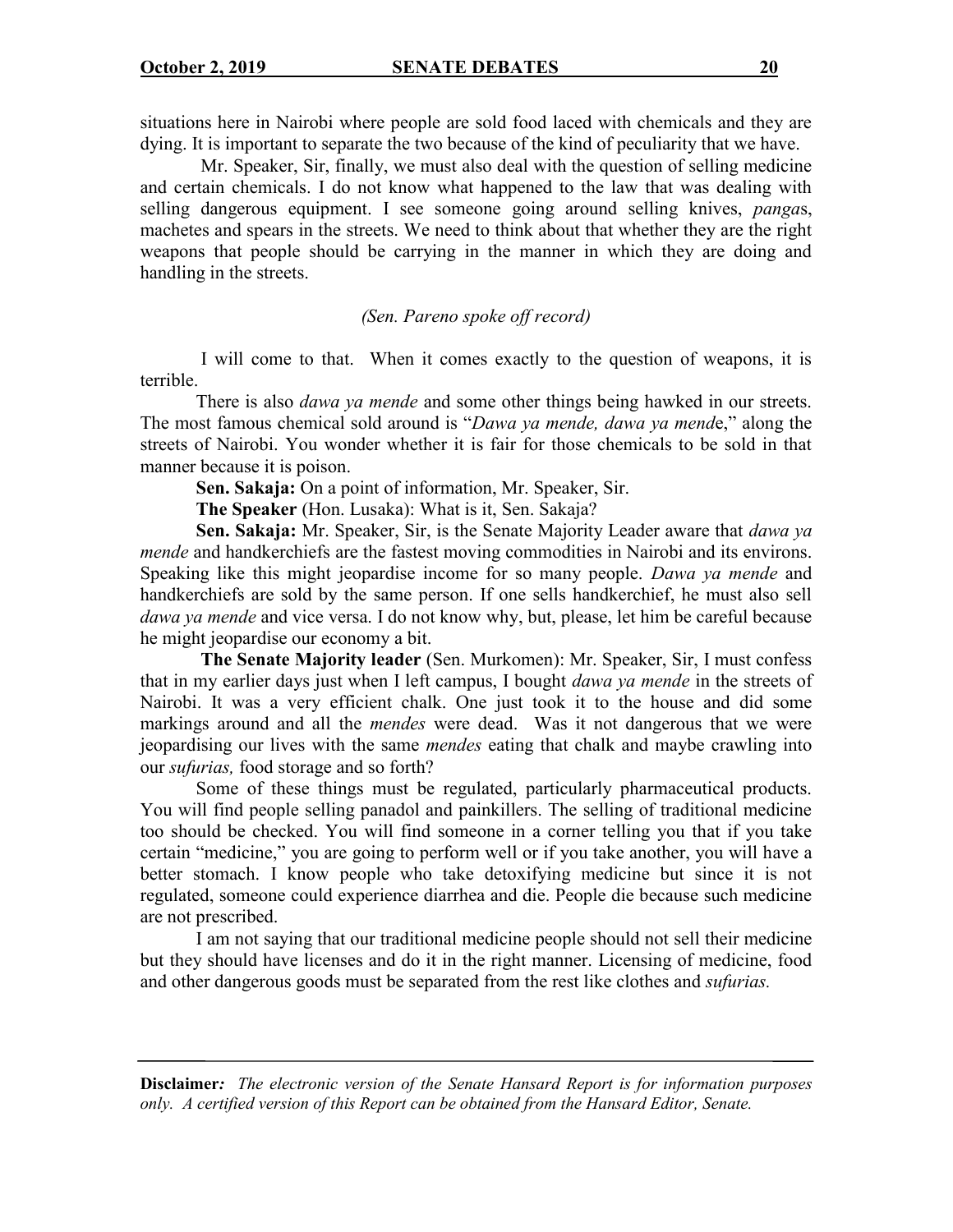The vendors sell their goods at cheap prices. We must protect them because they serve a particular interest in the society because people can get items they use at home from them.

## *[The Speaker (Hon. Lusaka) left the Chair]*

*[The Temporary Speaker (Sen. Pareno) in the Chair]*

Madam Temporary Speaker, as I support this Bill, I urge the Chairperson of the Committee to continue taking into consideration our concerns and incorporate them at the Committee Stage, so that we have a very beautiful Bill. I did not ask the Chair whether this is the Bill by Gov. Mwangi wa Iria because he cannot sponsor it and that is why it was taken up by our Committee. If that is the case, then that is a good way of working with county governments.

We encourage more governors to work closely with the Senate and come up with innovative solutions to problems that they think the Senate can provide intervention. It is an admission that as a House that deals with protection of counties, governors should continue working with us. They should not just work with us when it comes to legislation or things that they want us to intervene against the national Government like allocation of money. They must also work with us as far as oversight is concerned. They must adopt the spirit that oversight is a good thing because it makes the counties better and more accountable.

Why are governors ready to walk to the Directorate of Criminal Investigations (DCI) and the Ethics and Anti-Corruption Commission (EACC) offices instead of coming to the Senate where we give recommendations on how to make systems in counties work better? It is because most of them ignore the Senate and the summonses of this House. I want to give them a warning on this Floor.

"Mr. Speaker", we know governors who like drama and prefer---

**The Temporary Speaker** (Sen. Pareno): Order, Senate Majority Leader! Mr. Speaker is not on the Chair because we have Madam Temporary Speaker. You have continuously referred to me as Mr. Speaker.

**The Senate Majority Leader** (Sen. Murkomen): Madam Temporary Speaker, I have no doubt as far as your gender is concerned. The Speaker was on the Chair before you and that confusion is still there.

We know that governors who refuse to appear before the Senate love drama. That is what Nairobians call *vipindire.* We are not interested in that kind of drama. The Senate is only interested in finding the truth on how our resources are being used in the counties. The moment our County Public Accounts and Investments Committee (CPAIC) issues orders like they do, they should make recommendations to the EACC and the DCI that certain governors hinder us from finding the truth on how resources are being used. The Committee should work closely with the EACC and the DCI if governors who are summoned are not willing to cooperate.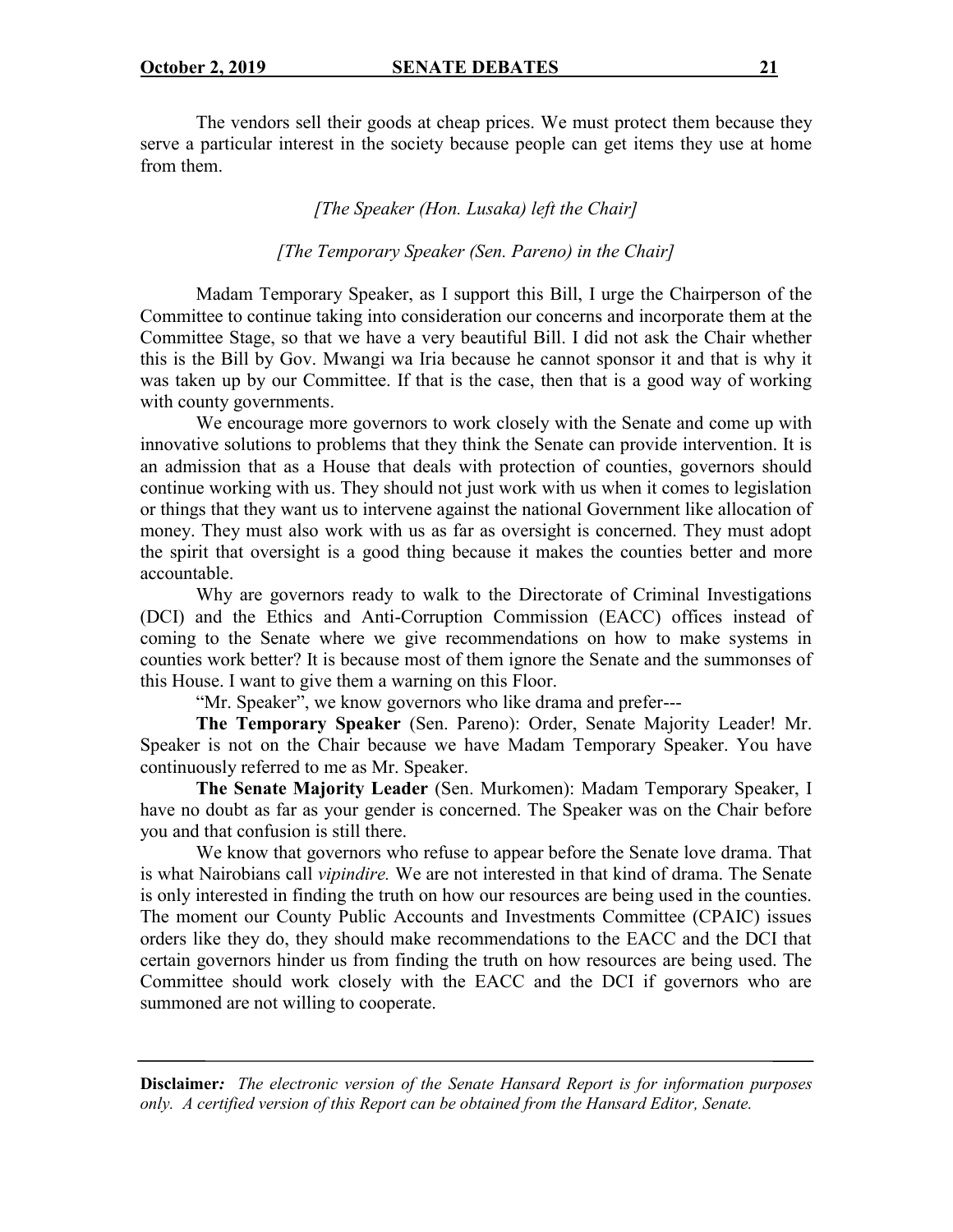There are six governors who used to be Senators and I know we will have about 10 of them after this term. They must work closely with the Senate to make systems better. I do not know why governors want to handle money directly. The CPAIC should work with county governments and bring another legislation that will remove powers of governors to deal with money. As a governor, why would you want to deal with the money, resource allocation and procurement? They must not be involved in that.

The same way nobody imagines that the President should be summoned on matters concerning procurement because it is not in their purview, county governments and governors should distant themselves from county accounts and resources and procurement process so that they provide oversight leadership.

Madam Temporary Speaker, I can see that Sen. Malalah who is a former MCA, the current Senator and future governor is not impressed with what I am saying. I must protect him as early as possible before he becomes governor in 2075 because I know there is a better candidate in the immediate future.

#### *(Laughter)*

Basically, we must ensure that governors work closely with us on oversight and in our endeavour to promote county governments to get the necessary resources.

Madam Temporary Speaker, I beg to support.

**Sen. Mutula Kilonzo Jnr.**: This is an important Bill Madam Temporary Speaker.

From the outset, I agree with Sen. Malalah that we must remove the issue of the Cabinet Secretary (CS) dealing with hawkers and street vendors anywhere in the country. I am glad we are debating this when Sen. Sakaja is here because many street vendors, or if you like hawkers, who are mostly mistreated are those in Nairobi.

One time when I was coming from Makueni, I passed through City Stadium. There were hawkers who were selling vegetables and clothes outside Wakulima Market yet it was raining cats and dogs. There was darkness but they were on the lookout for the county council *askaris* who are notorious for arresting them. This is the story everywhere. I hope that the sponsor of this Bill will factor that in.

Every time there is fire at Gikomba Market, Sen. Sakaja and all Senators of Nairobi go there to commiserate and shed crocodile tears. They promise all sorts of reparations and fire engines that never come. The other day it was Toi Market and there were crocodile tears. It also happened in Kawangware and again, there were crocodile tears but there is never a solution.

**Sen. Sakaja:** On a point of order, Madam Temporary Speaker. Is the Senator for Makueni County in order to insinuate that I have been in any of those incidences he has mentioned shedding crocodile tears as a disaster celebrity? When there was a fire at Toi Market, I did not go there. The last time I went to a disaster site, I said it was the last time because it is very unfortunate for us to keep going.

Could he name which Senator he is talking about? I do not know which other Senator from Nairobi City County unless I have a duplicate or if it was another Member of my delegation. Personally, I do not see the space of a leader at the point of disaster.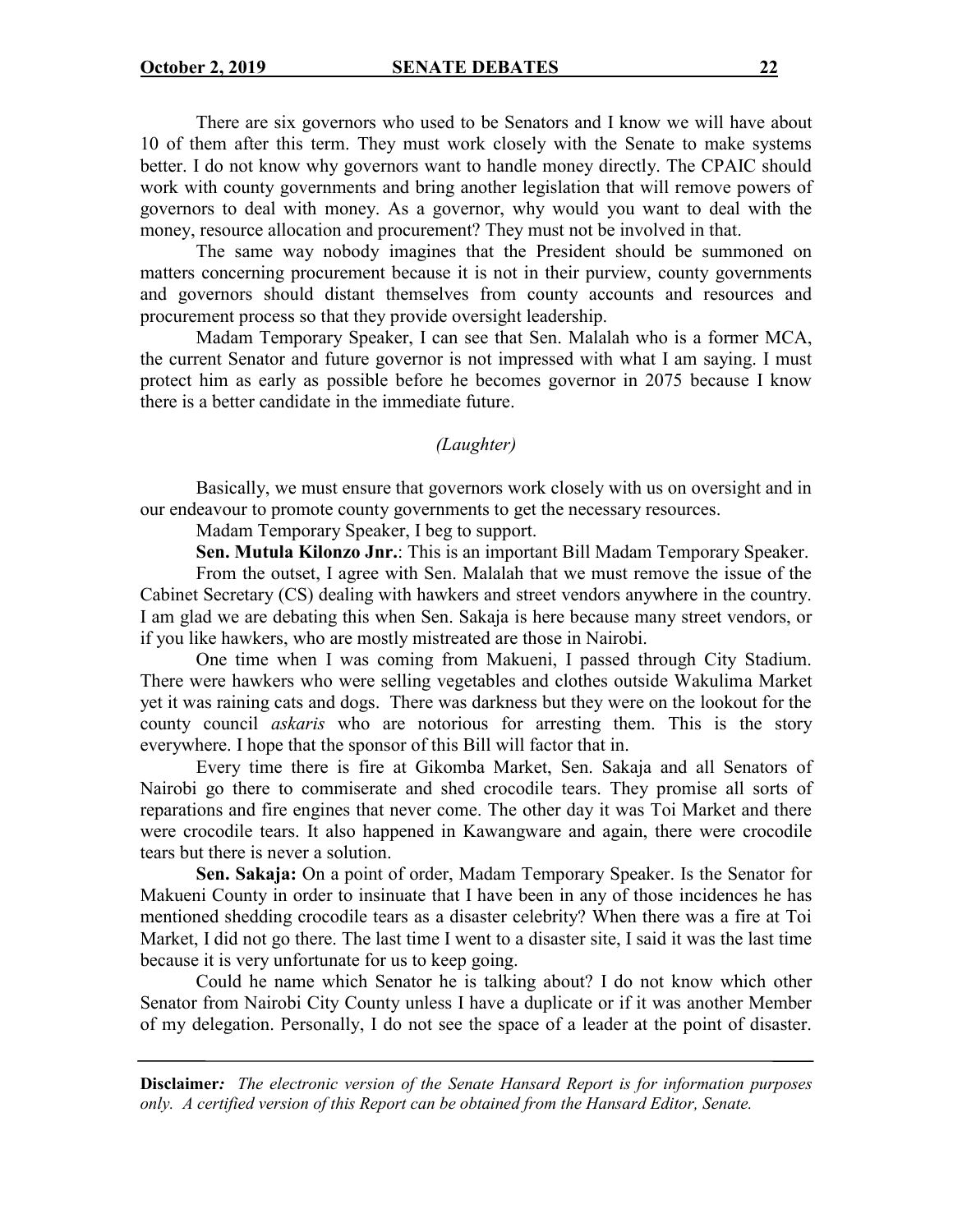Commiserating with the people later is necessary but not when the disaster is happening because you hamper rescue efforts.

**Sen. Mutula Kilonzo Jnr.**: Madam Temporary Speaker, Sen. Sakaja only went to a tragedy site once but it appears like so many times because he is the head of a big delegation from Nairobi. I should have stated that Sen. Sakaja, the Nairobi Delegation and the leadership of Nairobi County are generally at every tragedy and they are always left to statements. It is not good to appear every time to contribute clothes and money to people who have lost their livelihood.

The hawkers are the most taxed group of people. The taxation includes the corruption that is with the police officers and everybody who wants to collect money from them. Video clips of women hawkers being harassed are always making rounds because a majority of vendors in this country are women. The men in Nairobi hold on to watch out for the city council *askaris* and help the women hawkers to run away but the people who trade are women. The people who lose their clothes in Toi Market or Gikomba Market are women.

Madam Temporary Speaker, when I was young, we used to take pride about Uhuru Highway. We used to call it Uhuru Highway Investments because we would buy very many nice things that were sold there but there was also contraband. Therefore, the trade by hawkers must be regulated. Mr. Ezekiel Mutua should have been there at the time to ban very explicit material that was sold to you if you rolled down your window.

Regulation is important because it bothers me when I go to markets in Makueni County that there is no sanitation. Governors have opened markets all over the country. I am aware that even Sen. Kibiru's Governor recently opened a market in Kirinyaga County. It amazes me that governors are putting up market stalls without putting up sanitation facilities. I am aware that the market traders in Makueni County have to pay for sanitation facilities in the neighborhood. It is ridiculous.

I am happy that this Bill proposes that there must be sanitation facilities in the markets. However, there is something he forgot and that is why I introduced the disaster celebrities. The proposer of this Bill forgot to mention that fire is one of the biggest disasters for any of those people. Businesses were destroyed as a result of fire in Wote, Makueni County. Is there a way we can find some form of insurance, then the concerned governments can give some element of guarantees?

Madam Temporary Speaker, most hawkers borrow money to set up businesses. Equity Bank has been good to the small traders. I commend the bank for supporting the local traders who go to them seeking loans without any security. Other mobile financial lending applications such as 'Fuliza' are helping the small traders. Could the proposer of this Bill in collaboration with Safaricom and other mobile service providers find a way of providing some form of insurance for the small traders? I do not know whether the proposer of this Bill is aware that M-Shwari trades the highest before 6.00 a.m. every day. The reason is because most of the users of M-Shwari are the women small traders who are trying to eke out a living very early.

I am not very certain about categorizing street vendors. We can restructure that and ask them to register. We can copy what happens in Entebbe where street vendors are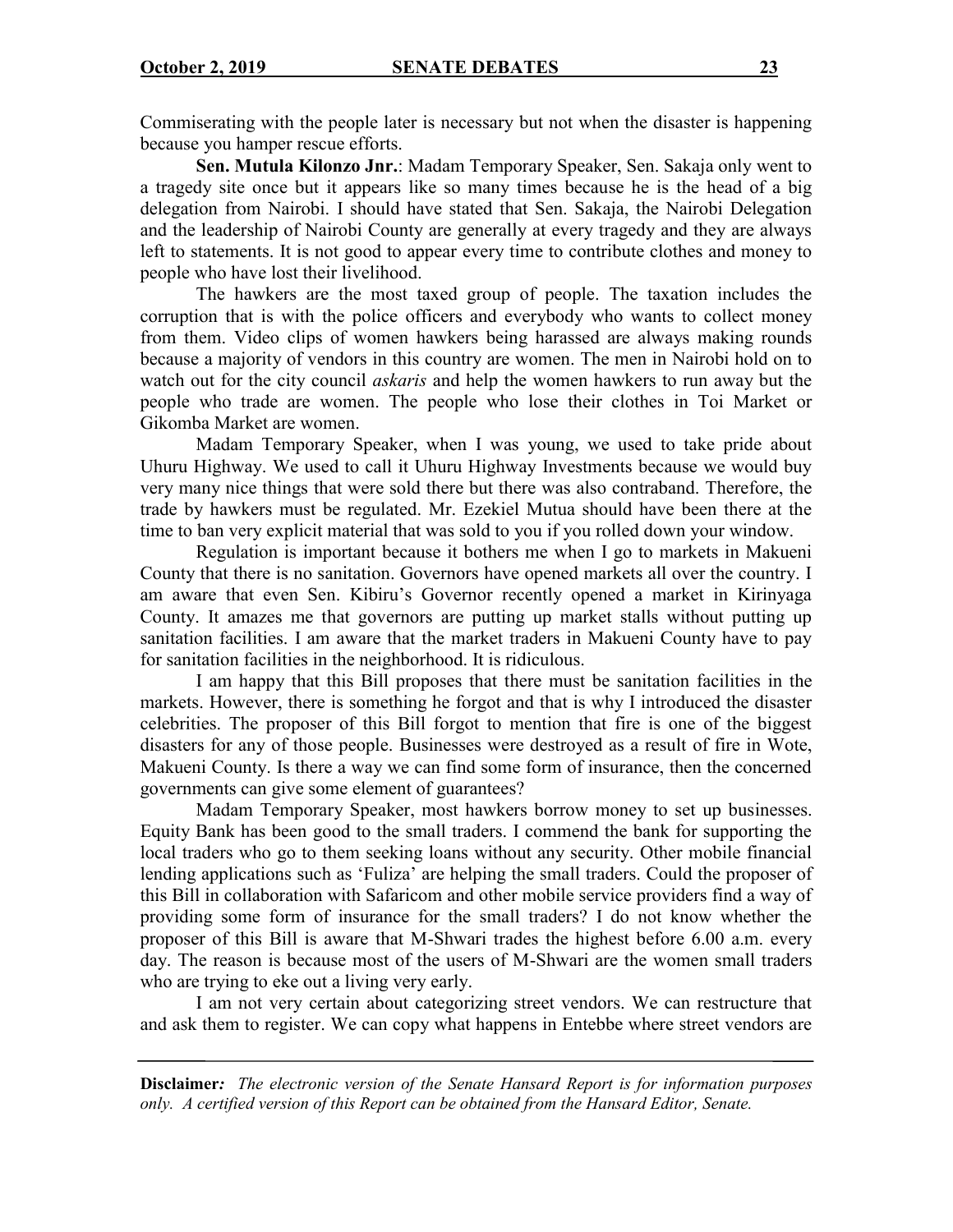numbered for purposes of identification. As Sen. Malalah has said, to avoid the infamous or famous, Nairobi Business community, give the small traders identity badges so that they are easily identified by a number. That will be much better than categorizing the traders as 'X'or'Y'.

Madam Temporary Speaker, the idea of vending zones is long overdue. I therefore urge Sen. Kibiru to incorporate the ideas of the Urban Cities Act which provides that counties will have city managers. It is the city managers and not the County Executive Committee (CEC) members who are responsible for the zoning of markets and cities. County governments should be compelled that by the time they are zoning the proposed zones, there must be a spatial plan. There must be a place in Nairobi that is designated for doing these sorts of businesses such as Kawangware, Toi and many others.

I wonder whether it is possible for the Bill to suggest a certain day when the small-scale traders can be given tax holiday because they are over taxed. Some of the incentives that we are giving the Chinese gives them an opportunity to come into the country through special economic zones and many other frameworks. We are giving the Chinese an opportunity to trade without paying taxes or licences at the first instance.

Madam Temporary Speaker, an hon. Member complained here that we are overtaxing the small-scale traders or hawkers. Is there a role of the county assemblies that we have not incorporated in the Bill? Finance Bills are passed by the county assemblies. Is there a human right component, social economic rights or the Bill of Rights that can be incorporated in the Bill so that when the county assemblies pass that Finance Bill, they cannot overtax the people who do honest business? Alternatively, we should make sure that there is adequate public participation before some of these things are done.

I would like Sen. Murkomen to hear that this category of street vendors otherwise known as hawkers are the real hustlers of this nation. The rest are not hustlers. These are the real hustlers because they make Kshs50, Kshs100 or Kshs200 in a day. The people who have sitting allowances, standing allowances and many other allowances are not hustlers. They have crossed the threshold of being hustlers.

**The Temporary Speaker** (Sen. Pareno): What is your point of order, Sen. Murkomen?

**The Senate Majority Leader** (Sen. Murkomen): On a point of order, Madam Temporary Speaker. Is it in order for Sen. Mutula Kilonzo Jnr. who was born a dynasty to speak on behalf to us on who hustlers are? We have always insisted that Jomo Kenyatta, Daniel arap Moi, Kipchumba Murkomen among others who hustled from squatters to where they are today are hustlers. Even if such individuals have achieved what they have achieved today, they came from a hustling background like Sen. Malalah. However, Sen. Mutula Kilonzo Jnr. cannot purport to be a hustler.

**Sen. Mutula Kilonzo Jnr.**: Madam Temporary Speaker, Sen. Murkomen has made a mistake. I was born of a very hardworking lawyer whose father was a peasant farmer. I therefore know what hustling is all about. My father was a hustler. However, some of Sen. Murkomen's colleagues and friends cannot be hustlers. Their fathers could have been hustlers but they are not hustlers themselves. Any one of us seated here cannot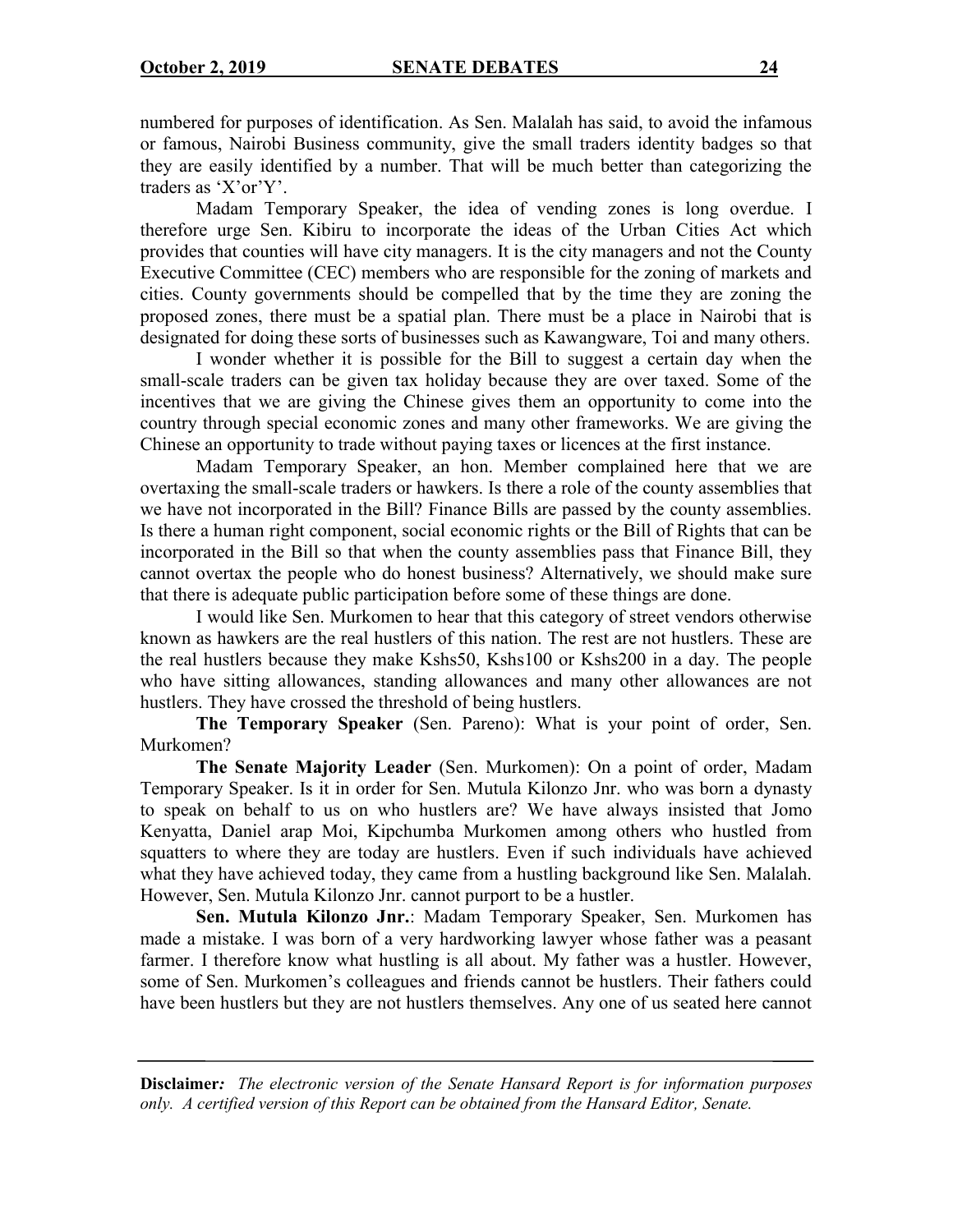refer to themselves as a hustler unless that word has a different meaning that I do not know.

**The Temporary Speaker** (Sen. Pareno): What is your point of order, Sen. (Prof.) Ongeri?

**Sen. (Prof.) Ongeri**: On a point of order, Madam Temporary Speaker. For purposes of the record of this House, I would like to know the meaning of the work 'hustler' from a standard dictionary because I have a feeling we may be applying the word "hustler" which has a completely different connotation. Are we in order as a House to be referring to either side of the individual as hustler when we are not sure and clear about the meaning of the word hustler?

**The Temporary Speaker** (Sen. Pareno): What is your point of order, Sen. (Eng.) Maina?

**Sen. (Eng.) Maina:** Madam Temporary Speaker, a hustler is an honorable person. It is a profession of honour. If you look at the dictionary, a hustler is described as the earliest pickpockets. Therefore, we should not be applying this term loosely. We should only apply it in the context of what we are talking about, that a hustler is an honorable person who wants to uplift his/her living standards and who is bringing honour to his country. We should expound on it and make it clear.

**The Temporary Speaker** (Sen. Pareno): Sen. Were, let us hear whether you have a better description of a hustler.

**Sen. Were:** Madam Temporary Speaker, I would also like to inform this House and especially Sen. (Eng.) Maina, that certain words acquire meaning that is not necessarily in the dictionary but depending on how it is used over time. The word "hustler" now has acquired a different meaning from what is in the standard dictionary. Maybe, in a few years, we will get a fourth or fifth meaning of the word "hustler". As it is now, it also means a hardworking person, who is not necessarily in a formal way of operation. The Senate Majority Leader is right on the meaning of the word "hustler".

**Sen. Kibiru:** Madam Temporary Speaker, that issue came up the other day. I just want to read out what the word hustler means. According to one of the renowned dictionaries, a hustler is a prostitute. A hustler is a shrewd, unscrupulous person who knows how to circumvent difficulties. That is the meaning and because we are a House of Order like Sen. (Prof.) Ongeri has said, we need to clarify---

**The Temporary Speaker** (Sen. Pareno): Which dictionary? Maybe you can tell us which dictionary it is.

**Sen. Kibiru:** This is Oxford English Dictionary.

**Sen. Malalah:** Madam Temporary Speaker, I stand here to defend the Senate Majority Leader, my good friend, Sen. Murkomen, who refers to one of his bosses as a hustler. The definition of a hustler in the google dictionary is: "a person adept at aggressive selling or illicit dealings". We all know that Hon. Murkomen's boss indulges in illicit dealings and therefore, he qualifies to be called a hustler.

Thank you, Madam Temporary Speaker.

*(Laughter)*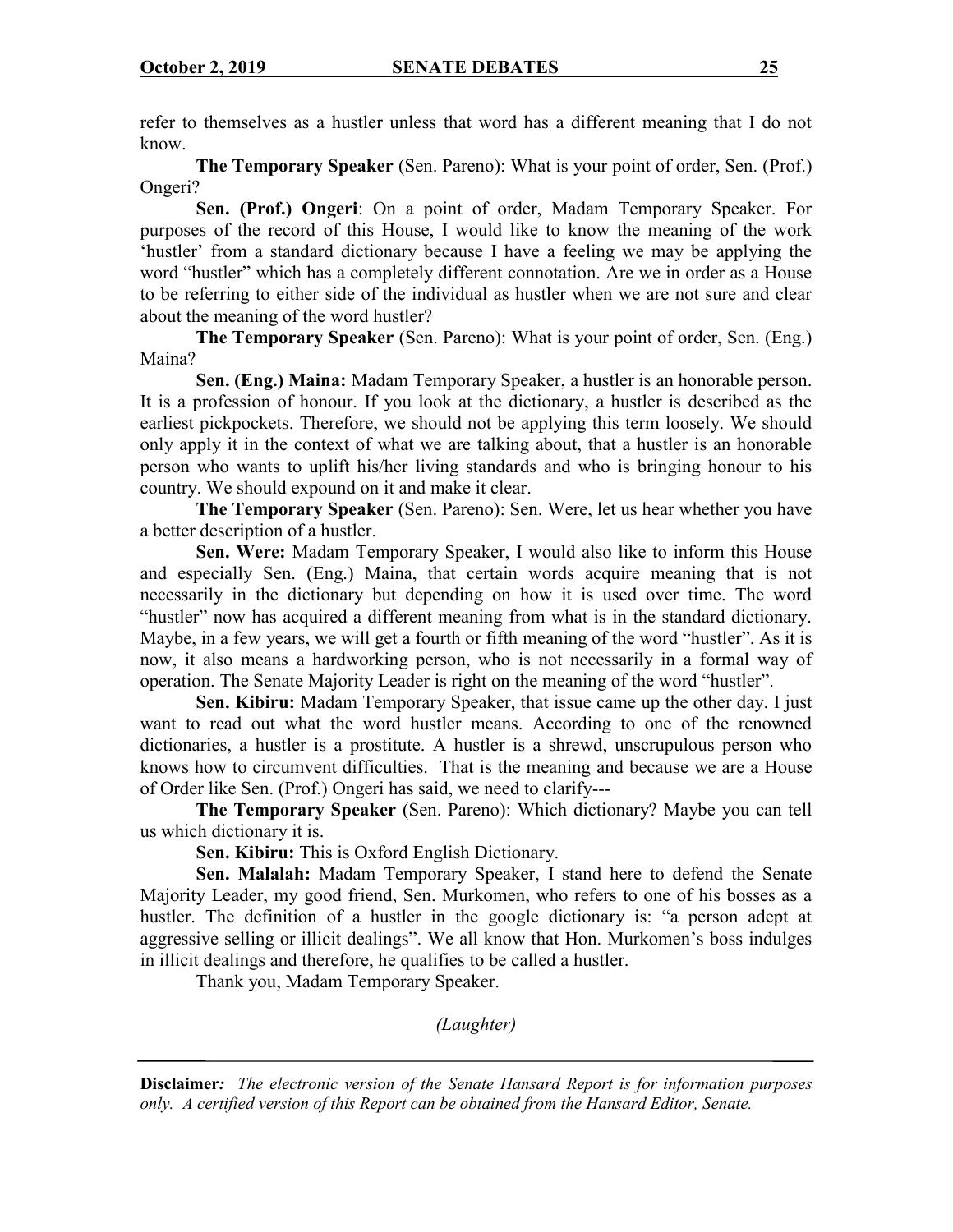**The Senate Majority Leader** (Sen. Murkomen): Madam Temporary Speaker, my boss here is the Chair. Is Sen. Malalah in order to insinuate that the Speaker of the Senate is dealing with negative or illicit things when he was part and parcel of the people who voted for the Speaker of the Senate? Is he insinuating that the boss he is referring to is any other leader in this country or President Uhuru Kenyatta who is also my boss? Is it in order?

Having said that, I would like to tell Sen. (Prof.) Ongeri that overtime, every language grows from its original definition to another meaning. Every English word grows with time. If you see the current definition of a hustler - I will read for you from the Thesaurus dictionary – "a hustler means a person who moves or acts energetically and rapidly. It also means to push or force one's way. It also means to act aggressively, especially in business. It also means to cause or urge to proceed quickly or a hurry".

Madam Temporary Speaker, it also includes other dictionary definitions like prostitutes, people who steal and so forth. It is up to you to choose what you want. I would draw the attention to Sen. (Prof.) Ongeri, who was a lecturer at the university in the past and a renown professor to a book written by a South African - I will get the name of the author, who published the book this year, - titled "*The Hustler and the Dealings of Business in Johannesburg*". The book talks about how people have moved their way up from down and how you can sell a business aggressively. There are so many other books that have been published overtime.

You ascribe a meaning to a word depending on what you exactly want to mean as a person. Let us not make the generalized accusation that if a word has more than one meaning, it can only mean that which you want to say.

**Sen. Sakaja:** Madam Temporary Speaker, we have concentrated on a word which we do not have full understanding on, "a hustler". I was born and raised in Ngara. In fact, I am the only Member of Parliament who can walk to where they were born and walk to where they stay currently.

Madam Temporary Speaker, this started when Sen. Murkomen said that Sen. Mutula Kilonzo Jnr. is from a dynasty. Sen. Murkomen is a son of a pastor, so, he must know the bible. If you look at 1 John 3, it says:-

"See what great love the father has that we shall all be called children of God".

Galatians 3:26 says: "So in Christ Jesus, we are all children of God."

Now, if God is the king and we are in the kingdom, are we not all dynasties? Since we cannot agree on hustlers, let us agree on dynasties; that everybody here is a member of the dynasty, if you have accepted Jesus as your personal savour. We are proudly a dynasty.

Thank you, Madam Temporary Speaker.

# *(Laughter)*

**Sen. Shiyonga:** Thank you, Madam Temporary Speaker. I am standing on a point of information. We are concentrating on issues which, as much as they are meaningful, but really the issue of hustler is not what we need to discuss right now. I know people are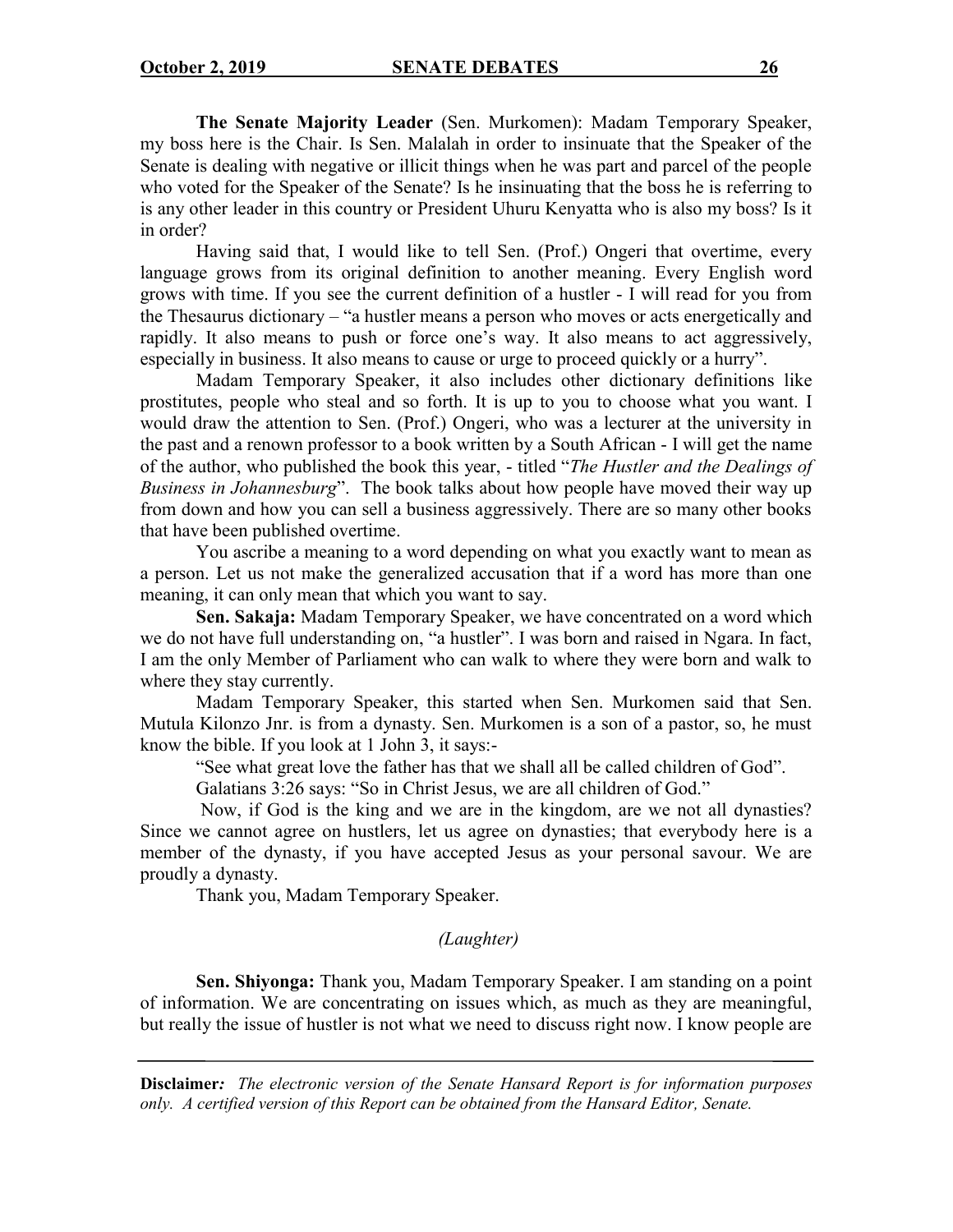focused on hustler or hustling but when we look at the street vendors that we are talking about, they are the best hustlers that we need to describe. It is not what people are thinking about, it is not what we are discussing from our dictionaries. Let us leave that alone and concentrate on our street vendors who are the hustlers that we are talking about and protecting right now.

Thank you, Madam Temporary Speaker.

**The Temporary Speaker** (Sen. Pareno): I guess that issue is settled. You have all given different descriptions of what a hustler is. So, you have all answered yourselves and we can therefore proceed with Sen. Mutula Kilonzo Jnr.

**Sen. Mutula Kilonzo Jnr.:** Thank you, Madam Temporary Speaker. it was interesting to listen to tycoons, landlords, and dollar millionaires speaking about hustlers. You live and learn.

#### *(Laughter)*

The last point I wanted to make about this issue is the health and safety standards. There must be a method regarding the zones – I think Sen. Kibiru has a zone where street vendors and hawkers are doing their business. So, there must be a health facility or a person who can help them other than fire, include health and security. There must be a police post where they can feel protected, their wares can also be protected, but more importantly, there can be fire equipment to deal with any damage that maybe be caused to their goods in the event of a fire. There should also be availability of sanitation facilities and clean water.

I beg to support.

Thank you, Madam Temporary Speaker.

**Sen. Kinyua:** Asante sana, Bi Spika wa Muda, kwa kunipa fursa hii ili kuunga mkono Mswada huu.

Kwanza, ninataka kushukuru mheshimiwa kwa sababu Mswada huu unapendekeza kuwa sehemu fulani zitatengewa wachuuzi rejareja wafanyie biashara zao.

Pili, Mswada huu unapendekeza kwamba sehemu ambayo itatengewa wachuuzi rejareja inapaswa kuwa na vyoo vya kutumia na usalama. Hii ni kwa sababu inavunja moyo kwa mtu yeyote kuambiwa afanye kazi mahali ambapo hakuna usalama na vyoo vya kutumia.

Jambo lingine ni kwamba ukitembea katika sehemu nyingi huku Kenya, utaona kwamba wachuuzi rejareja wanaishi maisha ya kukimbizwa kila wakati; wanaishi maisha kama ya swara. Unapata kwamba askari wa kaunti ambao wameajiriwa, ni watu wa miraba minne na kazi yao ni kuwafurusha wachuuzi na kuwanyang'anya au kupora mali yao na kuwachapa.

Kwa hivyo, kwa Mswada huu utakuwa wa manufaa sana kwa wananchi wa Kenya.

Mswada huu unapendekeza kwamba ikiwa kaunti inataka kuwatimua wachuuzi ambao wamekubaliwa kufanya biashara katika mahali fulani, lazima wapatiwe notisi ya siku 30. Hilo ni jambo muhimu sana kwa sababu ataweza kujipanga na kujua kwamba ikiwa ataondoshwa mahali hapo, basi atapelekwa mahali pengine.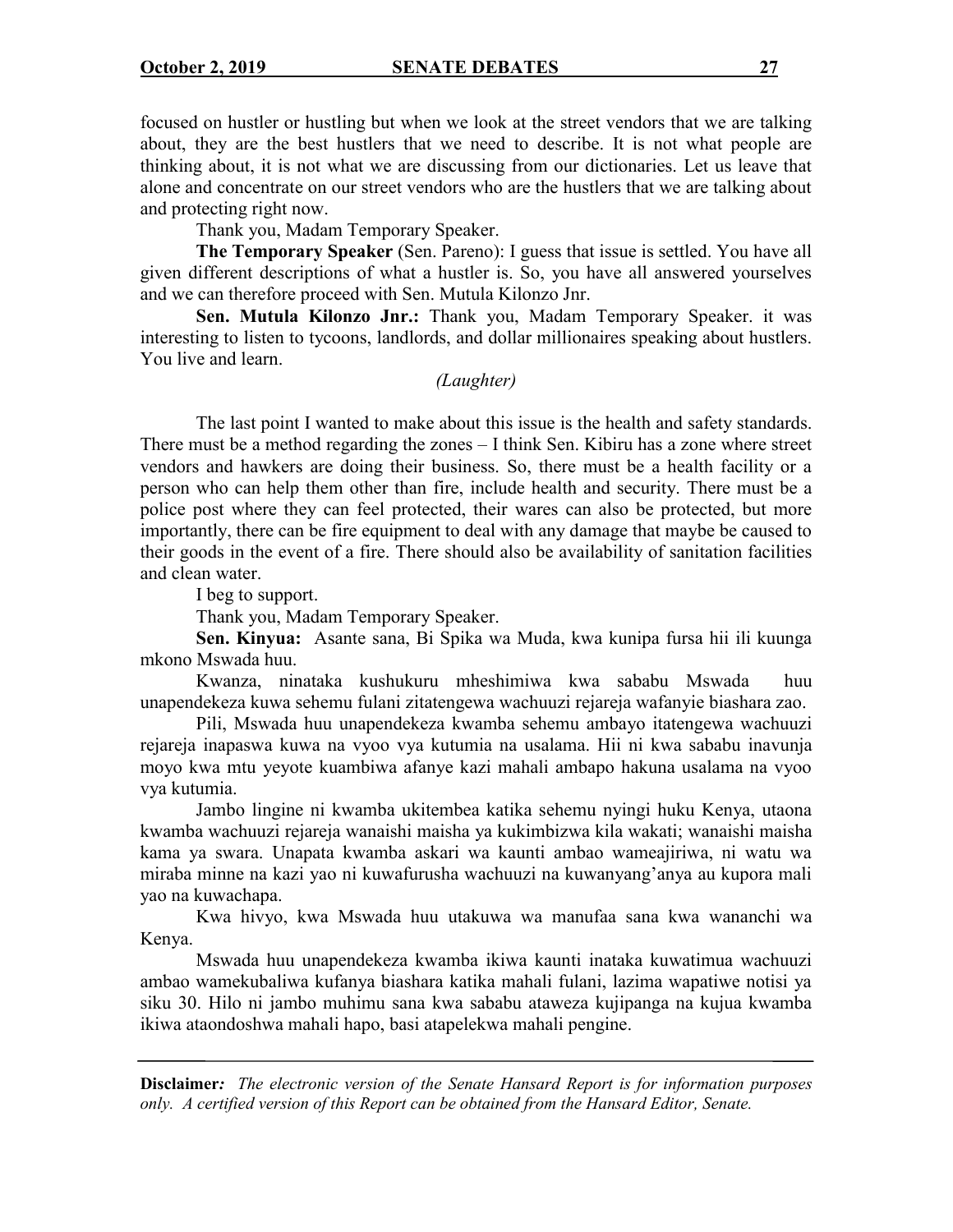Seneta wa Kakamega amesema kwamba sisi hatuna haja ya kuujadili Mswada huu. Nataka kumkosoa kwamba sisi tuko na haki ya kuujadili Mswada huu, kwa sababu tuna jukumu la kuwaangalia wachuuzi wa reja katika kaunti zetu kwa sababu ugatuzi umekuja. Hizo ni sehemu ambazo tutaziangalia. Kwa hivyo, naiomba Kamati inayohusika iaangalie zile sehemu zinazosema kwamba Waziri wa Serikali Kuu ndiye atakayehusika. Tuko na mawaziri wetu katika kaunti zetu, na watayaangalia mambo haya kwa marefu na mapana. Ni vizuri ijulikane wazi kwamba sisi, kama Seneti, tunapaswa kuangalia mambo haya ndio tuweze kuwa na usawa katika nchi yetu ya Kenya, na katika kaunti zetu zote 47.

Kwa hivyo, nasimama kuunga mkono Mswada huu. Wakati Kamati hiyo itakapoangalia Mswada huu, basi waangalie mambo ya kodi. Hawa ni wafanyabiashara reja reja, na hatuwezi kuwalinganisha na watu ambao wako na maduka makubwa ama wafanyabiashara waliobobea tayari katika biashara zao. Hawa ni watu wanaojaribu kujiinua katika maisha yao. Kwa hivyo, tunaomba watozwe kodi kulingana na biashara zao. Hii ni kwa sababu ukiwatosha kodi kubwa, hatutakuwa tukiwasaidia Wakenya, ila kuwafukuza katika biashara. Tungependa tuwape motisha ili walipe ushuru. Jambo lingine ni kuwa kwa sababu wao ndio wanaolipa ushuru mkubwa katika nchi yetu, basi tunapaswa tuwapatie stima pale mahali wanapofanyia kazi ili waweze kufanya kazi kutoka asubuhi mpaka jioni.

Asante sana, Bi. Spika wa Muda.

**Sen. (Dr.) Zani**: Thank you, Madam Temporary Speaker. Let me just start by talking about the sins – let me call them 'obvious sins' that have been witnessed in this country – where traders are chased by *askaris.* They have to run with their wares, others have been trampled on, and their children have fallen down and been injured. It is as if it is a crime to earn a living. I think this is what this Bill tries to address; in showing that there is order in that sector. This is because one way or another, we are about 98 per cent of Small and Medium Enterprises (SMEs) which are doing businesses in this country; contributing about 30 per cent of jobs and 3 per cent of Kenya's Gross Domestic Product (GDP).

This is, therefore, a very critical group. These small-scale industries create employment for many Kenyans. They also create self-employment, which is the direction I think we are taking, considering what has happened in our education sector, where we are encouraging young people to move more towards self-employment. Inadvertently, the SMEs actually contribute to economic growth on these employment opportunities, which are key.

Therefore, Madam Temporary Speaker, let me congratulate Sen. Kibiru and the Standing Committee on Tourism, Trade and Industrialization, for working on this very important Bill.This Bill has been on the stakes, getting prepared for quite a bit of time. I know that a lot public participation has gone into this Bill, discussing with stakeholders. This was to ensure that this Bill can actually be brought, processed and passed in this House so that we can create the order that is important within this sector.

So, what does this Bill aim to do? It aims to entrench the right to formal trading, which most of the time is spoken about, but it has not really been entrenched in law.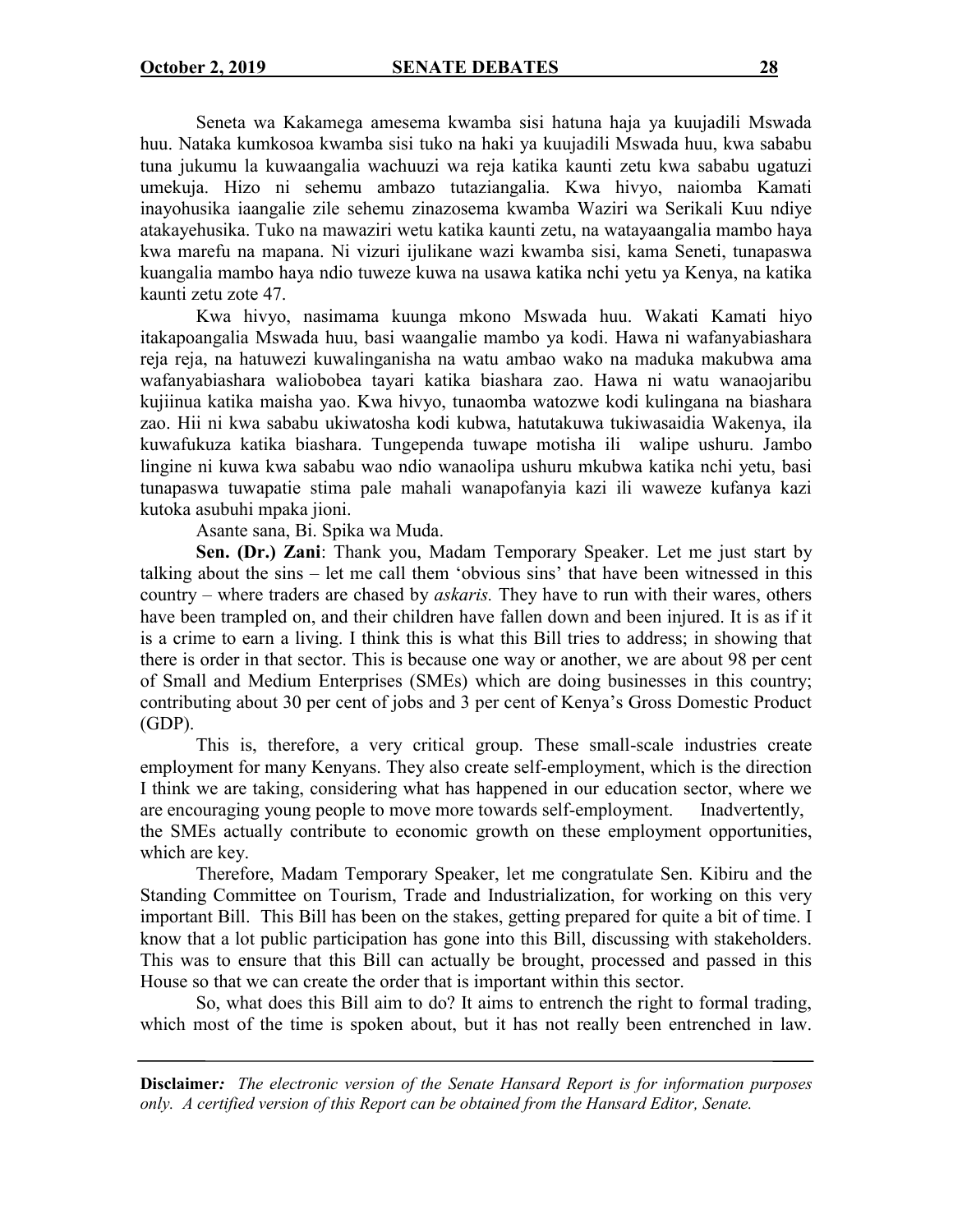From the messages that we sometimes get from the traders on the treatment they get, it is as though this informal sector has not been nurtured enough. Therefore, the Street Vendors Protection of Livelihood Bill goes a long way to entrench the protection of livelihoods and make it a right.

Part V of this Bill also talks about the specific rights for the people who are vending; the rights and obligations of street vendors to be there, to access essential facilities, reasonable quality of life and being able to operate. This includes ensuring that they have security, lighting and sanitation; those are some of the rights that they have been given.

Additionally, this Bill is important because it gives and bestows rights that, most of the time, we take for granted or we just assume. We just see someone who is trading and look at it as if it is just something that happens without legislating properly to ensure that they can do so safely, securely and with confidence.

This Bill also gives the license to the vendor, which means that this person has gone through the process of being vetted to have the license. That license cannot be revoked, and they would have to be given a letter to show the cause why it has to be revoked. They are given a chance to actually write back and indicate conditions that they will be defending on why that license should not be revoked.

Therefore, Madam Temporary Speaker, this means that these vendors actually end up in a database within the counties at the County Executive Committee (CEC) level. It also means that it is also legislated at the unit which is at the national level. The Bill does not indicate how that unit is going to be; the assumption is that it is in Nairobi, because it gives that responsibility to the Cabinet Secretary (CS).

It is important to realize that this Bill just cascades what is already a phenomenon, and takes it right into the counties. It is another one of the very important Bills that deals with devolution, trying to take various responsibilities, through the CECs, to the counties. It is not just through the CEC members, but also through their own county assemblies, come up with legislation that is cascaded to the needs of a particular county. I think that is very key. Therefore, on that issue of rights, this Bill will give a lot of confidence to the vendors.

Madam Temporary Speaker, I was somewhere recently, where I saw a programme where the vendors--- First of all, the designated area is key. We know that there are certain countries where certain streets or areas that are even allowed to be vendors' streets at certain times. This is an ingenious way of trading.

I saw very slim stores along a corridor which would open during the day and be locked up in the evening. They will just lock up their wares in a very dignified and safe manner that allows for people to pass across the streets. That means that the vendors do not have to close shops, remove all their wares, go home with them and then come back with them in the morning. As long as some level of security is put there, then the confidence that, "This is my area; this is my spot, I have a padlock to this space," allows them to run with that sort of confidence.

This legislation also aims to regulate informal trading, including areas for conduct of such trade, and we have already talked about that. It also regulates the distribution of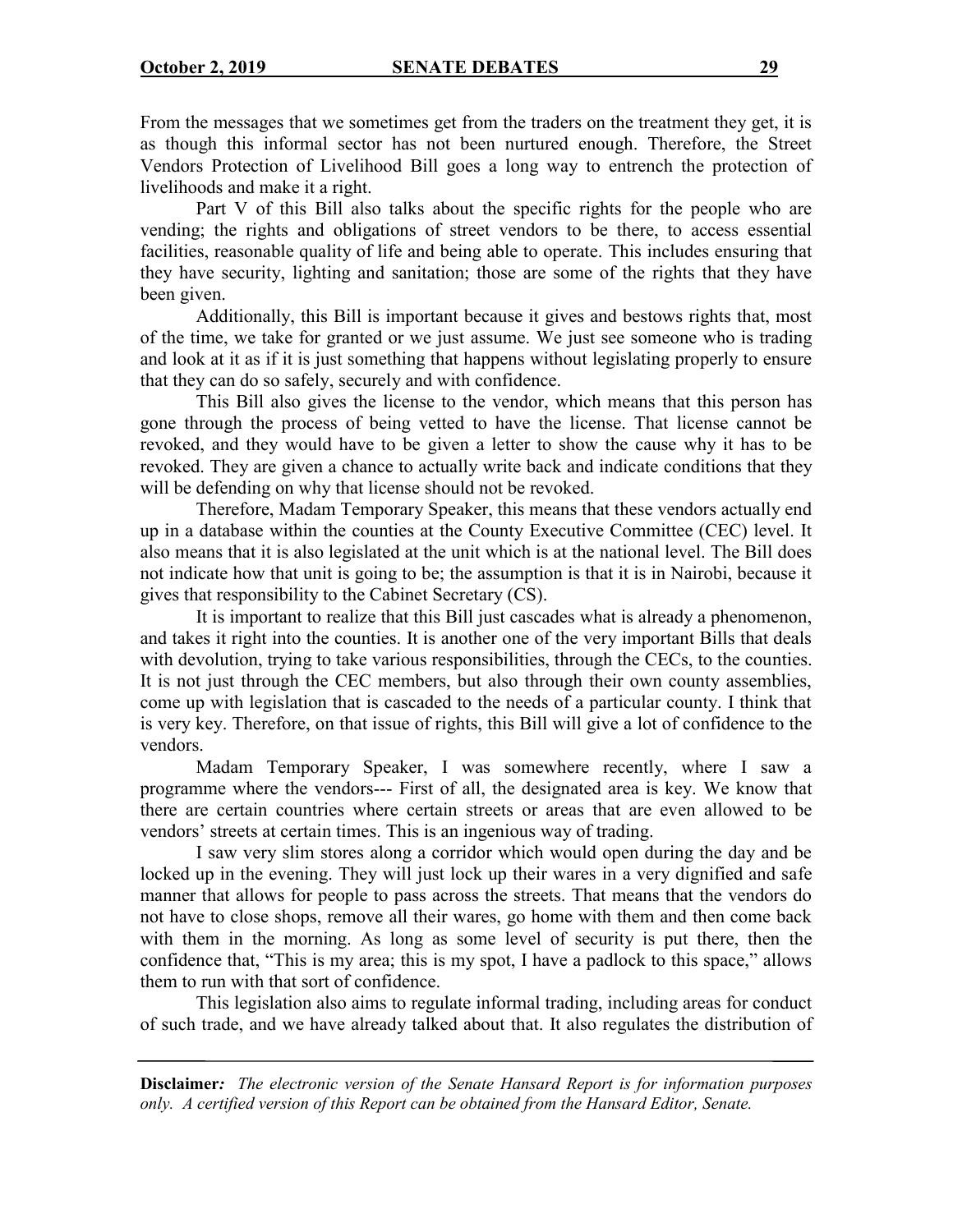public space for this informal sector and effective organization and regulation of informal trade. It also says that it will open it up to public participation to ensure that all these considerations are put into place.

Madam Temporary Speaker, when it comes to the functions of the unit, they are well stipulated and I want to highlight just a few. These are to maintain, in collaboration with county governments, a national registry, which will be very key. That way, those who are part of this registry are part of the people who have paid the license. This Bill does not legislate directly to the amount that has to be paid in terms of the license. However, I think that it would be important to also ensure that the licenses do not cost too much and that they are not very expensive. This is because doing so would cut off a category of traders, especially if the license being sought is very expensive.

 Likewise, going through this Bill, I did not see a penalty clause, and it is worrying. I think the framers of this Bill probably felt that, "Let us not put a sanction or penalty clause because we do not want to penalize these traders who are trying eke a living out of the trade," but I think it is important. We can regulate, so that it is not such a high penalty, because how then do you deal with a situation where some of the provisions for this Bill are revoked as the trade is going on?

I, therefore, propose that, at Committee of the Whole, that we consider putting some sort of sanction which is not very high. We should find methodologies for the adherence to these basic principles, which would be very important. Also, there is the need for the collection of data relating to street vending and street vendors in Kenya for planning and efficient management of street vendors. That way, it will be known how many they are, which part of the streets they are at, which part of the counties are they are at, and what they are doing. This would be important so that some sort of variation also comes in.

Everybody is doing exactly the same thing. So, there are no enough variations. For example, everybody is selling clothes along the streets. So, we need to have some sort of variations and decide what goods can be sold in a specific place and how it will encourage and help those goods to be sold. This is because inbuilt competition will not help much.

The Bill also has different zones which are well streamlined. There are free vending zones which are restriction free. This means that a person can go there without a problem. There are also restricted vending zones where a person would need to be there only at a particular time or sell specific wares. There are also no vending zones which are a no go zone.

As this Bill is implemented, it is important for vendors not to feel as if they are confused about where to be. That is critical. This Bill also talks about coming up with surveys to find out how best these trade will go on. The messages for this survey is also given out, for example, the best places for vending zone plans and asking questions of how best to display the wares.

Clause 10 clearly stipulates the vending centres which need to be contained, well constructed and maintained especially if they are permanent features. I have also talked about semi-permanent structures that can also work well.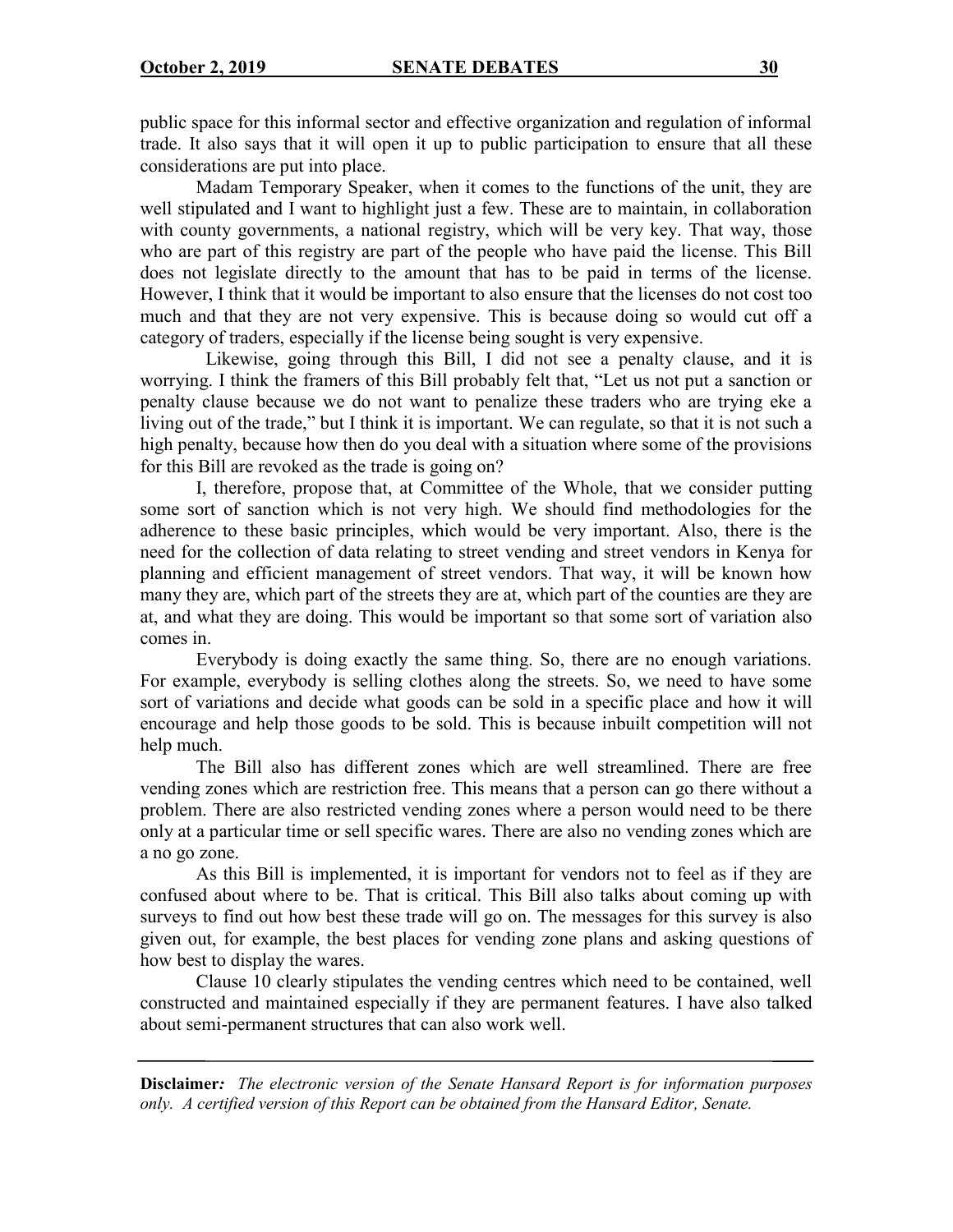Clause 12 is key because it talks about how a person should not just be evicted especially if they have a licence. They must also be given a notice so that they are answerable.

Part iv on registration and licensing of street vendors deals with all the issues of registration of street vendors and how they should go about it. The registration is the responsibility of the County Executive Committee (CEC) Member at the county level. This is an example of the devolved aspect of this particular Bill.

I have heard Clause 20 which is about the handling of food being mentioned. This is a specific provision which will ensure that the food that is being sold is clean, safe to eat, there is no smoking while preparing it and no coughing or sneezing. There are various myths that people have when they are about to buy food and when they begin to imagine what might have happened to the food before they buy it, they might be tempted to think about it. So, at least, there is confidence that a person can buy this food because it is safe.

Madam Temporary Speaker, this Bill creates the order that is necessary in this particular sector which is key and important. Towards the end of the Bill at miscellaneous provisions, Clause 28(1) states that:-

"A county government may enact county specific legislation generally for the better carrying out of the purpose and provisions of this Act.

This is important. I mentioned that there is no penalty Clause which we might need to have. However, something worrying in this Bill is that in Clause 28(c) there is a misplaced sentence which states that-

"criteria for the registration of a children's home within the respective county;

So far, this Bill has not talked about children's home. This might be an important typo that needs to be corrected so that this Bill stands in terms of the subject matter that is being referred to.

There should be a consideration for a mild penalty Clause or something that should keep order. Licensing and revocation of licenses should follow up with each individual who are trading in each of the counties.

Madam Temporary Speaker, I support. This Bill will help to transform and streamline this sector for our vendors and traders and not brutalize their livelihoods or make it look like something that should not be done or a favour that somebody is doing for the other. It is a dignified way for Kenyans to earn a living.

**Sen. (Prof.) Kamar:** Thank you, Madam Temporary Speaker, for giving me the opportunity to join my colleagues in supporting this wonderful Bill that has come before the House. I thank Sen. Kibiru for drafting this good Bill.

Street vendors are part of the economy of this country. They are an ignored group that is not regulated and appreciated. So, it is good that we finally come up with a Bill that will not only identify and register them but further give them standards, privileges and rights.

I come from Eldoret Town within Uasin Gishu County where we have had a lot of conflict between street vendors and businessmen on one hand and at the same time,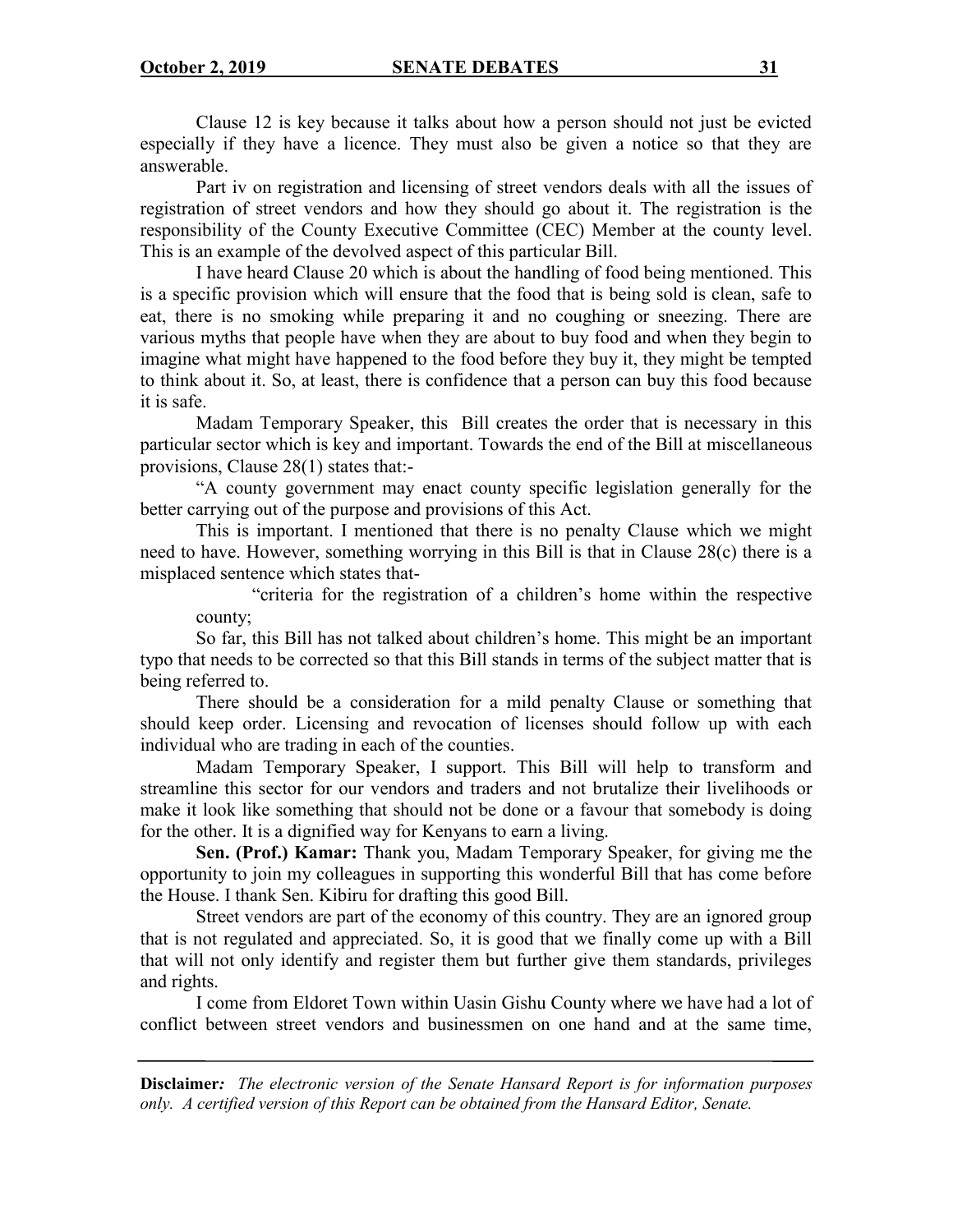conflicts between street vendors and the law enforcers, the ones that we call town *askaris.* Sometimes, you wonder what the conflict is about. It looks like it has to do with the nonexistence of any right to sell yet street vendors do businesses not for themselves but for other Kenyans. So, this is a group that is deals with available clientele. Whenever there is available clientele, a business person takes up the opportunity. This is a group of Kenyans who are not able to build shops like others or own anything. That is why they are called street vendors.

This Bill will therefore help us to regulate who the street vendor is and their operations. I am impressed by a number of features of this structured way of conducting street vending activities. It is only in a neigbourhood in Uganda where you find that every street vendor is known not only by the number behind their dust coats but also by their colour. Those who sell roasted maize have a different color of coat from those selling roasted meat, chicken *et cetera*. They have that because they have implemented standards and regulated how vendors do their work. This way, it is safe not only for the vendors but also for the customers.

Madam Temporary Speaker, there is also an issue of periodic markets that have been introduced by this Bill which is found in the first world. If you go to France, they designate a day as the street market day. A whole street is opened for sales by street vendors. I have been to such a day and it is amazing because they sell more than the shops. The population that comes to shop from the streets is more than any other. Everybody goes to the streets. It does not mean that street vendors sell to the less fortunate in the society; they sell to everybody. Many people come to shop with their children and students also come to shop. So, having designated market days is important for them. We also have our own periodic markets during market days. However, that is always done outside the city. These Kenyans also have a right to the streets in the city. If on a day, for example, a weekend, they are given a certain street, that day, it is known that it is a day designated for them and nobody will harass them.

Madam Temporary Speaker, this is an important Bill. Relocation and eviction of street vendors has been conducted in an unsystematic way by our county governments. However, this will be regulated. By having vending zones, it means that the rights of Kenyans will not be violated. The right to acquire goods and possessions is important. The right to protection from harassment is within the Bill or Rights in the Constitution but has not been implemented.

This Bill will open up other frontiers for Kenyans to have a very decent way of doing things. They will do their business in a very organized and respectable manner. They will also be respected by the rest of us. As I said earlier, these Kenyans are contributing a lot to the economy of this country, but nobody recognizes them as the engine that drives our economy.

They have been considered as people who are invading the rights of others on the streets. We need to understand the fact that what attracts them to be on the streets is us who are their customers. They are not doing it unto themselves and for the customers. All of us believe in buying things off the streets. However, if we can do it in an organized manner, as this Bill states, it will make us progress in that line.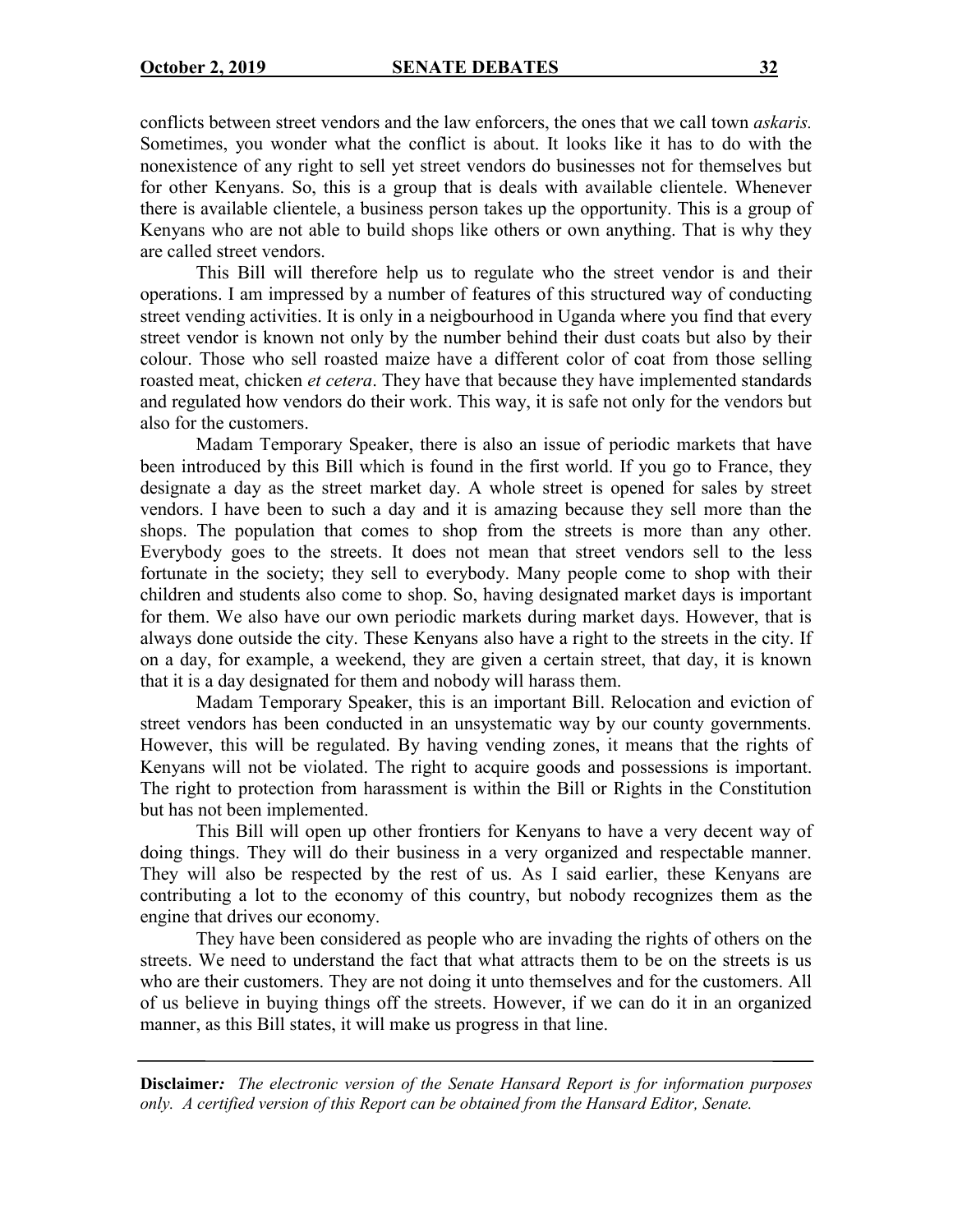With those few remarks, I support.

**Sen. (Prof.) Ongeri:** Thank you, Madam Temporary Speaker, for giving me the opportunity to contribute to what I consider one of the most important Bills before this House. The Protection of Street Vendors Livelihood Bill 2019, deals with the plight of the street vendors.

I had the privilege of being the Minister of Technical Training and Applied Technology in 1988. One of the issues we needed to resolve immediately, was *Juakali* artisans. They were spread all over the place and were doing things in a disorganized manner. The word '*Juakali'* was at that time considered very demeaning. If you called somebody a *Juakali* artisan, he would feel demeaned in stature and standing in society. We embarked on reorganizing the *Juakali* sector. First of all, we created the necessary infrastructure for them to function in a much more organized manner.

Secondly, *Juakali* artisans were operating in informal settlements. We agreed with the World Bank to provide basic needs in our informal settlement. These basic needs were water, sanitation and waste disposal management. We did not want our people to go to a place which was unhygienic and then you breed another new problem of health hazards. You do not create a system by creating another health hazard. When we organized this sector, they were running in an organized manner throughout the entire Local Government system. There was proper allocation of land for everyone to function properly.

We then embarked on the second stage of upgrading the skill. We formed a National *Juakali* Association. Those of us who can remember history, I carried out the first prototype exhibition in Eldoret Town. To the surprise of many, this organization grew to become a giant organization. It was able to move people from Moi Avenue, Tom Mboya Street and many other streets. That is how the industrial complex came up in Industrial Area. Today, it is now an East African Exhibition Centre. I give credit to those who worked with me at that time.

Madam Temporary Speaker, it is possible to organize informal settlements to a completely new outfit which is productive and contributes to the economy of this nation. I am bringing this point because the Bretton Woods institutions put a crunch on Kenya getting foreign exchange. Between 1990 and 1992, the people who were able to keep this country afloat by providing employment was the *Juakali* sector. It provided 40 to 60 per cent of informal employment. They helped the nation hunch over from that area. When you compute, the contribution of these people to society had a particular index level for GDP.

When you look at informal trading that is happening everywhere in our counties, it is the mainstay of our economy. It is able to touch the households that have very little money to spend. They can only operate in an organized place for them to earn their living and support their homesteads in a manner that is acceptable in society.

It is a pitiful situation when even our *boda boda* riders were fighting for reorganization; to be placed somewhere where they can do their business with dignity. The level of harassment and dislocation that they have suffered is immeasurable. We can do this within the purview of the law because *boda boda* is also a business that can help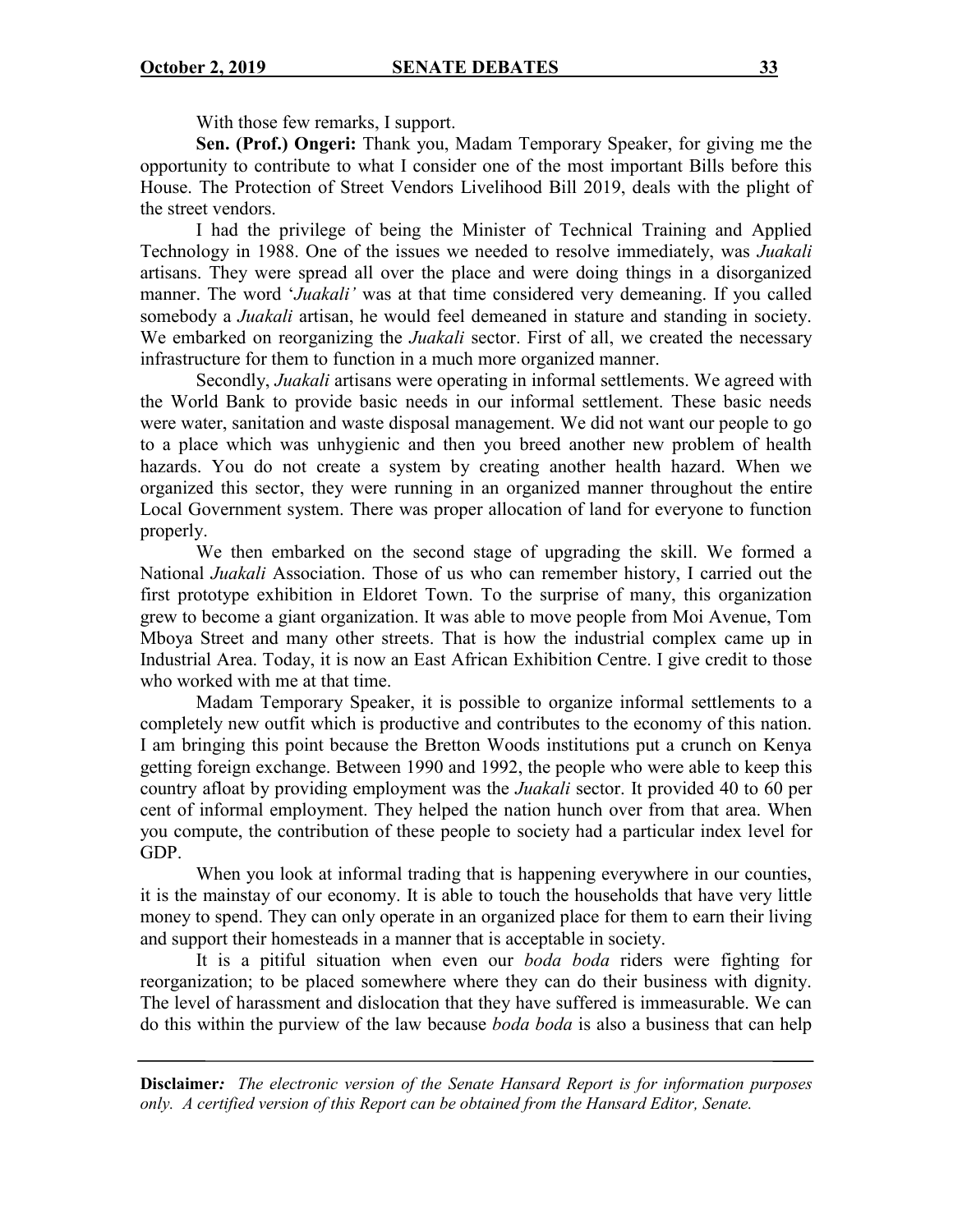our youths earn a decent living. So long as the people are educated on the value of the rule of law, then they can survive in a competitive environment without being harassed.

Madam Temporary Speaker, we now have fires razing down some of these establishments. It is a pity that these fires are completely razing all the investments that someone has worked on for years on end. It is just razed to the ground without any recourse to any way of recapturing or getting compensation.

I support this Bill because its spirit envisages reorganization of these people into a functional unit that is accountable and can bring sense into the business world. Therefore, they can also have their niche.

#### *[The Temporary Speaker (Sen. Pareno) left the Chair]*

#### *[The Temporary Speaker (Sen. (Dr). Lelegwe) in the Chair]*

Madam Temporary Speaker, that is why I keep on insisting that one of the things that must be done in any county, including Kisii County, we must learn to do geospatial planning for every town, headquarters of counties and urban centres. We must do spatial planning to cater for the zones of these informal trading centres. We need to protect them because they do not have enough resources to invest in heavy capital investment activities. We want them to survive on their little daily earnings because that is what they know best and provide comparable qualities. For this to be a meaningful venture, let us get them organized while the county and national governments are also getting organized.

Let us organize them into viable organizations with the privileges and rights. They must fight for their rights and privileges where they feel that they are being cornered. To organize the county and national governments to make adequate provisions that are not limited to security, solid waste management, water, lighting and parking facilities, but other necessary facilities. These facilities are necessary for these units to be viable. Otherwise, if we do not do so, we risk turning our urban centres and peri-urban centres into huge slums.

It will take us a lot of energy and resources to clean them up. If you ever went to Lagos, it takes you about half a day to drive from the centre of Lagos to the airport which is only about 10 or 11 kilometres because of many slums. They had to do re-planning. That is why they relocated a new centre to Abuja in order to accommodate the planning.

The centre-piece on this Bill must be that, once county governments take it as their baby, they must do geospatial planning effectively so that they make provisions for goods and services and how they should be organised. They should also create certain zones for specific products. For instance, you can have a food market which has a completely different zone altogether. Next to it, you can have woodwork hardware and other things. Of course, the traditional ones we have where goats are sold---.

*(The red light at the Clerk's Table was switched on)*

Mr. Temporary Speaker, Sir, I am being warned without the amber light.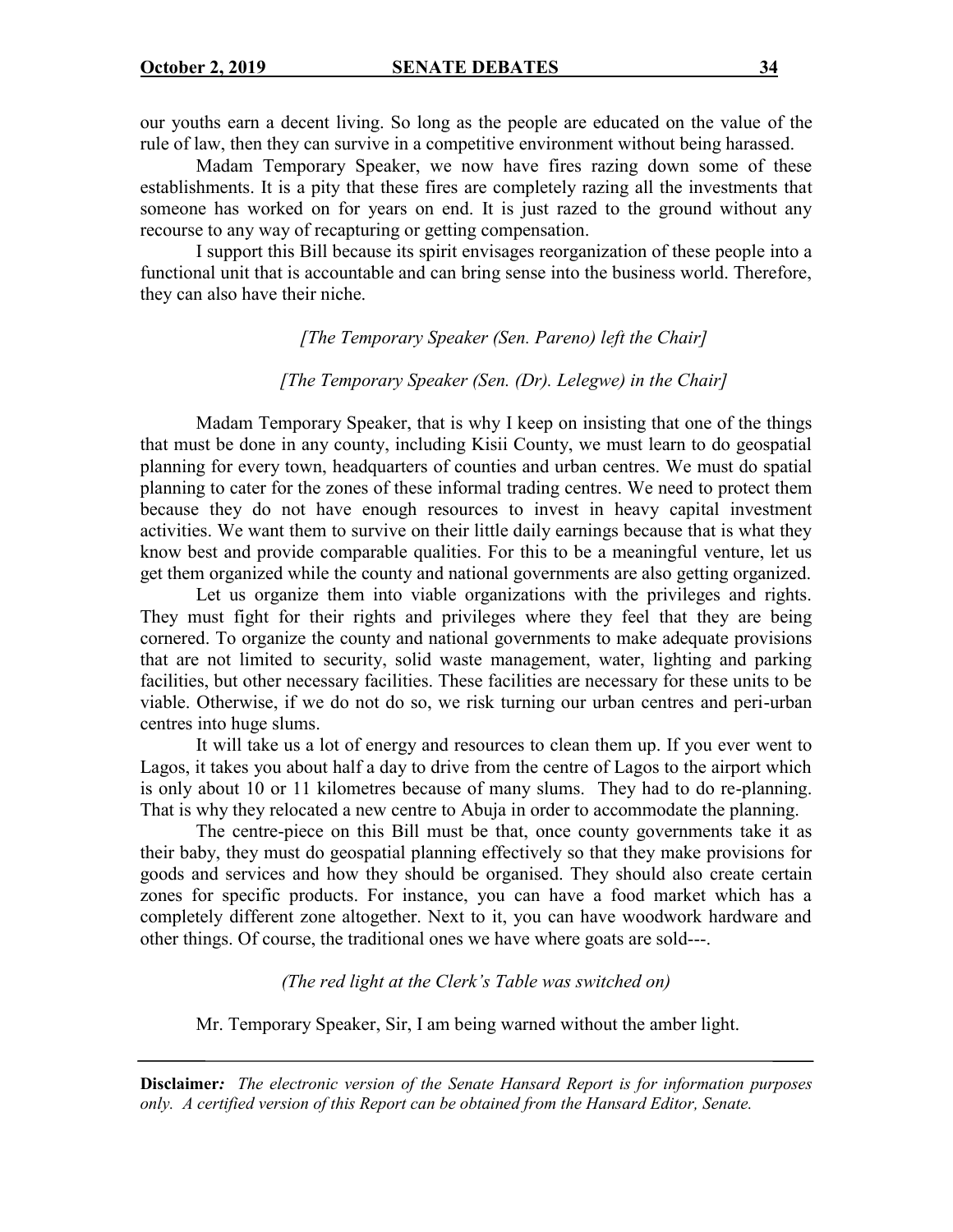**The Temporary Speaker** (Sen. (Dr.) Lelegwe): Sen. (Prof.) Ongeri, we have to give Sen. Faki an opportunity to move a Motion of Adjournment. You conclude then you will have a balance of about 10 minutes next time.

**Sen. (Prof.) Ongeri**: Let me conclude this way: The only problem I have is that, this law is being driven by the national Government but it should be a county government affair. We have county assemblies and the necessary laws should be put in place.

I support this Bill and thank you.

**The Temporary Speaker** (Sen. (Dr.) Lelegwe): Hon. Senators, Sen. Faki, the Senator for Mombasa County, has requested to move a Motion of Adjournment to discuss a matter of national importance on the Likoni Ferry tragedy.

## **MOTION OF ADJOURNMENT UNDER STANDING ORDER NO.34**

#### THE LIKONI FERRY TRAGEDY IN MOMBASA COUNTY

**Sen. Faki**: Asante Bw. Spika wa Muda kunipa fursa hii ili kuwasilisha Hoja ya kuairishwa kwa Bunge ili tuweze kujadili kuhusu ajali iliyotokea katika kivuko cha feri cha Likoni, Mombasa *County*, mnamo Jumapili, 29<sup>th</sup> September, 2019. Vile vile, tunafaa kujadili hali ya huduma katika kivuko cha feri cha Likoni.

Bw. Spika wa Muda, nasimama hapa leo kwa masikitiko makubwa kuzungumzia swala la ajali hiyo ambayo ilitokea katika kituo cha feri cha Likoni. Mnamo 29<sup>th</sup> September, 2019, mwendo wa 6:10 p.m., Mariam Kigenda na binti yake Amanda Mutheu waliabiri feri kwa jina MV Harambee kuvuka kutoka upande wa Likoni kwenda mjini. Feri ilipofika katikati ya bahari, gari lilirudi nyuma na kutumbukia baharini.

Habari zilizoko ni kwamba ajali hiyo ilitokea kwa sababu gari lilirudi nyuma. Kulingana na kanuni, magari yanayoingia kwenye feri yanafaa kuzimwa*.* Hakuna jinsi dereva wa gari anaweza kurejesha gari nyuma baada ya kuingia kwenye feri*.* Baada ya ajali hiyo kutokea, jambo la kusikitisha ni kwamba, hakuna usaidizi wowote ulitolewa wakati ule. Baadhi ya wananchi waliokuwa pale walichukua video na picha zinazoonyesha gari lilivyozama pole pole mpaka likatumbukia kabisa ndani ya maji.

Jambo la kusikitisha pia ni kwamba, hakuna aina yoyote ya huduma za dharura katika kivuko cha feri cha Likoni. Kwa mfano, hakuna ambulansi, mashua na waogeleaji wa kuokoa. Kukitokea dharura, wananchi hawawezi kusaidika mara moja ili kupunguza maafa.

Ikumbukwe kwamba, mnamo 1994, Feri ya Mtongwe kwa jina Mv Mtongwe ilizama katika kivuko cha feri cha Mtongwe. Ilikuwa kama mita 10 hivi kutoka makao makuu ya Jeshi la Wanamaji la Kenya. Watu 250 walifariki kutokana na mkasa huo. Inajulikana wazi kwamba tayari maafa yalishatokea na kwa hivyo, wakati wowote maafa yanaweza kutokea.

Ni jambo la kusiskitisha kwamba, Kenya kupitia shirika la Kenya Ports Authority (KPA*)* ilitia sahihi mkataba wa International Maritime Organization (IMO) ambao unatoa kanuni fulani kuhusiana na maswala ya usalama ya vyombo vya bahari. Kwa hivyo,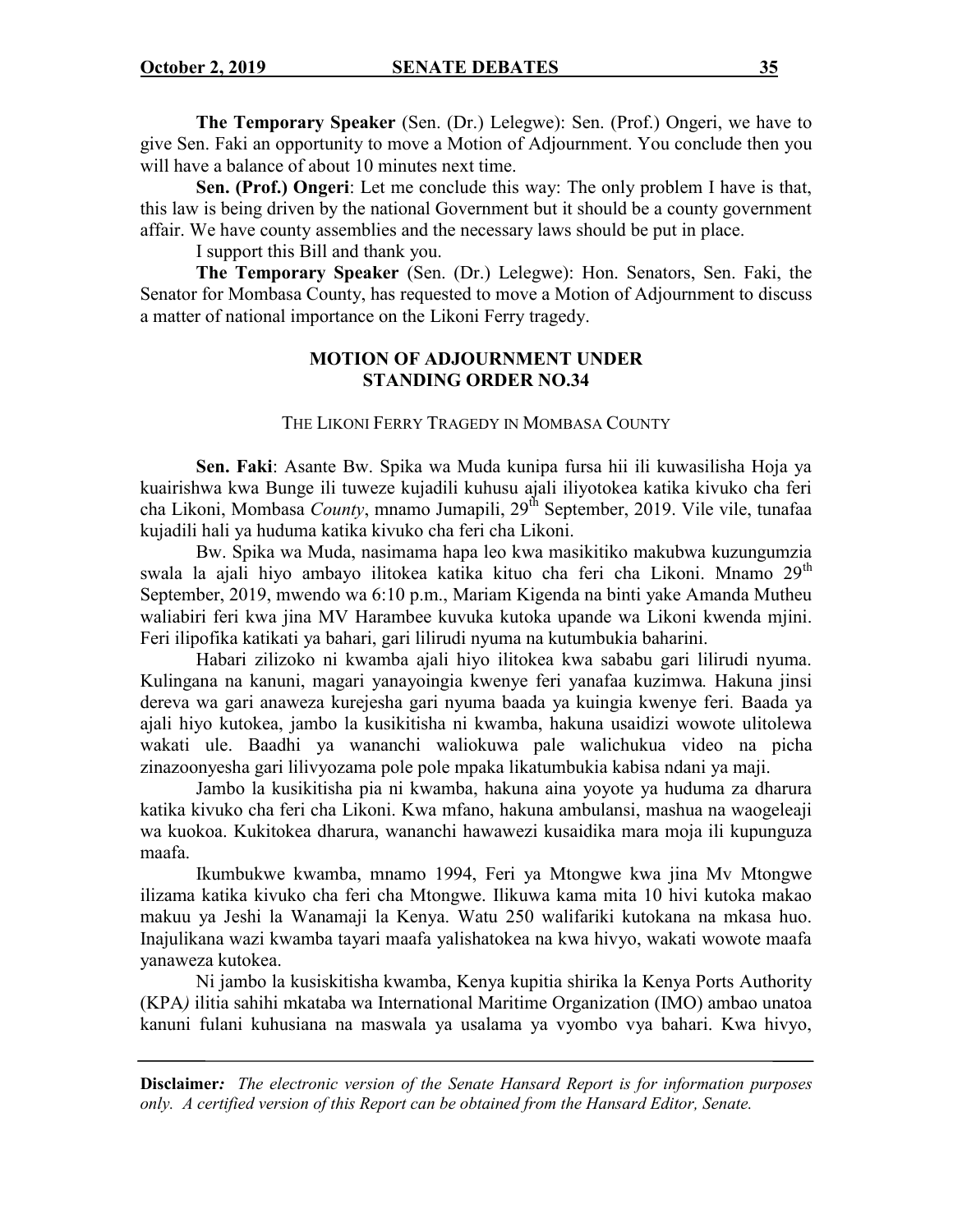usalama wa Bandari ya Mombasa pamoja na kivuko cha feri cha Likoni umo mikononi mwa *Harbour Master* ambaye ndiye mkuu wa usalama katika Bandari ya Mombasa. Ni jambo la kusikitisha kwamba, Bandari ya Mombasa haina vifaa vya kutosha vya kuweza kupambana na majanga kama hayo.

Bw. Spika wa Muda, lawama inaelekezwa kwa shirika la Kenya Ferry Services (KFS), Wizara ya Usafiri na Miundomsingi, Shirika la KPA*,* Kenya Coast Guard Services ambayo ilizinduliwa juzi na vilevile Kenya Maritime Authority (KMA)*.* Shirika la KMA lina jukumu la kuhakikisha kwamba vyombo wanavyoabiri binadamu katika bahari za Kenya viko katika hali nzuri na vina *insurance* na kuna vifaa vya dharura ambavyo vinaweza kutumika kuhakikisha kwamba wananchi hawapati maafa kukitokea dharura.

Kaunti ya Mombasa imekuwa ikipigania kuhusishwa kwa usimamizi wa huduma za feri lakini Serikali imekataa. Ikumbukwe kwamba, kabla ya Shirika la Kenya Ferry Services, huduma za feri zilikuwa zinasimamiwa na Baraza la Mji wa Mombasa pamoja na kampuni ya kibinafsi ya Kenya Bus Service (KBS)*.* Shirika la Kenya Ferry Services liliundwa baada ya kuanguka kwa KBS. Wakati huo, Shirika la KPA lilikuwa na asilimia kubwa ya rasilmali na likawa linafanya kazi katika kivuko kile. Kwa hivyo, si jambo la ajabu Kaunti ya Mombasa kupewa usimamizi wa huduma za feri kwa sababu ni jambo ambalo tayari watu wa Mombasa walikuwa wanafanya. Ni kama mtu kurudi nyumbani kwao alikozaliwa baada ya kutoweka kwa muda mrefu.

Ukizingatia uwekezaji katika huduma za feri, ni wazi kwamba Serikali haijatilia maanani dharura ya kuhakikisha kwamba vivuko vya feri ni salama. Kwa mfano, FY 2007/2008, Serikali ilitoa karibu Kshs956 milioni kusimamia mambo ya mishahara ya wafanyakazi katika vituo vya feri na vile vile kununua vifaa. Katika FY 2018/2019, Serikali ilitenga Kshs293 miloni*.* Kinaya ni kwamba FY 2019/2020, pesa ambazo zimetengwa ni Kshs235 milionI pekee. Hii inamaanisha kwamba Serikali imepunguza pesa hizo.

Kuna changamoto nyingi katika vituo vya feri. Kwa hivyo, upunguzaji wa fedha umekuwa ukiathiri pakubwa huduma zinazotolewa katika vituo vya feri. Ikumbukwe kwamba, wananchi hawalipi wanapotumia feri kuvuka. Ni magari pekee yanayolipishwa.

Tunapozungumzia swala hili, kwanza kabisa tunafaa kujiuliza kwa nini shirika la Kenya Ferry Services halina vifaa vya kisasa vya usalama katika sehemu zile. Jambo la pili ni kwamba, kati ya feri tano ambazo zinafanya kazi, ni feri moja pekee ambayo ina milango ambayo inaweza kufungwa magari yakishaingia na kufunguliwa wakati yanapotoka. Milango ya feri nne haiwezi kufungwa. Kwa hivyo, binadamu, gari, ama chombo chochote kinaweza kuanguka wakati wowote.

Kwa nini hawakuweka vifaa vya usalama kama vile vizuizi kuhakikisha kwamba magari yaliyopandishwa pale juu na binadamu wako salama? Kwa nini hatujanunua vifaa vya kisasa vya usalama kama vile *speed boats* ambazo zinaweza kutumika wakati kuna dharura; vifaa vya kuingia ndani ya bahari na vinginevyo? Kwa nini Shirika la Huduma za Feri halijaajiri wazamiaji wenye tajiriba kuu ya ujuzi kama huo ili kuhakikisha kwamba kukitokea dharura wanaweza kuokoa maisha ya wananchi?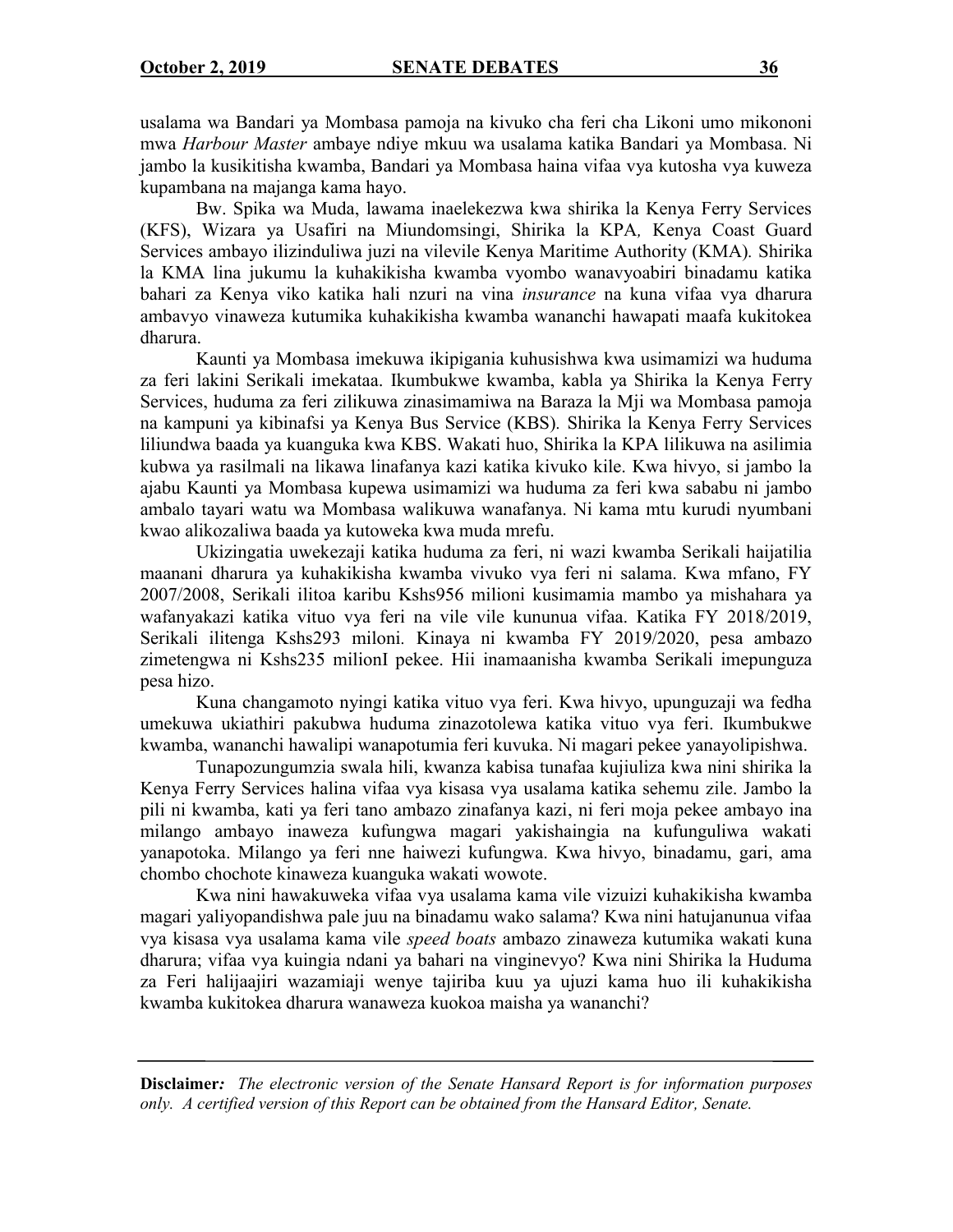Mwisho ni kwa Jeshi la Wanamaji, Kenya Ports Authority (KPA) na Kenya Maritime Authority (KMA); wana mipango gani kuhusiana na usalama katika kivuko cha Likoni na Bandari kwa jumla? Tangu juzi hadi sasa, gari lao na wale waathiriwa hawajapatikana. Wameweka mikakati gani kuhakikisha kwamba iwapo kutatokea tukio kama hili wakati mwingine, uwezekano wa kuokoa maisha na mali utakuwa mzuri zaidi kuliko ilivyofanyika juzi? Mtakumbuka ya kwamba, tushawahi kupoteza maisha ya watu takriban 200 katika kivuko cha Mtongwe ambacho kinahudumia watu wengi.

Tangu Shirika la Huduma za Feri kuundwa, ijapokuwa limetajwa kwamba ni Shirika la Kitaifa, mpaka sasa hawajaweza kutoka nje ya Kaunti ya Mombasa kufanya huduma yoyote. Hatujaweza kununua feri ambazo zinaweza kuhudumu katika Ziwa Victoria, Ziwa Turkana na kwengineko ambako kuna usafiri wa majini.

Ni swala ambalo Kaunti ya Mombasa inaweza kusimamia kikamilifu kwa sababu ruzuku inayotolewa na Serikali imepungua pakubwa. Kwa vile imepungua, inamaanisha kwamba huduma katika eneo hilo zitaathirika na wananchi watakosa huduma bora. Hatuombi iwe hivyo, lakini kukitokea dharura nyingine, itakuwa shida kwa wananchi kuweza kupata huduma bora ili kuokoa maisha.

Nikimaliza, ninatuma rambirambi zangu binafsi kwa familia ya mwenda zake, Bi. Mariam Kigenda, pamoja na mtoto wake. Ninaomba Mwenyezi Mungu awape subira wakati wa msiba huu.

Ninamualika Seneta wa Kaunti ya Bungoma, Sen. Wetangula aunge mkono Hoja hii.

**Sen. Wetangula**: Thank you, Mr. Temporary Speaker, Sir. I start by thanking the distinguished Senator for Mombasa County, Sen. Faki, for bringing this Motion. Sen. Faki has always been on the frontline to bring to the Floor of this House all matters that affect the people of Mombasa County whenever they arise. This particular tragedy is highly regrettable and highly borne out of gross negligence.

We have seen amateur clips recorded by people who had smart phones at the scene. You could see very clearly that the Probox vehicle started sliding from the ferry. It slid slowly until it came off the ferry into an area that looked like part of the shallow waters. It then slipped off into the water. One fellow even tried to jump into the water with a rope to try and very crudely tie the vehicle with the hope that it would be held back. Unfortunately, it went into the water.

I join Sen. Faki and, indeed, I believe you and the Chairperson will also at an appropriate moment, send our collective condolences to the entire family of Mama Mariam and her daughter, the people of Mombasa County and the people of Kenya.

Mr. Temporary Speaker, Sir, it is a tragedy of unprecedented proportions because the ferry has been put there in lieu of a bridge. It is the cardinal responsibility of the authorities to make sure that the ferry is safe and functional and that it serves the people of the South Coast coming into the Island and on to other parts of the country.

Indeed, all of us here have used this ferry many times. So, the fate that Ms. Mariam met on Sunday is a fate that anyone of us can meet on that ferry. We have used that ferry and sat in cars and the rear or front of the ferry that could have slipped off the ferry in the same manner.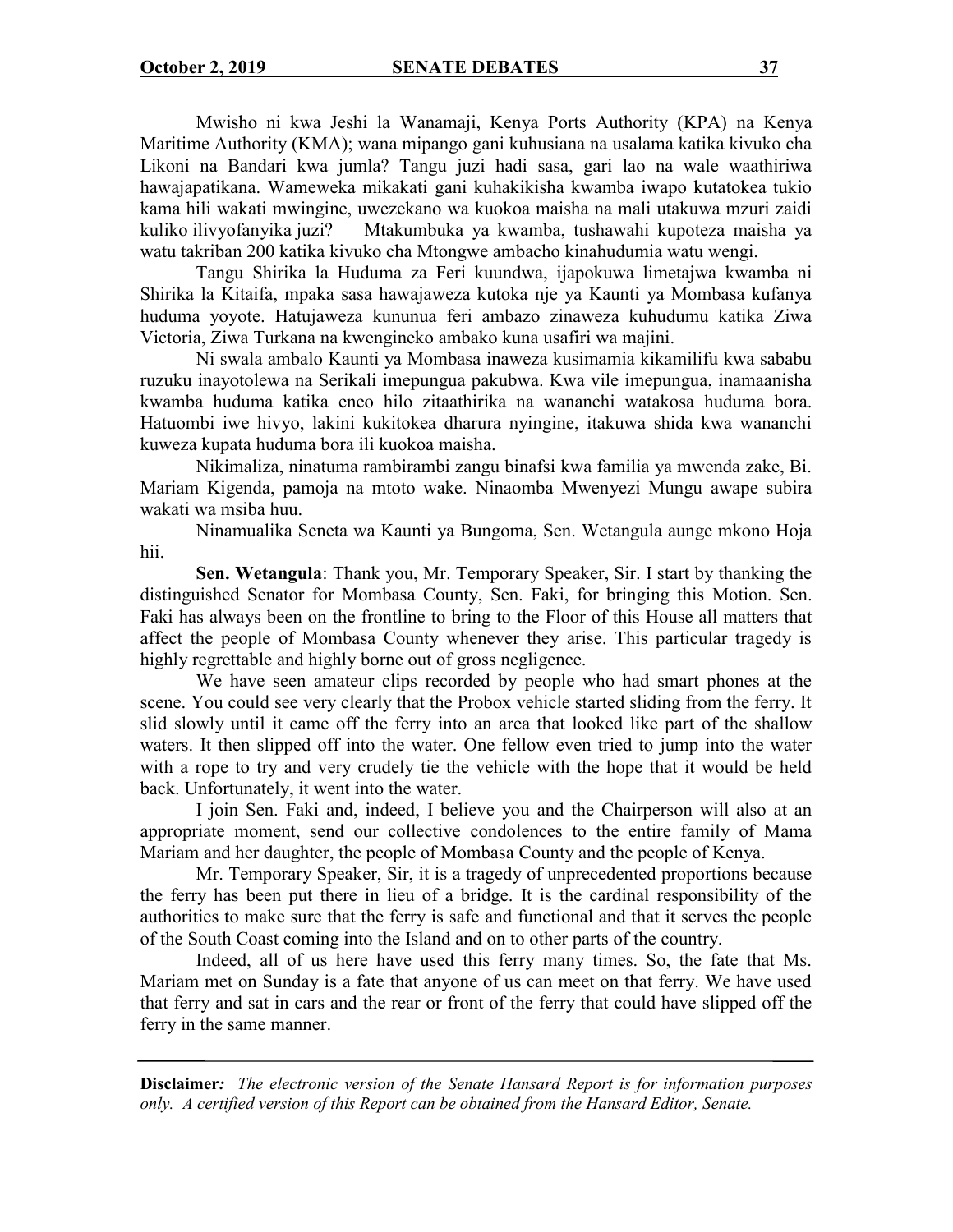What is shocking is not that this vehicle slipped into the sea but the manner in which even the managers of the Kenya Ferry Services (KFS) have responded. They have been very economical with facts and the truth. Kenyans are left wondering whether the thousands of Kenyans - in my humble estimation, I stand corrected by Sen. Faki - this ferry service at Likoni could be carrying an average of 10,000 to 15,000 people daily across that channel.

**Sen. Faki**: It is over 100,000 people daily.

**Sen. Wetangula**: Mr. Temporary Speaker, Sir, I am told it is over 100,000 people every day. This is also an area that has been dredged to 60 metres deep to allow large water vessels and huge ships to pass through to the harbor. So, it is an area where everybody knows has lurking danger. A ferry is not supposed to be a death trap. It is supposed to be a comfortable vessel where people get on with their vehicles, buses and lorries to be crossed across the channel.

I join Sen. Faki in asking: What are our preparedness levels in situations of tragedy like this? How can you have a ferry that crosses every 10 minutes with over 500 people across the channel without emergency services on duty? One would expect that we would have tag boats, divers and equipment. I am sure if all these was available, that vehicle would have been rescued even if probably the lives would not have been saved.

Now, the family is highly traumatized; we know our loved ones were in the car, we saw them slip into the sea and now we are told they are trying to site where it is and that they cannot find it. This is an area with very heavy waves. You can imagine the waves created by those huge ships when they pass through the channel. That vehicle has probably been washed to kilometers away. If we do not have the scientific capacity even with low flying aircrafts to detect what is at the base of the sea, then 60 years after Independence, we have taken a wrong direction.

#### *(The amber light on the timer went off)*

Mr. Temporary Speaker, Sir, please add me one minute.

Routinely, we hear people dying on Lake Victoria, Lake Naivasha, Lake Turkana and the Indian Ocean. The Mtongwe Ferry tragedy is still very clear in our minds. There were over 400 people in that ferry and at least 250 died in one single stroke in less than five minutes which is less than 50 metres from Mtongwe Headquarters of our Navy.

As I finish, we know that the work of the navy, all over the world is to patrol continuously our maritime waters to protect the waters, chase away fish poachers and to assert our ownership of territory. They do not do this. That is why even Somalia, in its state, is terrorizing us over our maritime boundary. It is because we are incapable of doing things that sovereign States do.

Finally, Mr. Temporary Speaker, Sir, I join Sen. Faki in calling the national Government to take full responsibility for this and compensate the families of the people who lost their loved ones. More importantly, it must give us a blueprint. I know that the ferries are in the hands of the county governments, but we also know that county governments are not given any money to mount the services that we are crying for. All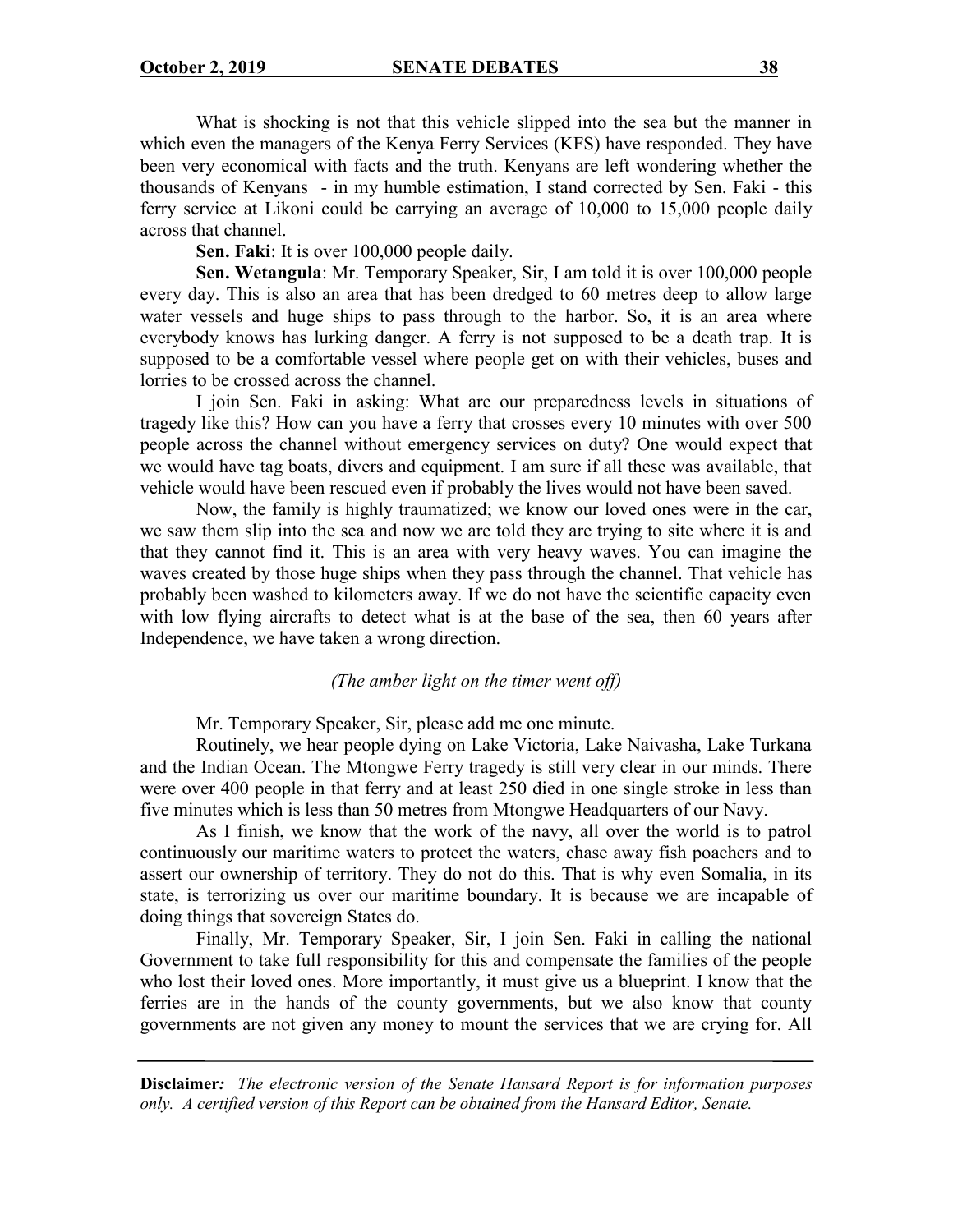the money is left with the national Government. Therefore, we do not expect the county government to run the Navy, the Maritime Rescue and Marine Services because they do not have the money.

The national Government, therefore, stands squarely responsible. They must admit liability, apologize to the people of Kenya in general and the people of Mombasa, in particular. They must also state what levels of compensation they will give and, more importantly, how they can assure Kenyans using the ferries that the ferries will be safe.

If you go to Dar es Saalam, it is in a country that does not have as many resources as we have. I have used their ferries there, and they are very safe. They have ferries you would find in other countries. However, the ones we have are just like improvised boats, and that is why we are having this loss.

Mr. Temporary Speaker, Sir, I share the grief of the family of Sen. Faki, the people of Mombasa and the people of Kenya. May the good Lord rest the soul of Mariam and her daughter in eternal peace. Let this not happen again to any Kenyan.

## *(Question proposed)*

**Sen. Were:** Thank you, Mr. Temporary, Speaker, Sir. I would like to thank Sen. Faki, the Senator for Mombasa, for bringing this Adjournment Motion so that we can discuss this sad event that happened at the Likoni crossing.

Mr. Temporary Speaker, Sir, a lot has been said; very many sad things have been said about what happened there, and how there was unpreparedness. In fact, there was even no simple thing like a rope, which somebody would have thrown in, because the late Mariam knew how to swim, as we are told. Therefore, if anything would have been given to her, she would have been able to swim out with her baby.

I only have one concern. This House prepared a Disaster Risk Management Bill, which was sponsored by Sen. Mutula Kilonzo Jr. and Sen. Sakaja. That Bill was passed in this House and I am told that it is lying at hon. Duale's office at the National Assembly. There are many other important Bills that we have passed, as the House that cares for this country, but are stuck at the National Assembly. We, therefore, urge the National Assembly to consider Bills that we have passed in this House as a matter of urgency. What has happened at the Likoni Ferry should wake us up, as lawmakers.

Thank you.

**Sen. Shiyonga:** Thank you, Mr. Temporary Speaker, Sir, for giving me this opportunity to contribute on the Adjournment Motion that Sen. Faki has just laid on the Floor of the House. First of all, I send my condolences to the family of Mariam Kagenda and the little Amanda, who perished on Sunday through this tragedy. No one in life can admire losing life through such an incident.

As much as everyone will have to die his or her own death, this one is more traumatic a death. Up to now, it leaves no hope that we shall get the little Amanda and the mother alive. Considering that this is the channel where the big ships pass through, it leaves no hope that we shall rescue or even get the remains of these young dear ones.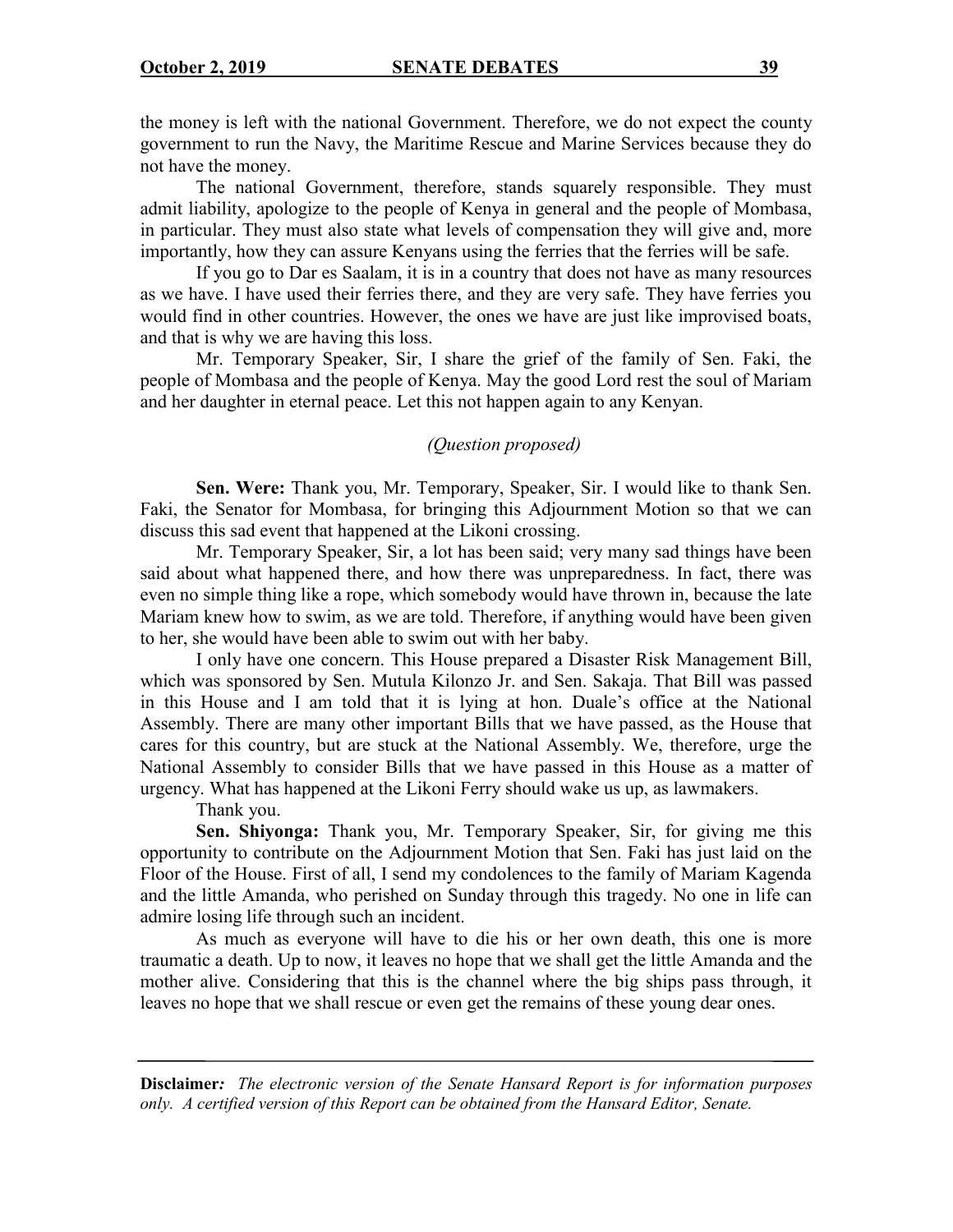Mr. Temporary, Speaker, Sir, the manner in which the incident has been handled so far leaves Kenyans wondering if at all we have the so-called Disaster Management Unit that we normally hear about in Kenya. This unit is supposed to take care of any disaster in any eventuality where disasters can happen. This particular body has been mentioned, it exists in Kenya, and it earns money.

There are personnel that are involved or are employed for this particular job. However, I think they are just earning money, which is going to waste. It is high time that Kenyans reviewed this body. If it is not delivering on its mandate, then it needs to quit. We need qualified personnel that can do their work; that have skills to handle disaster management at any time. We need those people that are ready to save Kenyan lives when a disaster like this occurs.

Mr. Temporary, Speaker, Sir, it is even sad that many Kenyans saw Ms. Mariam and the little Amanda drowning for more than 15 minutes and even took videos. It is traumatizing, more so, when you look at the way the ferry management and the authorities that came to speak after the incident handled the issue. I can only describe it as very ridiculous, that even the coast guard, Kenya Navy and the maritime bodies that my colleagues have mentioned were just practicing some few meters away from the place where this vehicle drowned.

We have what we normally hear as the *jeshi ambalo linachunga*. I just want to translate it to Kiswahili so that it is well understood, and you will pardon me for this. *Jeshi ambalo liko tayari kuchunga anga zetu, maji na kadhalika*. What are they *chungaring*, if at all such instances are happening in Kenya, and we do not really have anybody who can save lives? We have the Kenya Coast Guard, we have the---

**The Temporary Speaker** (Sen. (Dr.) Lelegwe): What is your point of order, Sen. Kinyua?

**Sen. Kinyua:** Kwa hoja ya nidhamu, Bw. Spika wa muda. Ningependa kuuliza, kwa sababu kuna lugha ambayo inatumiwa na Mheshimiwa Sen. Shiyonga ambayo sisi hatuifahamu, kwani sio Kiingereza wala Kiswahili. Sijui ni lugha gani---

*(An hon. Member spoke off record)*

## *(Laughter)*

Nimeskia akisema *chungaring;* sijui kama hicho ni Kiswahili, kwani sielewi. Ningependa atueleze ni lugha gani hiyo, kwani hatuifahamu.

**Sen. Shiyonga:** Mr. Temporary, Speaker, Sir, I know that he just wants to understand me very well. I just tried to translate, so that it is well understood. Otherwise, I was still in my pure English. I was speaking in English and not in Kiswahili. I was just trying to make you, hon. Members, understand the point I am putting across.

Mr. Temporary, Speaker, Sir, the ferry that we currently have in Kenya, as my colleagues have put it, do not have barriers to protect the vehicles. There are standing rules that are supposed to be put in place when such services are being offered. If you look at the ferries that are crossing our waters in Mombasa, carrying thousands of people,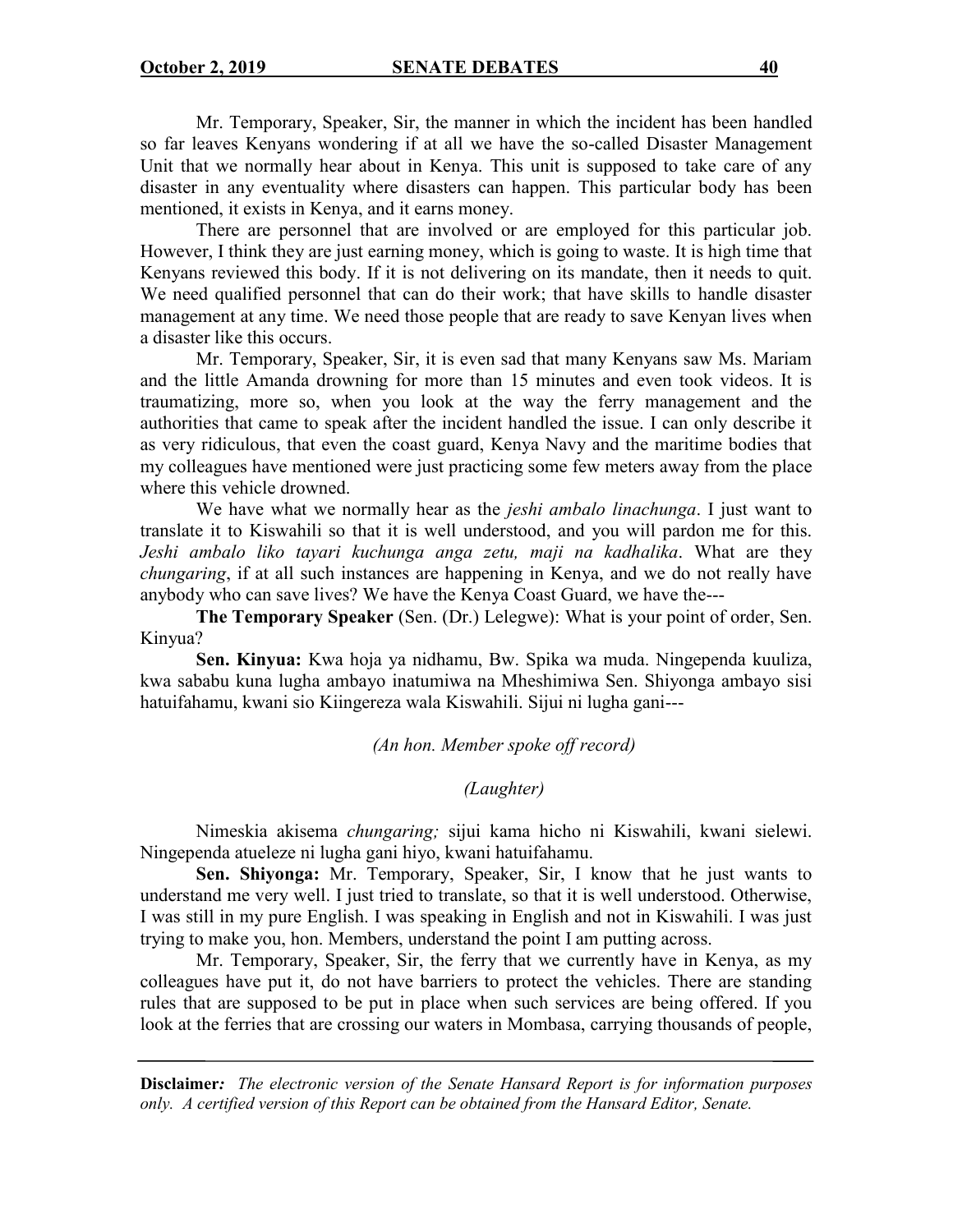as we are being told, it pains that a vehicle can slide into waters because a ferry did not have a barrier. We have lost lives of a mother and a daughter in a very horrifying situation

I demand that action be taken against the management of KFS because they slept on their job. I also demand that this Government overhauls all the ferry services. We cannot continue seeing our dear ones dying because of their negligence. These are not the only lives lost in our waters.

**The Temporary Speaker** (Sen. (Dr.) Lelegwe): Sen. Shiyonga, your time is up. Please, conclude your contribution in one minute.

**Sen. Shiyonga:** Mr. Temporary Speaker, Sir, it is sad to see such deaths happening. It is a shame for the management of KFS not to take their work seriously. If they did, they would have saved lives of the two who perished in the raging waters. We, as a nation, are traumatised by these deaths.

**Sen. Kinyua:** Asante, Bw. Spika wa Muda kwa kunipa fursa hii. Kwanza kabisa natoa risala zangu za rambirambi kwa familia ya mwendazake mama Mariam pamoja na mwanawe. Kwa niaba yangu na ya watu wa Laikipia Kaunti, ninasema pole sana kwa familia.

Nampongeza Seneta wa Mombasa kwa kuleta Hoja hii. Ni jambo la kushangaza kwamba jambo hili lilipotendeka tukiangalia katika zile picha ambazo zilipigwa na kusambazwa zinaonyeshana kwamba kulikuwa na muda wa dakika kadhaa kabla ya gari kuzama kabisa. Najiuliza kama pale hapakuwa na wapiga mbizi ambao wangewaokoa mama na mtoto walipokuwa wakizama. Pili, tunaambiwa kwamba katika sehemu ile kuna wanajeshi wetu ambao wanalinda mipaka baharini. Walifanya nini?

Bw**.** Spika wa Muda, hii sio mara ya kwanza jambo kama hili kutokea. Tumekuwa na feri ambayo ilizama pale lakini hakuna hatua ambayo ilichukuliwa ili janga kama hili lisionekane tena. Ni kana kwamba jambo likitendeka tunaongea halafu inakuwa hayo mambo yanasahaulika na maisha yanaendelea kama kawaida. Jambo likitendeka linatakiwa liwe ni funzo kwetu ili tuweze kujikinga nalo siku za usoni. Inaonekana kwamba sisi tunaongea halafu tunakwenda zetu.

Serikali inapaswa ichukue jambo hili kwa makini sana. Kama vile Seneta alivyosema, pesa ambazo hutengewa idara hii hupunguzwa kila uchao. Maafa hayo yanapotokea idara hii haina pesa za kutosha kudhibiti na kujikimu. Maafa kama haya yanapotendeka, inakuwa jambo ambalo haliwezi kuzuiwa.

Jambo linalonisumbua ni kwamba, gari linaweza kutoka ndani ya feri na kuangaka majini. Je, feri hiyo haikuwa na mlango? Ikiwa haina mlango kama vile Seneta alivyosema, basi haistahili kubeba watu na magari. Ni heri tuweke kanuni ambazo zitazuia feri ambazo hazina milango kuwabeba watu na magari. Tunaambiwa ya kwamba yule mama, eti, alianza kuendesha gari lake kinyumenyume. Alikuwa akienda wapi?

Bw**.** Spika wa Muda ni mpaka tuangalie feri zetu ziko katika hali inayofaa. Watu wanapozitumia kuwe na wengine ambao wameshika doria na wanaweza kuwasaidia wakati wa ajali kama hii. Ikiwa halitakuwa funzo kwa mtu yeyote, mwaka ujao utasikia jambo kama hili linatendeka. Tutasimama hapa tena na kutoa pole zetu.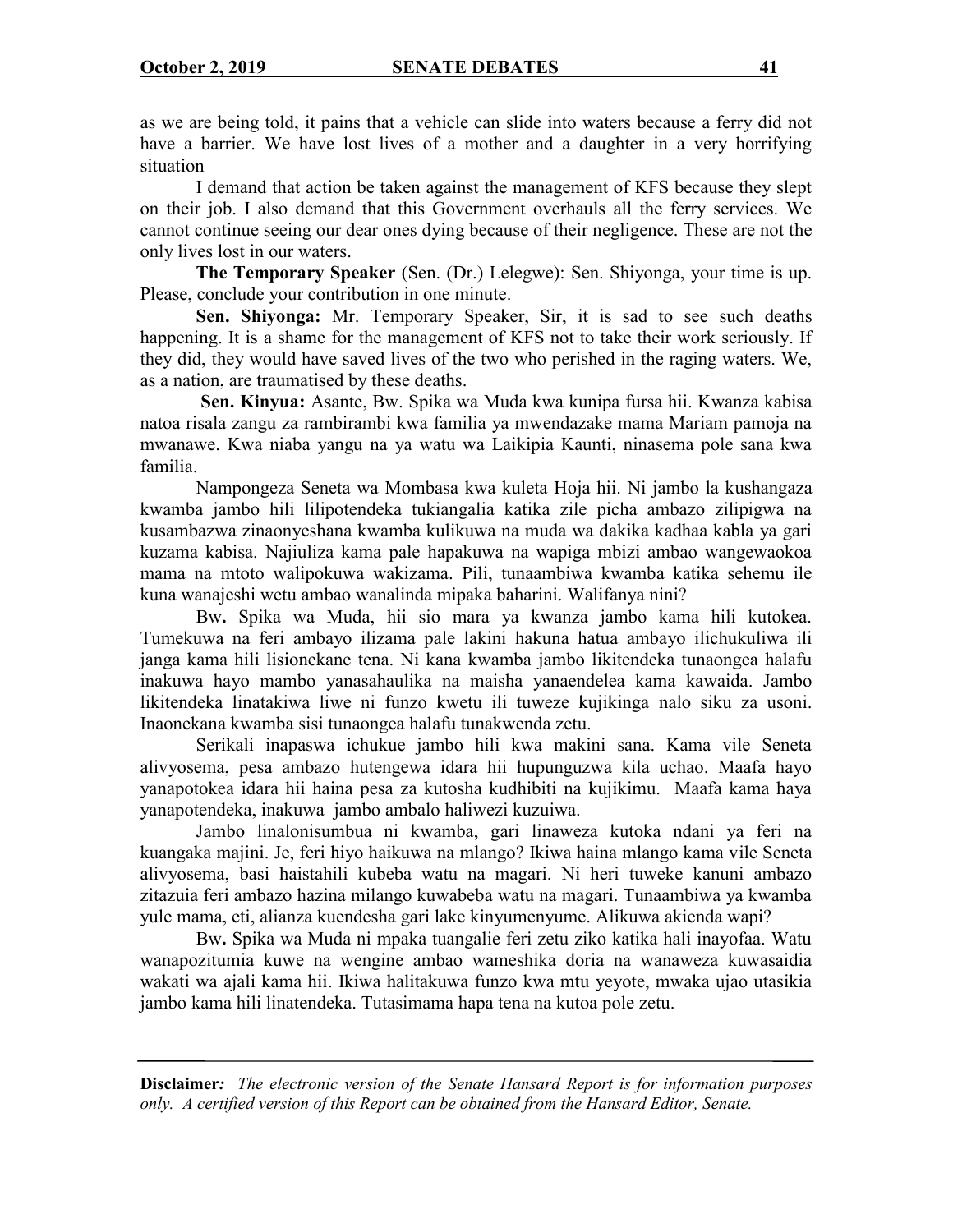Ingekuwa jambo la maana ikiwa kuna somo lolote ambalo tunajifunza kama taifa. Inakuwa sisi ni kama mnyama anayeitwa ngiri. Ukimfukuza alifika pale mbele anasahau. Isiwe sisi kama nchi ni ngiri ambaye akifukuzwa na simba akikimbia mita 30 anasahau lile ambalo limetendeka na inakuwa ni kama kawaida.

Ninachukua fursa hii tena kusema poleni sana watu wa Pwani na hasa kwa familia ya mwendazake. Mungu ailaze roho yake na ya mwanaye mahali pema peponi.

**Sen. (Eng.) Hargura:** Thank you, Mr. Temporary Speaker, Sir. I send my condolences to the family of the mother and her daughter who lost their lives in that very unfortunate incident. This also shows how we take our work. We have a parastatal that has no other business other than just operating that ferry between the two shores. This kind of a disaster happens, but they are not prepared at all. That shows that there are officers in this country who do not take their work seriously and do not know what they are doing.

We, as a Committee, I can remember we were there early last year. We discussed with the KFS and the Chief Executive Officer (CEO) on what they were doing. At that time, they were talking of getting new ferries from Turkey. It is now almost two years and nothing has been done. They are talking of decommissioning that ferry and it has been on that channel, until it has brought us this unfortunate incident.

Mr. Temporary Speaker, Sir, Kenyans have to learn to take responsibility. If KFS is still there, they should know that this is a disaster of their making. If you look around that area, there is the Kenya Maritime Authority which deals mainly with the issues around the sea. We also have the Kenya Ports Authority (KPA) around there, the Kenya Navy and the Kenya Coast Guards.

There must be a coordinating mechanism of all these institutions so that in case of a disaster, they should respond quickly for those who have the facility and the personnel. It is as if there was no coordination.

These institutions operate independent of each other. When this disaster happened, KFS did not have a rescue boat or divers or a mechanism of getting all the other into action. That is how the unfortunate incident happened. Up to now, it is as if somebody wants us to forget that we have a mother and child in a vehicle down that channel because there is nothing being done from what we are seeing.

Mr. Temporary Speaker, Sir, we are only good at dealing with buying those things. We go and buy sometimes old military equipment, old police helicopters and fighter jets that are even more expensive than new ones. Why should we buy it exorbitantly and bring something that is not serviceable? That is why even the ferries which we are being told are in Turkey, we need to be very serious about them and check what is being procured.

Last time when we were there, the KFS, which cannot now even coordinate its own emergency safety issues, was taking of cable cars. I do not know what will happen if we introduce them there. It will be a case of people now dropping into the ocean. We will now be seeing people parachuting into the channel from those cable cars because we will bring in things which will just snap midway and we will find Kenyans going down. They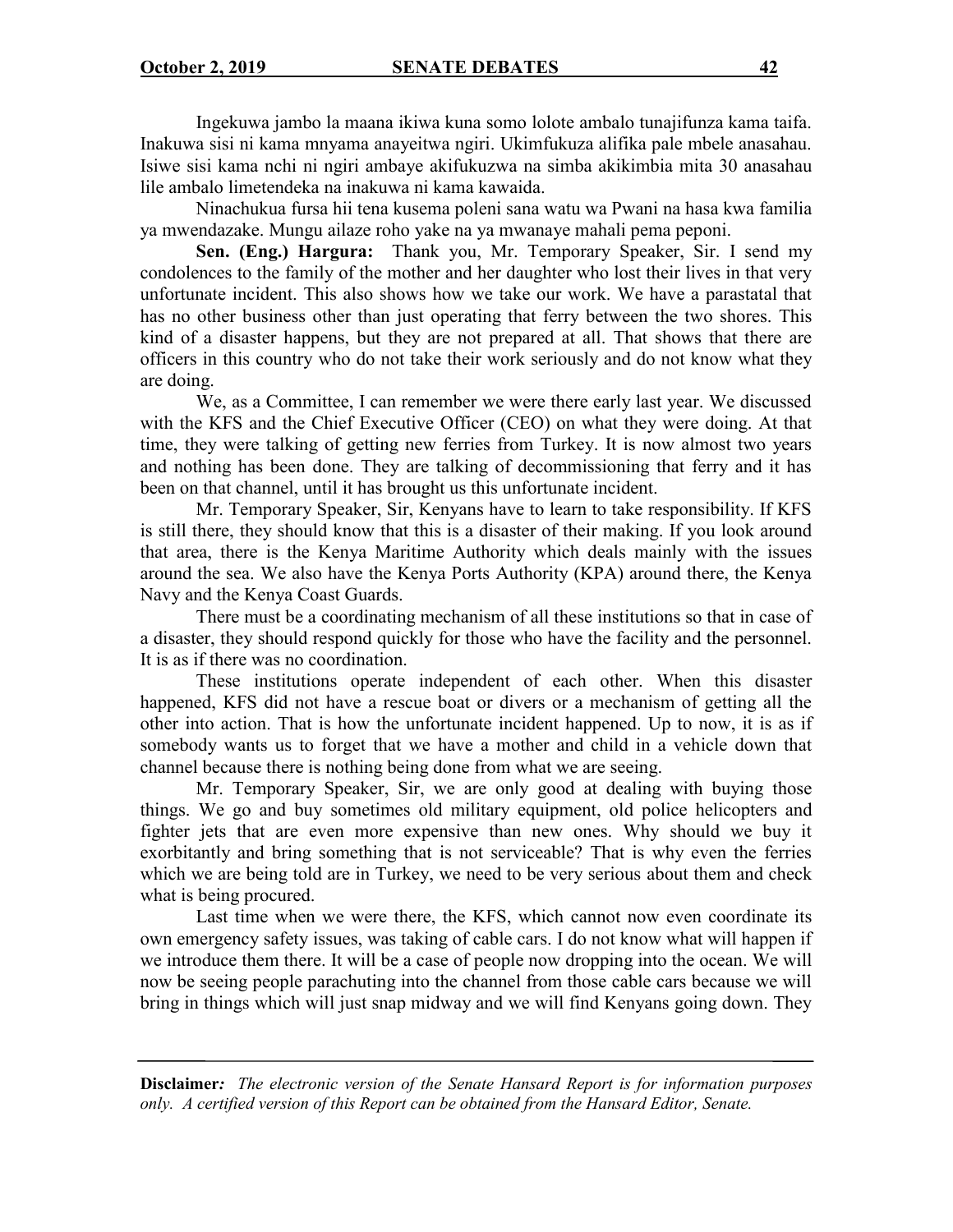have to be very serious and competent in what they are doing in the channel before we can introduce Kenyans up into the sky so that disasters are minimized.

Mr. Temporary Speaker, Sir, this is a very sad issue. The KFS and the management should take responsibility. Any sensible person should even have resigned because that is the first failure of their responsibility. They cannot handle emergency. If they are showing us that there is no emergency preparedness in that area, then they have no business being in those positions.

Once again, I condole with the family and people of Mombasa. I urge the Government to get serious when it is dealing with our safety.

I thank you.

**Sen. Wario**: Asante Bw. Spika wa Muda kwa kunipa fursa hii. Nitatangulia kwa kutuma risala za rambirambi kwa familia ya marehemu mama Mariam, jamaa na marafiki. Mungu ailaze roho yake mahali pema peponi.

Seneta wa Mombasa amefanya vizuri kuleta Hoja hii kwa sababu wengi wamekufia ndani ya maji na wengi wako katika hatari ya kutumbukia majini. Utashangaa ukiingia katika feri ya Likoni kwa sababu magari na watu wanaingia kwa wingi. Hakuna mlango wa kufungwa baada ya watu kuingia. Kwa hivyo, hakuna chochote cha kuzuia watu na magari kuanguka ndani ya maji.

Siku zote, mimi hujiuliza maswali. Sijui feri hutengenezwa namna gani. Ukienda pale, utaona kuwa magari na watu huingia kwa wingi lakini mlango haufungwi. Endapo gari litakosa mwendo, hakuna chochote cha kulizuia kutumbukia majini.

Katika karne tunayoishi sasa, kuna vifaa vingi vya kisasa vya kuzuia maafa. Vile vile, kama walivyosema wenzangu, kuna watu ambao wamesomea mambo ya maji. Kuna wapigambizi ambao wanaweza kuzama ndani ya maji na kuangalia kilichoko majini na kukitoa. Pia, kuna maafisa wa Jeshi la Wanamaji ambao wanafunzwa mambo ya maji na wanaweza kunusuru kitu kikianguka majini.

Tangu gari hilo lilipotumbukia majini, wapigambizi wamejaribu kulinusuru lakini wameshindwa. Inasemekana kuwa gari hilo lilining'inia juu ya maji kwa muda mrefu. Msaada mkubwa ulikuwa watu kuchukua video na picha na kuliangalia tu likizama polepole. Hii inamaanisha kuwa kuna watu ambao wamezembea katika kazi zao. Katika karne hii, watu hawafai kuzembea kazini na kusababisha watu maskini kuanguka na kuzama majini. Waliokufa, Mungu awapeleke pema.

Kuna hatari kubwa sana kwa sababu watu huvuka kwa maelfu kutoka *South Coast* kwenda Mji wa Mombasa kila wakati. Endapo hatua yoyote haitachukuliwa, basi wanaotumia huduma za feri watazidi kuwa katika hatari.

Wakati mwingi mimi na Sen. Faki huenda katika Mji wa Mombasa na tunatumia feri kuvuka kutoka upande mmoja hadi mwingine. Sisi pia tuko hatarini.

## *(Sen. (Eng.) Hargura spoke off record)*

Sen. (Eng.) Hargura anasema pia wao hutumia feri kuvuka kutoka upande mmoja kwenda mwingine. Kwa hivyo, Serikali inafaa kuangalia maisha ya watu wake. Hili ni jambo ambalo liko kwenye Katiba. Mara nyingi vipengele vya Katiba havizingatiwi.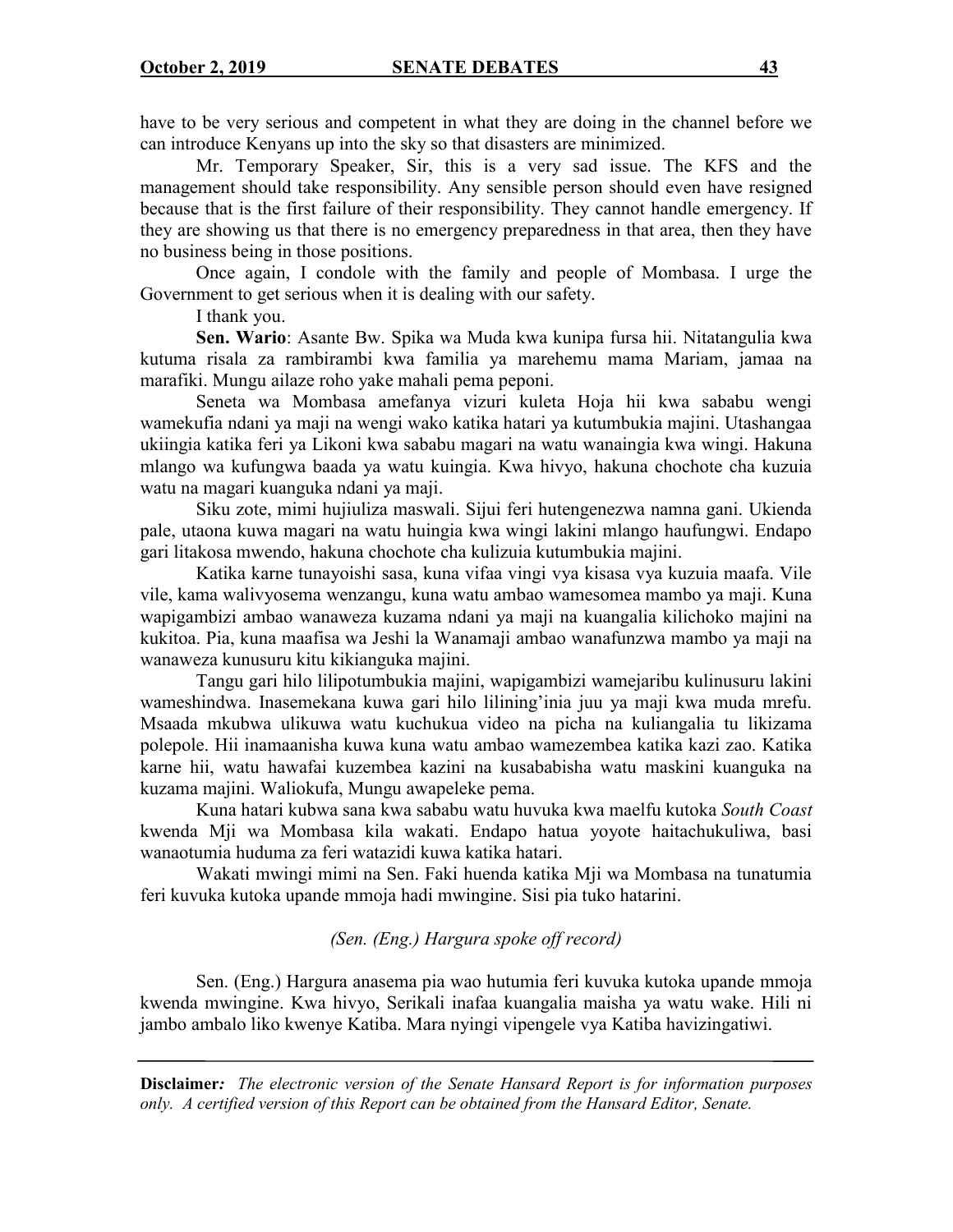Watu wetu wanaendelea kuangamia. Kulikuwa na ajali ya Feri ya Mtongwe. Leo marehemu mama Mariam ameenda na hatujui kesho atakuwa nani. Tunaomba Serikali iwajibike.

Naunga mkono Hoja hii.

**Sen. (Prof.) Ongeri**: Thank you, Mr. Temporary Speaker, Sir, for giving me this opportunity. Allow me to pass my condolences to the family of the late Mama Mariam and the baby who died in the tragic accident. This is what I call tragedies of tragedies and painful death. When you watch those videos, you feel sad.

I thank Sen. Faki for bringing this Motion so that we ventilate on this matter. It is only last month that Members of the CPAIC used that ferry. One thing that struck me is the number of people who cross that channel in one trip; there were thousands of people. At some point, I asked myself whether it was safe to cross using the ferry. My fears have been affirmed by the rather tragic death.

The Kenya Ferry Services is an organised organization. That is their primary responsibility. One of the simplest things to do when I work in an emergency ward is to get the necessary equipment that would help me to handle any emergency of any nature within fractions of time. What we saw instead were spectators and onlookers watching as someone was sinking into the water. That is a sad story.

The KMA by now should have known the geographical characteristics of that channel in order to give data and information on how to retrieve such eventualities. They stood at a distance and were not willing to do anything about it. The primary responsibility of the Kenya Coast Guard Service is to ensure the safety of our people within the coastal region. When the tragedy happened, they were nowhere to be seen. The KPA is the beneficiary of that deep channel that is more than 90 metres.

The question that lingers in Kenyans' minds is whether these organisations work together to combine forces to respond to emergencies of such magnitudes. Where is our state of preparedness in saving lives? My advice would be that, apart from creating the necessary facilities for rescuing people from such situations, we should look at the second alternative which is the Dongo Kundu Bypass Highway. The road will decongest the number of people and vehicles going through that channel because as it stands now, it is the deathbed.

We were to create economic activities along the Dongo Kundu Bypass Highway. If that is done, more than 900,000 to 1,000,000 million jobs will be created. That will create a powerful economic zone that will even surpass the problems we are having regarding the Standard Gauge Railway (SGR).

Since the Government has already put up measures to address the state of preparedness and emergencies, they should have a programme and roll it out. Later on, they can revise their plans and see what can be done in order to avoid further tragedies like the one we witnessed recently.

I could see the frustrations and anger of the residents being directed to the Kenya Ferry Services. We should look at ways and means of ensuring that only competent people who understand their roles and responsibilities are employed to work for the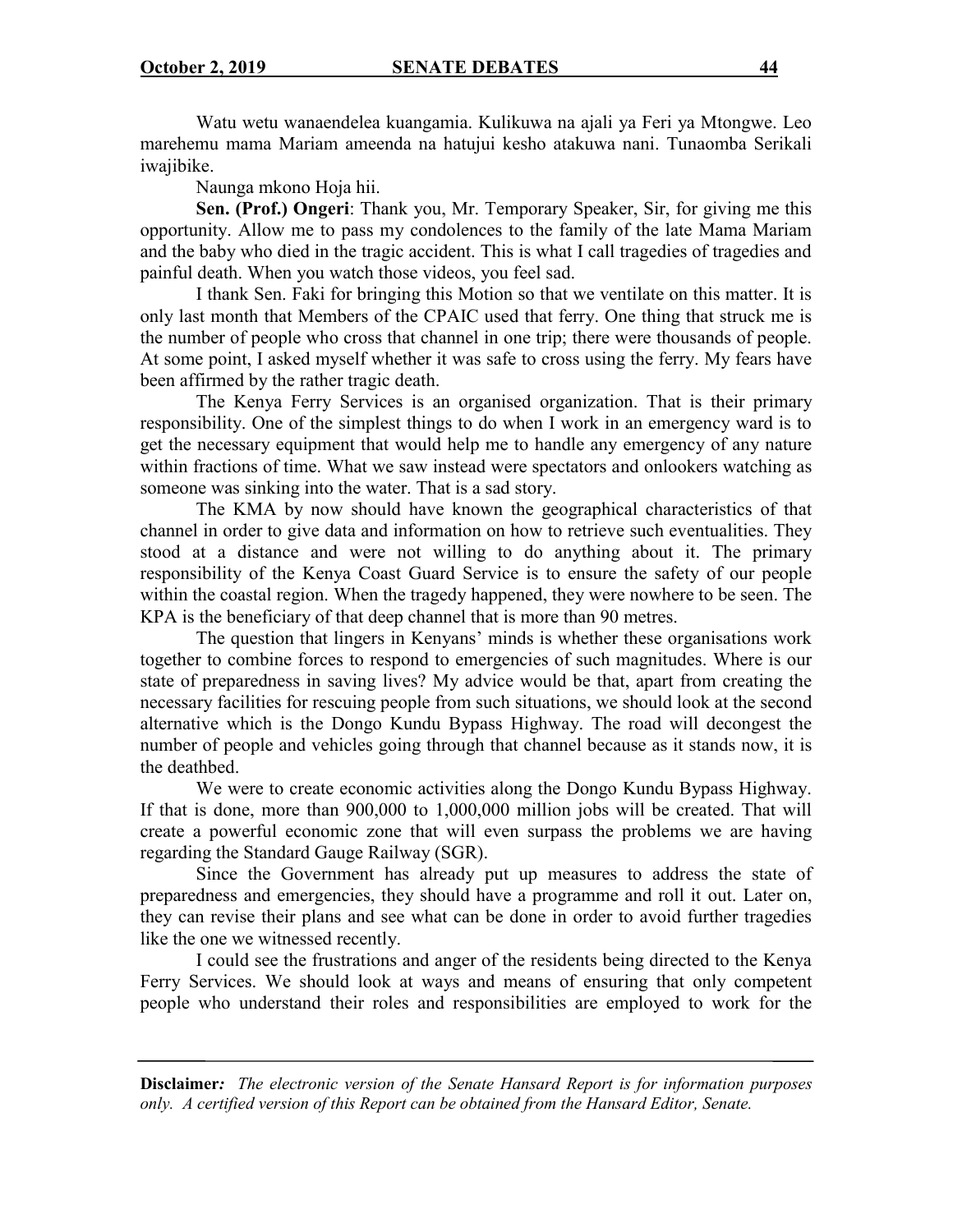Kenya Ferry Services. This is particularly in line with their clarion call to ensure that we have safe waters and safety of vehicles and everybody else, including themselves.

I support this Motion.

**Sen. Mutula Kilonzo Jnr.**: Mr. Temporary Speaker, Sir, I am reluctant to pass my condolences to the family that lost loved ones because we have not recovered their bodies yet. No one has been declared dead yet, but it is safe to say that there is no hope. This is a great tragedy because all of us including Senators when we are on that side of Mombasa, we normally use the ferry. The last time I used that ferry, I sat in the car patiently waiting to cross over.

The circumstances leading to the death of a mother and her child are very strange. If I recall correctly, there is normally a person at the far end of the ferry waiting for all the cars to come in and make sure that all the passengers are on board. This tragedy could happen to anybody. The ferry only needs to tilt on one side and you perish in your vehicles. The tragedy about the Likoni incident is the fact that we appear so helpless as a country.

I have just read something on the social media where somebody is saying that there is no hope of finding the bodies of the deceased now, because they cannot find the vehicle itself in the ocean as a result of waves. They are praying that windows of the car did not shutter because if they did, the sharks that hover around there, will have consumed the bodies of those two people. It is a very sad situation.

Mr. Temporary Speaker, Sir, I ask the fundamental question like I asked before. What if the people involved in the tragedy were tourists from the United States of America (USA), France or any other country, would they have been treated like this? Would we call off the search because it is dark in the water? I can assure you that every effort would have been made to rescue those tourists if they were from the USA or if they were relatives of a big person in this country. However, since this is just a lady whom we do not know, does not have an address, who does not matter and is 'a nobody', the Government has called off the search.

The husband to the lady who was involved in the tragedy has paid his personal funds of Kshs250,000 and some more that he was given by the Governor of Mombasa County to the divers who are making effort to look for the bodies of his wife and daughter. The contradiction is that, in exactly 20 days or less, the country is going to celebrate *Mashujaa* Day in Mombasa County and the Mama Ngina Water Front that overlooks the ocean with pomp, colour, red carpets and most likely military parades from the Kenya Navy showcasing ships that show our capability of the military.

This is a country that is extremely shameless in the way we handle the little people who do not matter. If the lady who drowned was a Cabinet Secretary's daughter, that would not have happened. We would have seen more action by the Kenya Navy. The husband of the lady who drowned would not have had to spend his own personal resources and sit quietly by the ocean waiting for statements to be issued.

Mr. Temporary Speaker, Sir, Sen. Wetangula has pointed out that when several people died in a train accident in India, the Cabinet Secretary responsible for transport who was not even directly responsible for the accident resigned without being told to do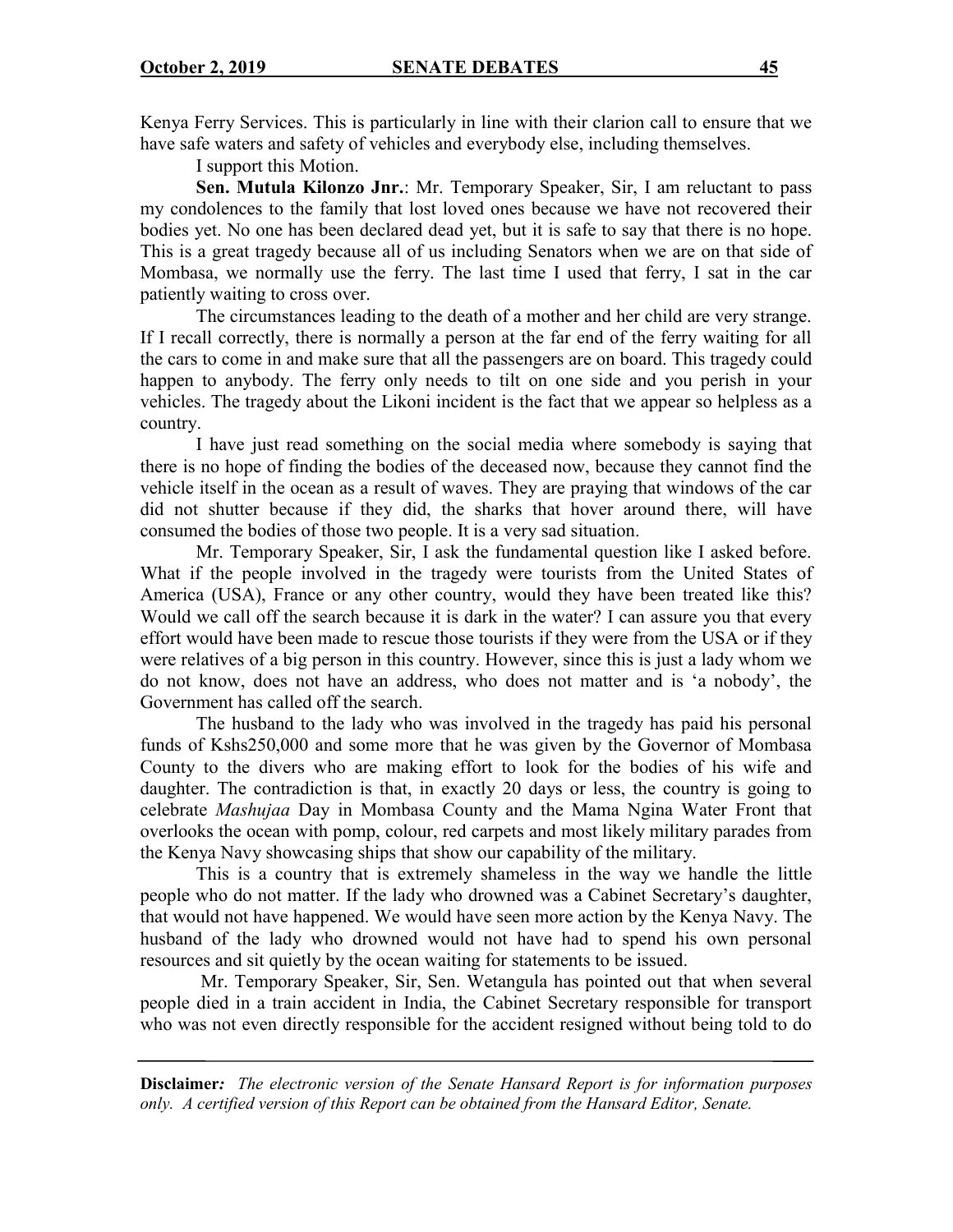so. We have not even heard a statement from the Cabinet Secretary (CS) Ministry of Transport, Infrastructure, Housing and Urban Development. Instead, the CS has appointed somebody else to chair a taskforce as if that person is an expert.

Our disaster preparedness is wanting. It is unfortunate that a ferry carrying so many people does not have a diver or equipment. The person operating the ferry continues moving even after the car slide into the ocean. I wonder what would have happened if he stopped and attempted to push the vehicle. He continued moving away from the vehicle. It is a grave tragedy to lose such a young family in the manner that we did in a place where we take pride as a cross-over for tourists and other 'big people'. All of us are in danger.

I wonder what will happen next time a ferry capsizes with 'big people' in it. Who is going to save this country? Is that channel safe? That is a question that must be addressed for the future. Is the Likoni Ferry Channel crossing safe? Should we have disaster mechanisms, divers and equipment on board because this would have been any other person who would have fallen to that water and drowned mercilessly?

Sen. Wetangula wondered why they are searching for the vehicle that sank in the ocean physically. I can equate that to looking for a needle in a haystack. In a country that takes pride in technology, nobody has employed technology such as satellite pictures to locate the site of the vehicle. The divers are using their eyes to search for the car that sank in the ocean and chances are that because of the tide, the vehicle could have gone very far away.

I thank you.

**The Temporary Speaker** (Sen. (Dr.) Lelegwe): Kindly proceed, Sen. (Dr.) Zani. **Sen. (Dr.) Zani**: Asante sana Bw. Spika wa Muda. Ningependa kumshukuru Sen. Faki kwa kuleta Hoja hii muhimu. Tangu janga hilo lilipotendeka, nchi nzima imeshtuka. Wengi wetu walishuhudia tukio hilo kupitia simu zetu za rununu. Mara kwa mara hatuna nafasi ya kushuhudia mtu akifa. Gari hilo lilielea juu ya maji kwa dakika kama ishiri hivi. Sitaki kufikiria mama yule na mtoto wake walikuwa wanafikira vipi wakati gari lao lilikuwa linaelea kwa maji. Nadhani walikuwa na imani mtu angewasaidia.

Watu waliokuwa ndani ya ferry walipiga mayowe na kuomba. Wengine walijaribu kutafuta njia ya kuokoa waliokuwa kwenye gari ilipokuwa linaelea lakini wakakosa njia. Wapiga mbizi wawili walijaribu kuruka kwenye maji lakini hapakuwa na matayarisho yoyote kuhakikisha kwamba gari hili lingenusuriwa. Katika janga hili, gari lilizama majini. Je ingekuwa janga linguine kwa mfano; je meli ingegonga feri hilo au tukio lolote la dharura lingetokea?

Watu wengi wanaotumia ferry, wanaamini kwamba kuna usalama. Kivukio cha feri ya Likoni kinatumika na watu wengi kutoka upande wa Kwale wakija upande wa Mombasa na kutoka upande wa Mombasa kuenda upande wa Kwale au hata kuenda mpaka Tanzania.

Kuna watu hupita ferry kwa njia ya kufanya biashara kila siku. Pia kuna wale hupeleka watoto wao shuleni wakitumia ferry. Watu wengi sana hutumia ferry kila wakati. Tukio hilo limedhihirisha kwamba hakuna usalama katika ferry. Kenya Marine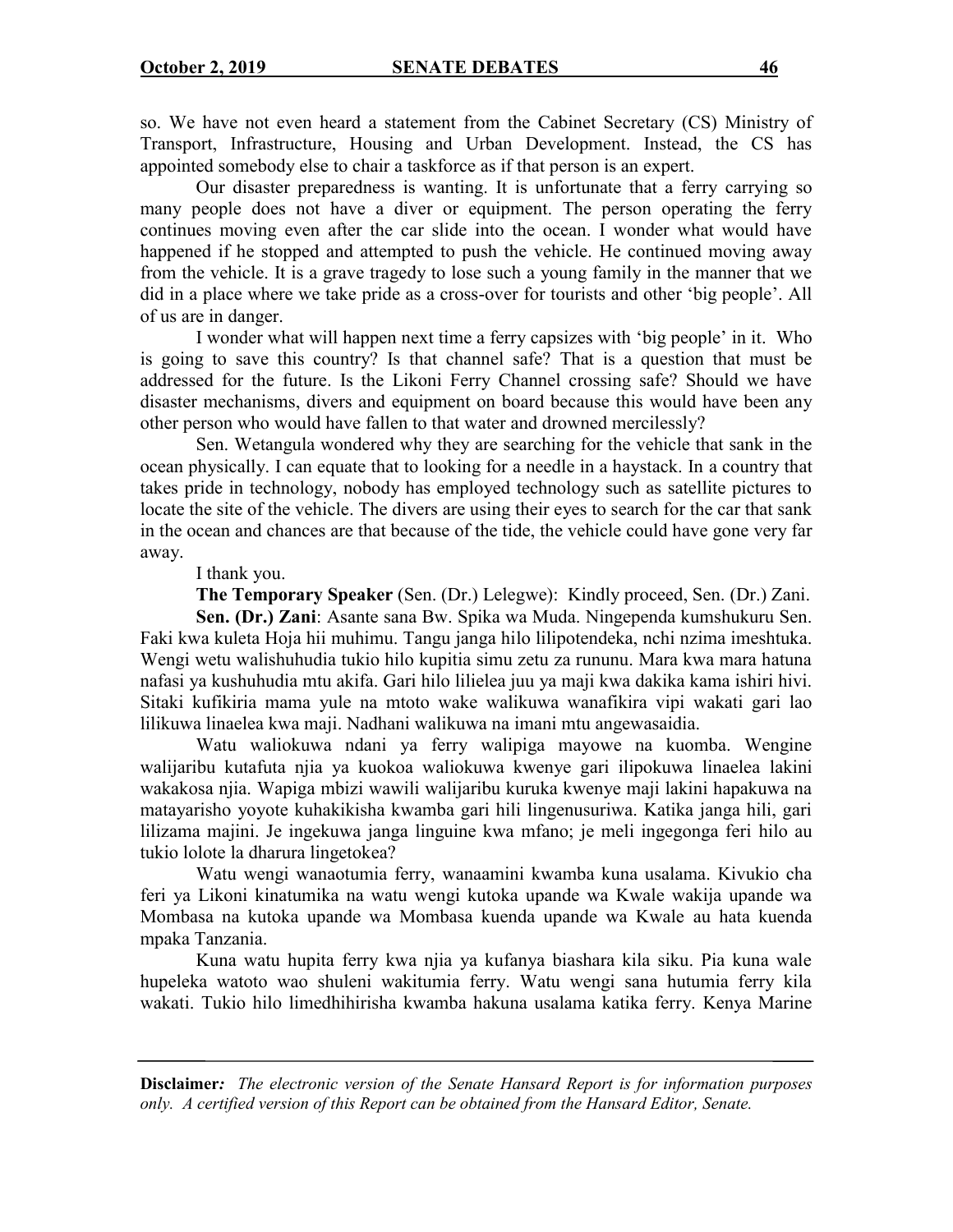Authority na Kenya Coastal Guards ambao kazi yao ni kuhakisha kwamba kuna usalama majini wana ofisi zao karibu na pahali tukio hilo lilitokea lakini hawakusaidia.

Tumekuwa tukizungumzia utovu wa usalama wa watu na magari ambayo hutumia ferry. Inamaanisha kwamba kuna jambo ambalo linabidi kufanywa lakini ikifika katika mambo ya usalama au kifo, tunaamini kwamba katika nyanja yoyote, lazima kuwe na wale waliojitayarisha kwamba jambo kama hili likitokea, wanaweza kujitokeza.

Sen. Wetangula ametuhusisha juu ya waziri tofauti katika nchi ya India ambaye alijiuzulu wakati janga la gari la moshi lilipotea katika nchi yao. Waziri huyo alichukulia jambo hilo kuwa muhimu na kurekebisha. Mara kwa mara, huwa hatujitayarishi jinsi ya kurekebisha mambo yanapoenda kombo na jinsi ya kurekesbisha.

Tukiangalia ajali ambayo inawezakutokea kama ile ambayo ilitokea kwa ferry, ni mambo kidogo kidogo ya hapa na pale ambayo yanafaa kuhakikishwa yamewekwa. Kwa mfano, kama magari yameingia kwa feri, yanafaa yahakikishwe yamezimwa.

Kwa muda mrefu, Feri imekuwa na bamba ambalo linajitokeza kwa upande wa nyuma kuhakikisha kwamba mtu akiingia ndani, hawezi kurudi nyuma. Huyu mama, kwa sababu ambazo hazijajitokeza, aliingia kwenye feri na mtoto wake na watu wengine ambao alikuwa amewabeba na kwa bahati mbaya akaaingia ndani ya maji. Tulifikiria katika dakika ishirini angeweza kuokolewa, lakini, hakuweza kuokolewa.

Hili ni jambo ambalo limeingiza hofu kwa sababu wale wanaovuka ferry wanafikiria vile watakavyofanya. Sen. Faki ameleta Hoja hii muhimu ili tuhakikishe njia ya kivukio cha feri ya Likoni kiko salama ili watu waweze kuvuka bila tashwishi au uoga kwamba wataingia kwenye feri.

Mambo kama hayo huwa yanajitokeza lakini kama majanga ambayo yanajitokeza hayaangaliwi na kurekebishwa, yatarejelea. Kwa vile janga hili limetokea, ni muhimu turudi nyuma tuangalie ili lisitokee tena. Tunafaa tuangalie usalama wa wale wanaingia na kutoka kwenye feri umedhihirishwa.

Kwa mfano, kuna hadithi tofauti tofauti ambazo watu wanasema za vile ambavyo mtu anaweza kujiokoa jambo kama hili likitokea. Lakini, juzi tuliona wapiga mbizi wakivuka na kujaribu kwenda upande ule mwingine wakati ambapo ferry haikupatikani. Juzi tena, tuliona ferry ikipita na meli pia ilikuwa inapita. Wale waliokuwa kwenye feri walipiga mayowe na makelele wakifikiria kwamba watagongana. Kwa hivyo, kuna tashwishi. Lazima jambo hili liwekwe kipaumbele kuangalia nini haswa chanzo cha ukosefu wa usalama katika feri. Tunafaa tuhakikishe kwamba tumetafuta mbinu au watu fulani ambao wataketi kuhakikisha jambo hili limesuluhishwa.

Hebu fikiria watoto wadogo ambao walikuwa kwenye feri ambao waliona mambo haya yakifanyika? Yule ambaye amekufa na wale wadogo ambao waliona yote yakifanyika. Baadaye, kulikua na kikao cha watu kwenye feri wakilia, wakiomba na kufikiria wale ambao walikufa.

Wakati mwingine kuna vile vizuizi vinaweza kuwekwa kwenye feri, kama vile kwa upande ambao watu wamesimama. Hii ni kwa sababu unaweza kuona mtu amepatwa na ugonjwa au kupoteza fahamu na kuanguka. Vizuizi vinafaa kuwekwa pale kuhakikisha kwamba mambo kama haya hayafanyiki. Zamani walikuwa wanaweka kitu kidogo cha kusimamia ili kuhakikisha watu hawatoki. Baada ya janga hili, ni muhimu kuangalia vile